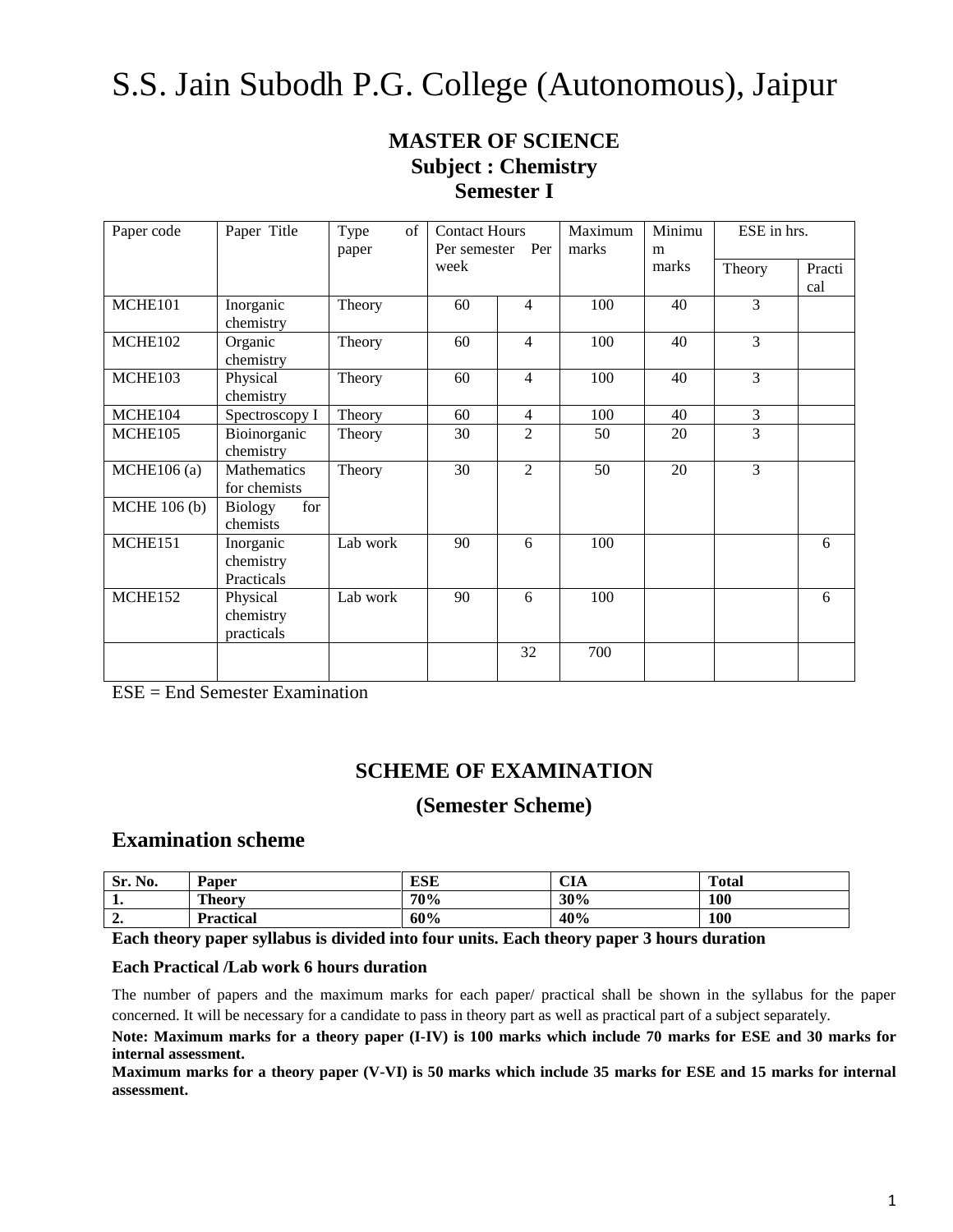**Total marks for each semester practicals is 100, which include 60 marks for ESE and 40 marks for internal assessment.**

### **MASTER OF SCIENCE Subject : Chemistry Semester I Paper I-IV**

| Max.hrs: 3 hrs.                                                                       |              | Max. marks: 70    |
|---------------------------------------------------------------------------------------|--------------|-------------------|
| <b>Part A</b> -comprises of eight short answer questions with two questions from each |              |                   |
| unit (It's a compulsory question and attempt any seven)                               |              | $2x7 = 14$ marks  |
| <b>Part B-</b> comprises of eight long answer questions with two questions from each  |              |                   |
| unit. Candidates have to answer four questions, selecting one question                |              |                   |
| from each unit.                                                                       |              | $14x4 = 56$ marks |
| <b>Total marks for End Semester Examination</b>                                       |              | 70 marks          |
| Internal Assessment                                                                   |              | 30 marks          |
|                                                                                       |              |                   |
|                                                                                       | <b>Total</b> | 100 marks         |

### **Paper V-VI**

| Max.hrs: 3 hrs.                                                                                                                                                | Max. marks: 35                                  |
|----------------------------------------------------------------------------------------------------------------------------------------------------------------|-------------------------------------------------|
| Part A- comprises of eight short answer questions with two questions from each<br>unit. (It's a compulsory question and attempt any seven)                     | $1x7 = 7$ marks                                 |
| <b>Part B-</b> comprises of eight long answer questions with two questions from each<br>unit. Candidates have to answer four questions, selecting one question |                                                 |
| from each unit.                                                                                                                                                | $7x4 = 28$ marks                                |
| <b>Total marks for End of Semester Examination</b>                                                                                                             | 35 marks                                        |
| Internal Assessment                                                                                                                                            | 15 marks                                        |
| <b>PAPER I</b> Inorganic Chemistry<br><b>MCHE 101</b>                                                                                                          | 50 marks<br><b>Total</b><br>60 Hrs (4 hrs/week) |

#### **Unit I**

**Stereochemistry and bonding in main group compounds:** VSEPR, Walsh Diagrams of tri atomic molecules, dπ-pπ bonds, Bent's rule and energetics of hybridization, some simple reactions of covalently bonded molecules: atomic inversion, berry pseudorotation, substitution reactions and free radical reactions.

**Metal Ligand Equilibria in solution**: Stepwise and overall formation constants and their interaction, trends in stepwise constants, factors affecting the stability of metal complexes with reference to the nature of metal ion and ligand, chelate effect and its thermodynamic origin, determination of binary formation constants by pH metry and spectrophotometry. **Unit II**

**Metal Ligand Bonding:** Limitations of crystal field theory, molecular orbital theory: octahedral, tetrahedral and square planer complexes, π- bonding and molecular orbital theory.

**Unit III**

**Electronic spectra of Transition Metal Complexes:** Spectroscopic ground states, correlation, Orgel and Tanabe Sugano diagrams for transition metal complexes (d1 to d9 states) and calculation of Dq, B and β parameters.

**Unit IV** 

**Charge Transfer Spectra and magenetic properties of Transition Metal Complexes:** Charge transfer spectra, spectroscopic method of assignment of absolute configuration in optically active metal chelates and their stereochemical information, ORD- circular dichroism (CD) and magnetic properties of transition metal complexes, anomalous magnetic moments, magnetic exchange coupling and spin crossover. **Suggested Books:**

- 1. Advanced inorganic chemistry, F.A. Cotton and Wilkinson, John Wiley
- **2.** Inorganic chemistry, J.E. Huheey, Harpes & Row
- **3.** Inorganic electron spectroscopy, A.B.P. Lever, Elsevier
- **4.** Inorganic chemistry, Shriver & Atkins, Oxford University Press
- **5.** Mechanism of Inorganic Reaction, F.basolo and R.G. Pearson : Wiley eastern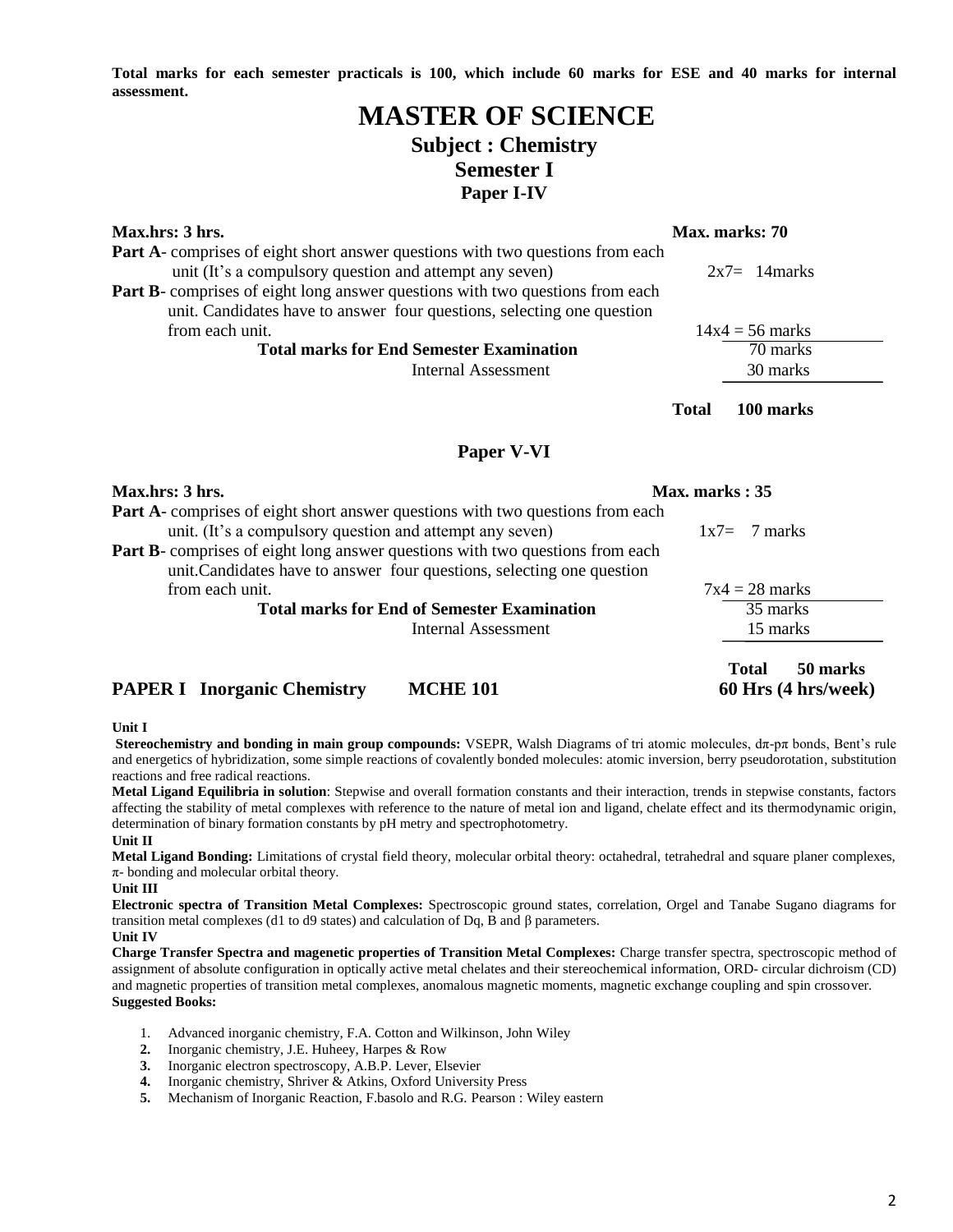### **PAPER II** Organic Chemistry MCHE 102 60 Hrs (4 hrs/week)

#### **Unit I**

**Reaction Mechanism: Structure and Reactivity:** Types of reactions, types of mechanisms. General methods for the determination of reaction mechanism – product analysis, determination of presence of intermediates, study of catalysis, isotopic labelling, stereochemical evidences, kinetic evidences and isotope effects. Thermodyamic and kinetic requirements for a reaction, kinetic and thermodynamic control, Hammond's Postulate. Curtin-Hammett Principle, Effect of structure on reactivity, resonance and field effects, steric effects, quantitative treatments of the effect of structure on reactivity. The Hammett equation and linear free energy relationship, substituent and reaction constants, Taft equation.

Annulenes, antiaromaticity, homoaromaticity

#### **Unit II**

#### **Aliphatic Nucleophilic Substitution***:*

 $S_N$ 1,  $S_N$ 2, mixed  $S_N$ 1 and  $S_N$ 2, ion pair and  $S_N$ 1 mechanism,  $S_N$ i mechanism, SET mechanism; neighbouring group participation and anchimeric assistance; substitution at allylic and vinylic carbon atoms; ambident nucleophiles; effects of substrate structure, attacking nucleophile, leaving group and reaction medium on reactivity; regioselectivity.

#### **Aromatic Nucleophilic Substitution**

 $S<sub>N</sub>Ar$ ,  $S<sub>N</sub>1$ , benzyne and  $S<sub>RN</sub>1$  mechanism; effect of substrate structure, leaving group and attacking nucleophiles on reactivity.

#### **Unit III**

**Aliphatic Electrophilic Substitution:** Bimolecular mechanism –  $S_E2$  and  $S_Ei$ ; the  $S_E1$  mechanism, substitution by double bond shift; addition-elimination mechanism and cyclic mechanism; effect of substrates, leaving group and solvent polarity on the reactivity,

**Aromatic Electrophilic Substitution:** Arenium ion mechanism, orientation and reactivity; energy profile diagrams; directive influence and its explanation in different substitutions. o/p ratio; ipso attack, Quantitative treatment of reactivity in substrates and electrophiles.

**Free radical Substitution Reactions:** Detection and characteristics of free radicals; neighbouring group participation and free radical rearrangements; mechanism at an aromatic substrate, reactivity for aliphatic, aromatic substrate at bridge head carbon atom, reactivity of the attacking radical, effect of solvent.

Important reactions involving free radicals – Wohl-Ziegler bromination, autooxidation, oxidation of aldehydes to carboxylic acid, coupling of alkynes.

#### **Unit IV**

**Addition to C-C and C-Hetero multiple bonds:** Mechanistic and stereochemical aspects of addition reaction involving electrophiles, nucleophiles and free radical, regio and chemo selectivity, orientation and reactivity, addition to cyclopropane ring, Sharpless asymmetric epoxidation.

Wittig reaction. Mechanism of condensation reactions involving enolates – Mannich, Benzoin and Perkin reactions.

**Elimination Reaction:** E2, E1, E1<sub>C</sub>B and E2C (syn elimination) mechanisms; E1 – E2 – E1<sub>C</sub>B spectrum; Steric orientation of the double bond; effect of substrate structure, attacking base, leaving group and reaction medium on reactivity; mechanism and orientation in pyrolytic elimination.

#### **Suggested Books:**

- 1. Advanced Organic Chemistry: Reactions, Mechanisms and Structure, Jerry March, John Wiley and Sons Asia Private Limited.
- 2. Advanced Organic Chemistry Part A & B, Francis A. Carey and Richard J. Sundberg, Kluwer Academic/Plenum Publishers.
- 3. Principles of Organic Synthesis, R.O.C. Norman and J.M. Coxon, Nelson Thornes.
- 4. Modern Methods of Organic Synthesis, W. Carruthers, Cambridge University Press.
- 5. A Guidebook to Mechanism in Organic Chemistry, Peter Sykes, Orient Longman.
- 6. Basic Principles of Organic Chemistry, John D. Roberts and Marjorie C. Caserio, W. A. Benzamin Inc.

# **MASTER OF SCIENCE**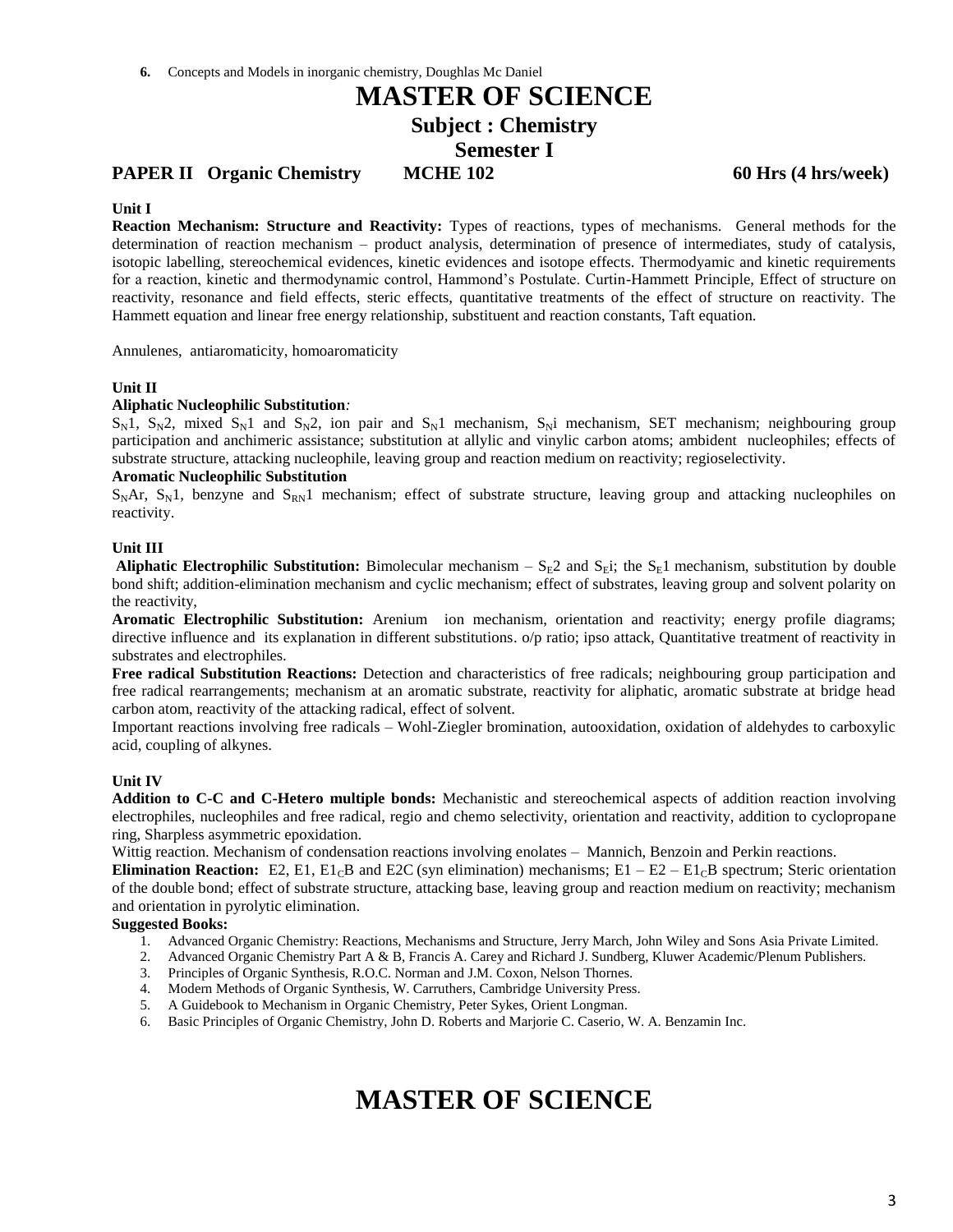## **Subject : Chemistry Semester I**

### **PAPER III** Physical Chemistry MCHE 103 60 Hrs (4 hrs/week)

### **Unit I**

**Introduction to exact quantum mechanical Results:** The Schrodinger equation and the postulates of quantum mechanics. Discussion of solutions of the Schrodinger equation to some model systems viz., Particle in a one dimension box, three dimension box and concept of degeneracy, harmonic oscillator and the hydrogen atom including shapes of atomic orbital's .

### **Angular momentum**

Angular momentum, Eigen functions for angular momentum, Eigen values of angular momentum, operator using ladder operators.

### **Unit II**

**Approximation methods:** Approximate method of quantum mechanism. Variation theorem. Linear Variation principle, Perturbation theory (up to second order in energy), applications of variation and perturbation theory to helium atom. Chemical bonding in diatomic, Elementary concept of MO and VB theories, Huckel theory for conjugated pie electron system, bond order and charge density calculations. Application to ethylene, butadiene, cyclopropenyl radical, cyclobutadiene etc.

### **Unit III**

**Chemical kinetics I:** Methods of determining rate laws, Collision of transition state theory of reaction rate, steric factor, activated complex theory and Arrhenius equation, kinetic salt effects steady state kinetics, kinetic and thermodynamic control of reaction

**Chemical kinetics II:** Treatment of unimolecular reactions and (Lindemann, and Hinshelwood) theories of unimolecular reactions. Kinetics of enzyme reactions, homogenous catalyst, photochemical reactions (hydrogen bromine and hydrogen chloride **),** dynamic chain reaction(H-Br reaction)**,** general features of fast reaction, study of fast reaction by flow method, relaxation method**,** flash photolysis.

### **Unit IV**

**Electrochemistry;**Electrochemistry of solution.Debye-Huckel-Onsager treatment and its extension . ion solvent interaction.Thermodynamics of electrified interface.determination of electrocapilary curve.Lipmann equation{surface excess].structure of electrified interface;Gouy –Chapman models,Graham Devantham,Bockris Devanathan models,Over potential,derivation of Butler Volmer equation,Tafel plot.

.

Polarography theory, IIkovic equation; Half wave potential and its significance

- 1. Physical Chemistry, P.W. Atkins, ELBS.
- 2. Introduction to Quantum Chemistry, A.K. Chandra,Tata McGraw Hill.
- 3. Quantum Chemistry, Ira N. Levine, Prentice Hall.
- 4. Chemical Kinetics, K. J. Laidler, McGraw Hill
- 5. Kinetics and Mechanism of Chemical Transformation, J. Rajaraman and J. Kuriacose, McMillan.
- 6. Modern Electrochemistry Vol.I and Vol.II J.O.M. Bockris and A.K.N. Reddy, Plenum.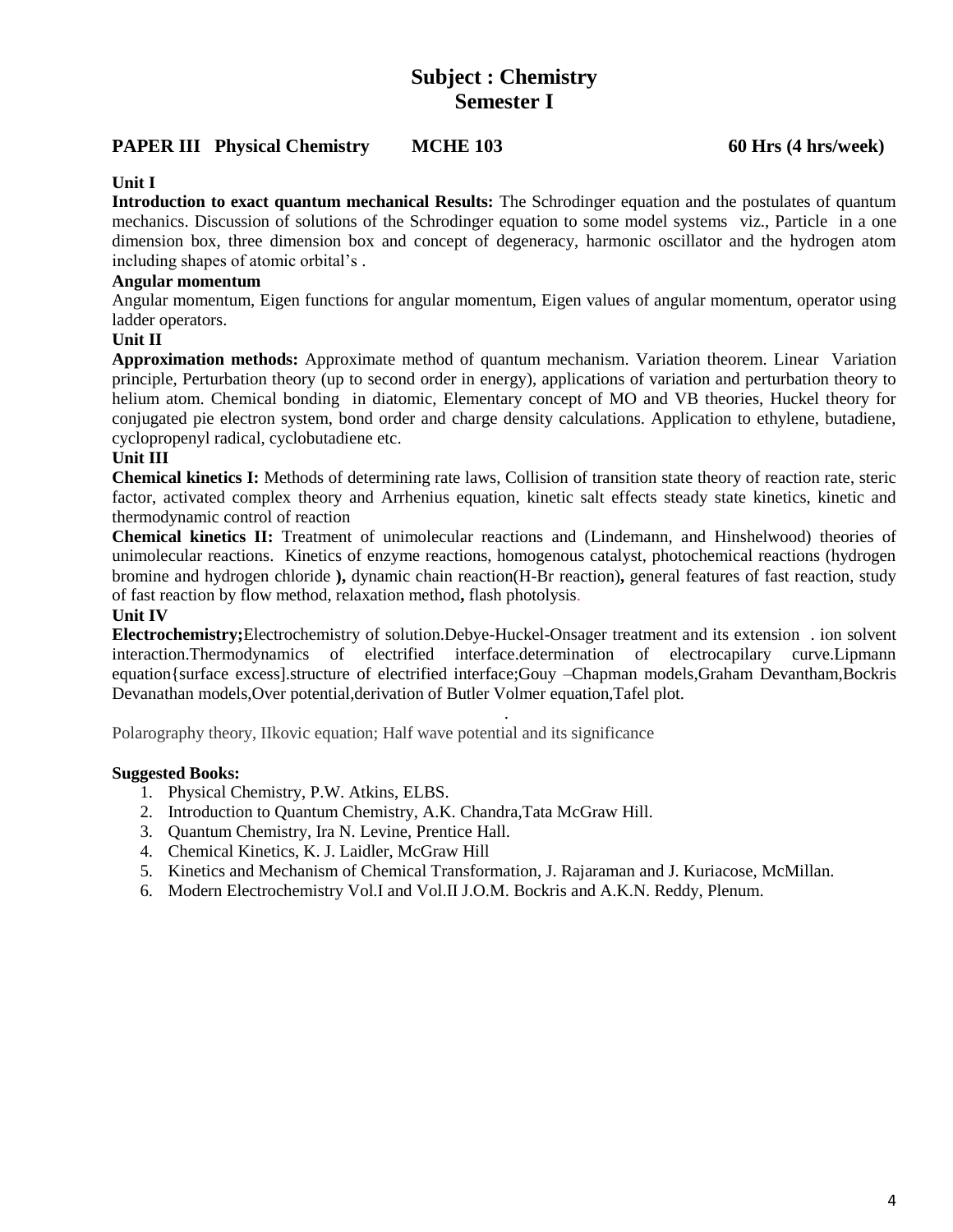### **PAPER IV Spectroscopy-I MCHE 104 60 hrs (4 hrs/week)**

**Unit I** 

**Rotational Spectroscopy: Microwave Spectroscopy**: Classification of molecules, rigid rotor model, intensity of spectral lines, selection rules, effect of isotopic substitutions, N*on rigid rotors*, Stark effect, nuclear and electron spin interaction and effect of external fields; applications.

### **Unit II**

**Vibrational Spectroscopy:** Review of linear harmonic oscillator, vibrational energy of diatomic molecules, zero point energy, anharmonicity, Morse potential energy diagram, vibrational-rotational spectroscopy - P, Q, R branches, breakdown of Born **–** Oppenheimer approximation rules, vibration of poly atomic molecules- symmetry and fundamental vibrations, normal mode of vibrations, overtones, hot bands, fermi resonance bands.

**Raman spectroscopy***:*Classical and quantum theories of Raman effect, pure rotational, vibrational and vibrational-rotational Raman spectra, selection rules, rules of mutual exclusion, coherent antistokes Raman spectroscopy CARS (brief idea).

### **Unit III**

#### **Electronic Spectroscopy**

*Atomic spectroscopy*: Energy of atomic orbital, vector representation of momenta and vector coupling, spectra of hydrogen atom and alkali metal atoms.

*Molecular spectroscopy*: Energy levels, molecular orbitals, vibronic transitions, vibrational progression; geometry of excited states, Franck-Condon principle, electronic spectra of polyatomic molecules, emission spectra, radiation and non-radiation decay, internal conversion.

*Photoelectron spectroscopy*: Basic principle, ionization process, Koopman's theorem, photoelectron spectra of simple molecules, ESCA, chemical information from ESCA, Auger electron spectroscopy (basic idea).

### **Unit IV**

### **ESR and Mossbauer Spectroscopy**

*Electron spin resonance spectroscopy:* Hyperfine coupling, spin polarization for atoms and transition metal ions, spin orbit coupling and significance of g-tensors, application to transition metal complexes (having one unpaired electron) including biological systems and to inorganic free radicals such as  $PH_4$ ,  $F_2$  and  $[BH_3]$ .

*Mossbauer spectroscopy:* Basic principles, spectral parameters and spectrum display, application of (I) bonding and structure of Fe<sup>2+</sup> and Fe<sup>3+</sup> compounds including those of intermediate spin, (II) Sn<sup>2+</sup> and Sn<sup>4+</sup> compounds nature of M-L bond, coordination number, structure. (III) detection of oxidation state and inequivalent MB atoms.

### **Suggested Books:**

- 1.Modern Spectroscopy, J.M. Hollas, John wiley
- 2. Physical Methods in chemistry, R.S. Drago, Saunders college

3.Applied electron spectroscopy for chemical analysis, D.H. Windawi and F.L. Ho, Wiley interscience

4.NMR, NQR, EPR and Massbauer spectroscopy in inorganic chemistry, R.V. Parish, Ellis harwood

5.Introduction to Molecular spectroscopy, G.M. arrow, McGraw Hill Fundamentals of Molecular Spectroscopy, Third Edition; Colin N, Banwell and Elaine M, Mc Cash; Tata McGraw Hill, New Delhi, 1983.

# **MASTER OF SCIENCE**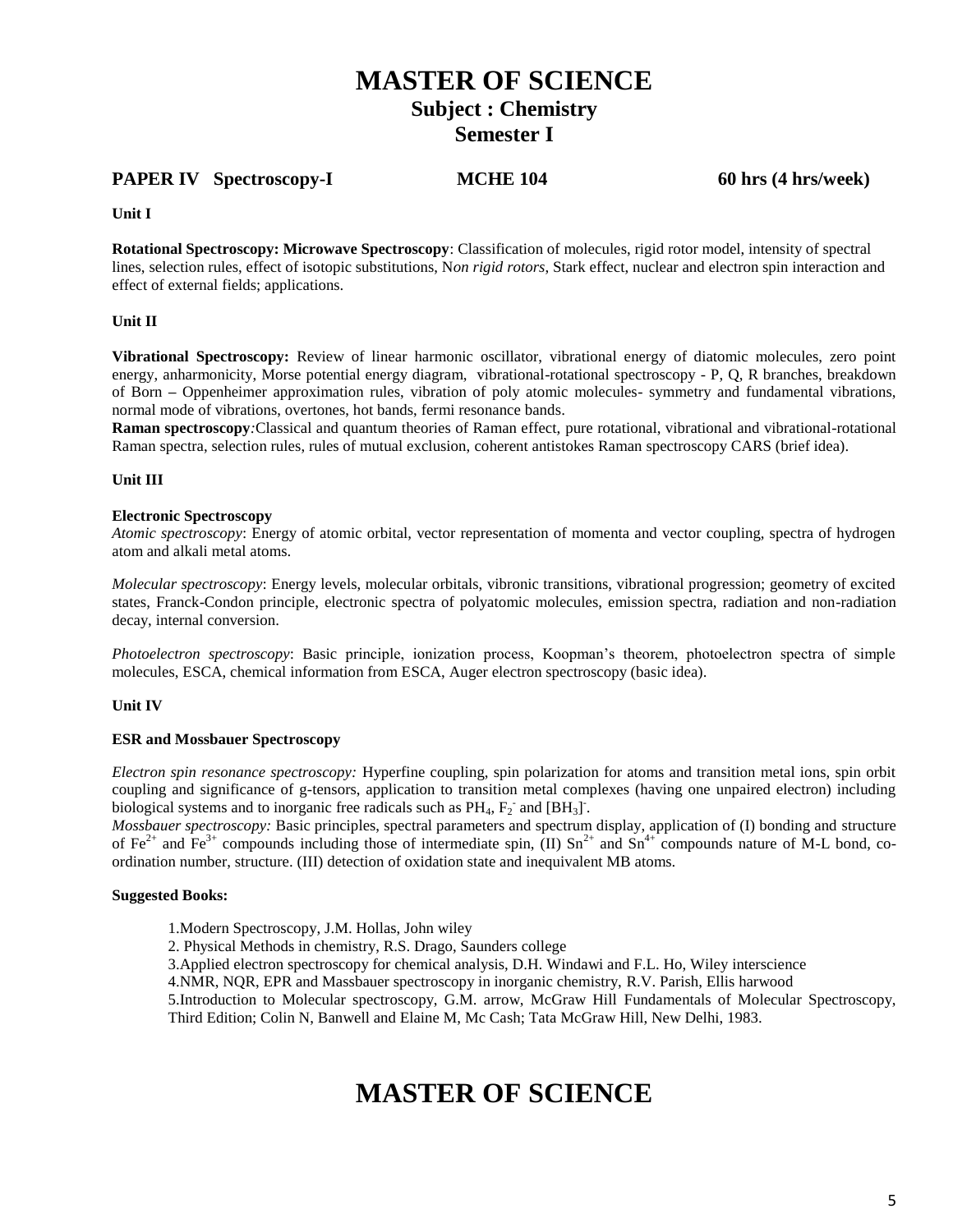## **Subject : Chemistry Semester I**

### **PAPER V : Bioinorganic Chemistry MCHE 105 30 hrs (2 hrs/week)**

**Unit I**

**Metals in life processes:** Role of metal ions in biological systems; essential and non- essential elements- macro minerals and essential trace elements- synergism and antagonism among essential trace element ; active transport of Na, K, Mg and Ca ions across the biological membrane;  $Na^{+}/K^{+}$  pump, elements of bioenergetics with special reference to elements of high energy phosphate bond.

### **Unit II**

**Electron Carriers and Photosynthesis:** Electron transfer in biology : structure and functions of electron transfer proteins. Cytochromes and respiratory chain, iron-sulphur proteins rubredoxin and ferridoxins. Synthetic models for  $Fe<sub>4</sub>S<sub>4</sub>$  cluster only.

**Photosynthetic pigments:** Photochemistry of chlorophyll molecules, mechanism of photosynthesis. Calvin cycle and quantum efficiency. Function of photosystem  $-$  I and Photosystem- II. Cyclic and non-cyclic photophosphorylation.

### **Unit III**

**Transport and Storage of Dioxygen:** Heam proteins and oxygen uptake. Structure and function of haemoglobin, myoglobin. Structural model for dioxygen binding co-operativity. Perutz mechanism and bohr effect ; non-haem oxygen carriers in some lower animals, haemocyanin and haemerythrin. Model synthetic complexes of iron, cobalt and copper.

### **Unit IV**

**Nitrogen fixation:** Nitrogen in biosphere, nitrogen cycle, nitrification role microorganism, nitrogen fixation in soils, biological nitrogen fixation and its mechanism, nitrogenase, chemical nitrogen fixation and other nitrogenase model systems.

- 1. Principles of Bioinorganic chemistry, S.J. Lippard and J.M.B. University science books
- 2. Bioinorganic chemistry, I.Bertini, H.B.gray, S.J. Lippard, J.S. valentine, University science books
- 3. Inorganic biochemistry, vols. I and II, ed. G.L. Eichhorn, Elsevier
- 4. Progress in Inorganic chemistry, vols 18 and 38 ed. J.J. Lippard, wiley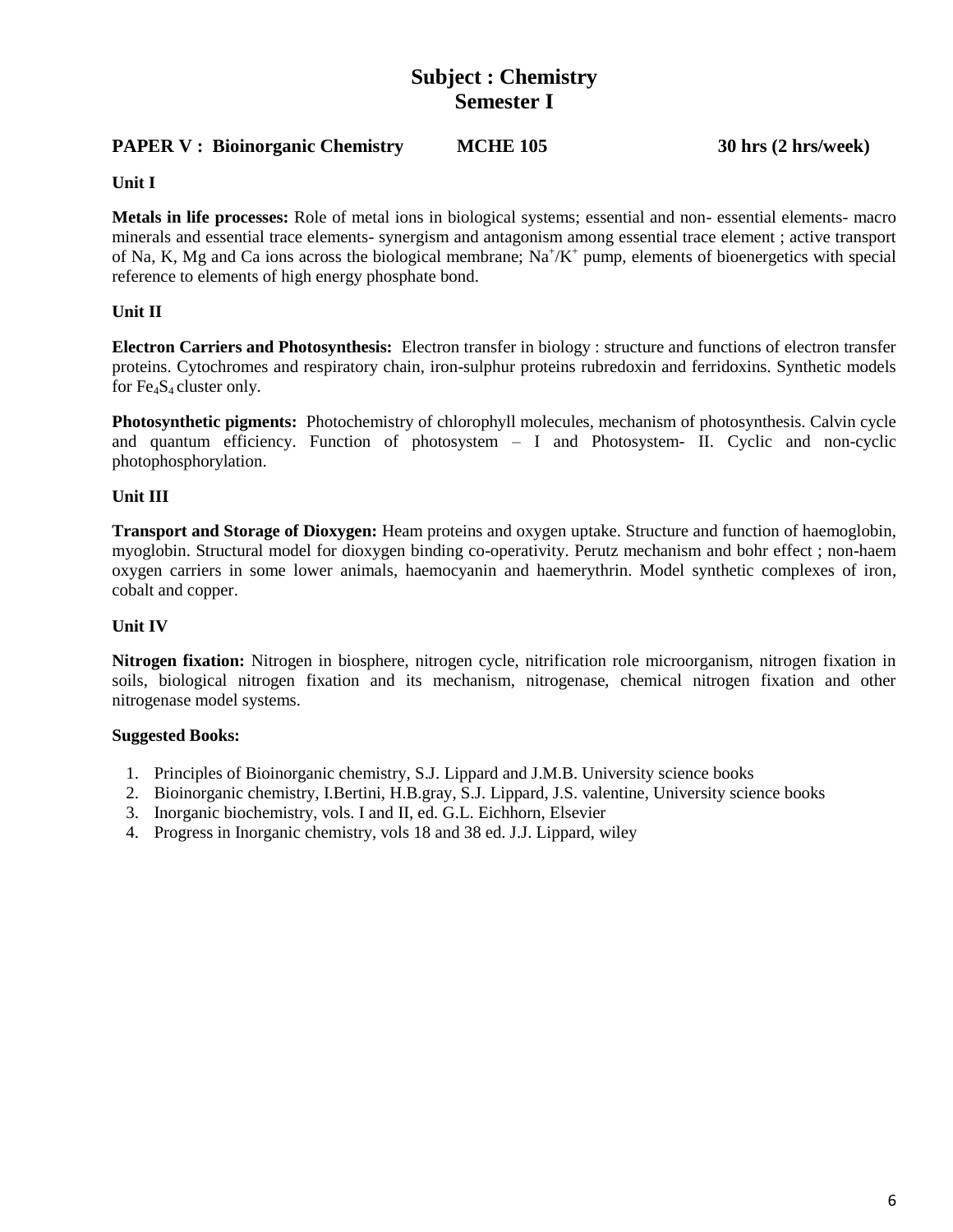### **PAPER VI Mathematics for Chemists MCHE 106(a)** 30 hrs (2 hrs/week)  **(For students without Maths in B.Sc.)**

### **Unit I**

**Matrix Algebra:** Matrix addition and multiplication, inverse, adjoint and transpose of matrices, special matrices (symmetric, skew-symmetric, Hermitian, skew- Hermitian, Unit, diagonal, Unitary etc.) and their properties, Matrix equations: homogeneous, non-homogeneous, linear equations and conditions for the solution, linear dependence and independence. Introduction to vector spaces, matrix eigen values and eigen vectors, diagonalisation, determinants (examples from Huckel theory)

### **Unit II**

**Differential Calculus:** Functions, continuity and differentiability, Rules for differentiation, applications of differential calculus including maxima and minima (examples related to maximally populated rotational energy levels, Bohr's radius and most probable velocity from Maxwell's distribution etc.).

### **Unit III**

**Integral calculus:** Basic rules for integration, integration by substitution, integration by parts and through partial fraction, reduction formula, applications of integral calculus.

Functions of several variables, partial differentiation, co-ordinate transformation (example Cartesian to spherical polar)

### **Unit IV**

**Elementary Differential Equations:** First order and first degree differential equations, homogenous, exact and linear equations; applications to chemical kinetics, secular equilibria, quantum chemistry etc. Second order differential equations and their solutions.

**Vectors:** Vectors, dot, cross and triple products etc., operators – gradient, divergence and curl. Vector calculus.

- 1. The chemistry mathematics book, E.Steiner, Oxford university press
- 2. Mathematics for chemistry, Doggett and Suicliffe, Longman
- 3. Mathematical preparation for physical chemistry, F. Daniels, Mcgraw Hill
- 4. Chemical Mathematics, D.M. Hirest, Longman
- 5. Applied Mathematics for physical chemistry, J.R. Barante, Prentice hall
- 6. Basic Mathematics for chemist, Tebbutt, wiley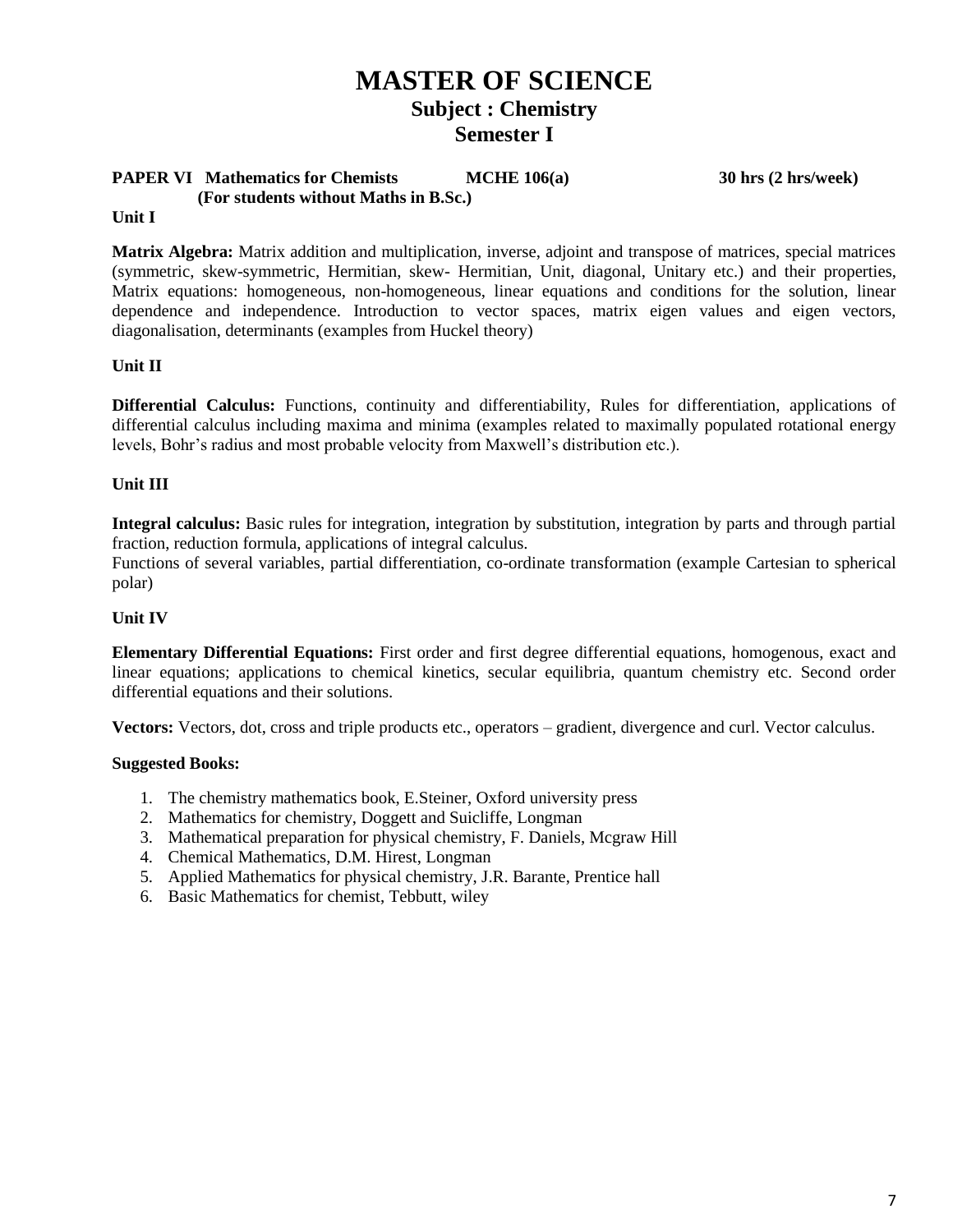**PAPER VI Biology for Chemists MCHE 106(b) 30 hrs (2 hrs/week) (For students without Biology in B.Sc.)**

### **Unit I**

**Cell structure and Functions:** Structure- prokaryotic and eukaryotic cells, intracellular organelles and their functions, comparison of plants and animal cells. Overview of metabolic process- catabolism and anabolism. ATP- the biological energy currency. Origin of life, unique properties of carbon, chemical evolution, and rise of living systems, Intoduction to biomolecules, building blocks of bio-macromolecules.

### **Unit II**

**Carbohydrates:** Conformations of monosaccharides, structure and functions of important derivatives of monosaccharides likeglycoside, deoxy sugars, myoinositol, aminosugars, N-acetylmuramic acid, sialic acid, disaccharides and polysaccharides. Structural polysaccharides – cellulose and chitin. Storage polysaccharides – starch anf glycogen. Structural and biological function of glucosaminoglycans or mucopolysaccharides, Carbohydrates of glycoproteins and glycolipids. Role of sugars in biological recognition. Blood group substances. Ascorbic acid.

Carbohydrate metabolism- Kreb's cycle, glycolysis, glycogenesis, and glycogenolysis, gluconeogenesis, pentose phosphate pathway.

### **Unit III**

**Lipids:** Fatty acids, essential fatty acids, structure and functions of triacylglycerols, glycerophospholipids, sphingolipids, cholesterol, bile acids, prostaglandins. Lipoproteins- composition and function, role in atherosclerosis.

Properties of lipid aggregates – micelles, bilayers, liposomes and their possible biological functions. Biological membranes. Fluid mosaic model of membrane structure**,** Lipid metabolism – β – oxidation of fatty acids. **Unit IV**

**Proteins:** Structure of proteins - α helix and β sheets, super secondary structure. Triple helix structure of collagen. Tertiary structure of protein – folding and domain structure. Quarternary structure of proteins.

**Nucleic Acids:** Purines and pyrimidine bases of nucleic acids, base pairing via hydrogen bonding. Structure of RNA and DNA, double helical structure of DNA and forces responsible for holding it. Chemical and enzymatic hydrolysis of nucleic acids. The chemical basis of heredity, an overview of replication of DNA, transcription, translation and genetic code, chemical synthesis of mono and tri-nucleosides.

- 1. Principles of Biochemistry, A.L.Lehninger, Worth publishers.
- 2. Biochemistry, Voet and Voet, John Wiley.
- 3. Biochemistry L.Stryer W.H. Freeman.
- 4. Outlines of biochemistry E.E.Conn and P.K. Stumpf, John Wiley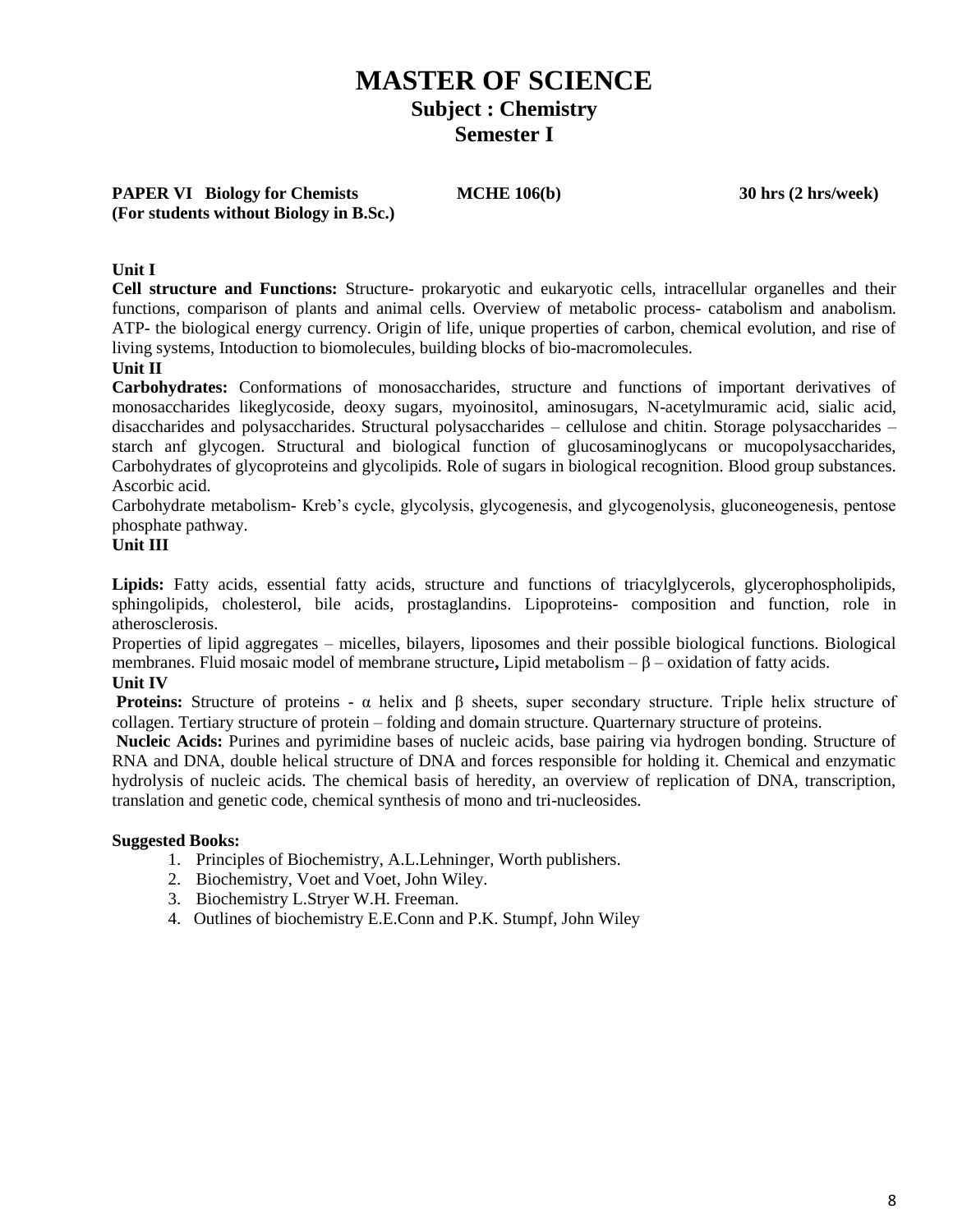## **MASTER OF SCIENCE Subject : Chemistry Semester I Practicals**

| Note: Total marks for each semester practicals is 100, which include 60 marks for ESE and 40 |                |  |  |  |  |
|----------------------------------------------------------------------------------------------|----------------|--|--|--|--|
| marks for internal assessment.<br><b>Semester I</b>                                          |                |  |  |  |  |
| Duration 6 hours                                                                             | Max. Marks: 60 |  |  |  |  |
| <b>MCHE 151 Inorganic Chemistry</b>                                                          |                |  |  |  |  |
| a) Analysis of mixture containing eight radicals including one rare element                  | 24 marks       |  |  |  |  |
| b) Preparation of one selected inorganic compound and                                        |                |  |  |  |  |
| its study by IR                                                                              |                |  |  |  |  |
| or                                                                                           |                |  |  |  |  |
| Chromatographic separation of two metal ions by TLC                                          |                |  |  |  |  |
| and determination of their Rf values                                                         | 16 marks       |  |  |  |  |
| Record                                                                                       | 10 marks       |  |  |  |  |
| Viva                                                                                         | 10 marks       |  |  |  |  |
| Duration 6 hours                                                                             | Max. Marks: 60 |  |  |  |  |
| <b>MCHE</b> 152 Physical Chemistry                                                           |                |  |  |  |  |
| Two physical experiments from the prescribed syllabus of 20 marks each $20x^2 = 40$ marks    |                |  |  |  |  |
| Record                                                                                       | 10 marks       |  |  |  |  |
| Viva                                                                                         | 10 marks       |  |  |  |  |
|                                                                                              |                |  |  |  |  |

### **Inorganic Chemistry Practical MCHE 151 90 hrs (6hrs/week)**

### **Qualitative Analysis :- Qualitative analysis of Inorganic mixture for 8 radicals**

- (a) Less common metal ions- Tl, Mo, W,Ti, Zr, Th, V, U (two metal ions in cationic/anionic forms)
- (b) Insolubles- oxides, sulphates and halides
- (c) Interfering radicals- Oxalate, fluoride, borate

### **Preparations:**

Preparation of selected inorganic compounds and their study by IR spectra, ESR and magnetic susceptibility measurement.

- 1.  $K_3[Fe(C_2O_4)_3]$
- 2.  $[Ni(NH_3)_6]Cl_2$
- 3.  $[Ni(DMG)<sub>2</sub>]$
- 4.  $[Cu(NH_3)_4]SO_4$
- 5. Prussian blue
- 6.  $[Co(NH_3)_6]$   $[Co(NO_2)_6]$

**Chromatographic separation:-** Thin layer chromatography separation of Nickel, Manganese, Cobalt and zinc, determination of Rf values.

## **MASTER OF SCIENCE**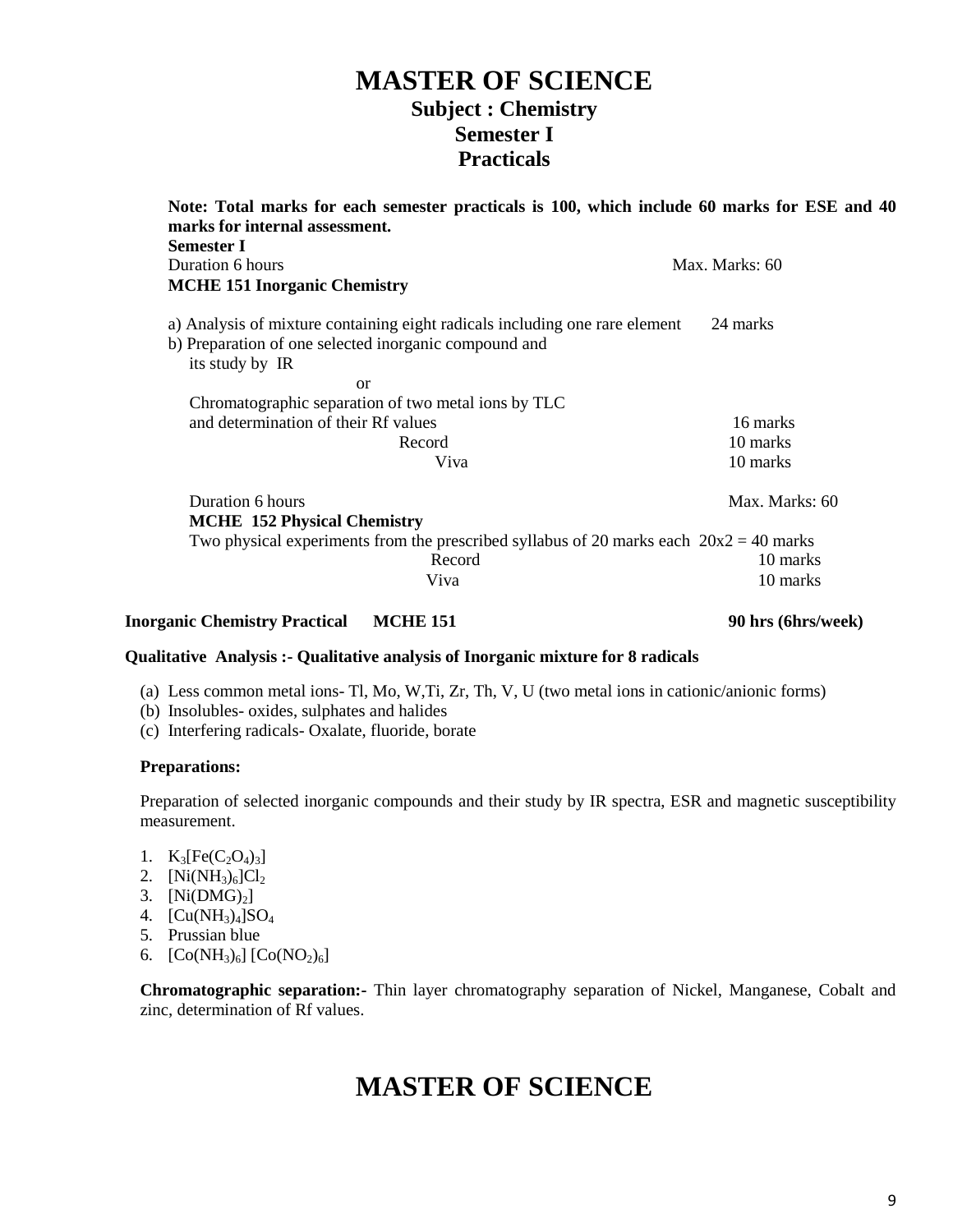### **Subject : Chemistry Semester I**

### **Physical Chemistry Practical MCHE 152 90 hrs (6hrs/week) ERROR ANALYSIS AND STATISTICAL DATA ANALYSIS**

Errors, types of errors, minimization of errors distribution curve, precision accuracy and combination; statistical treatment for error analysis, student 't' test, null hypothesis rejection criteria. F and Q test; linear regression analysis, curve fitting. Calibration of volumetric apparatus, burette, pipette and standard flask.

### **SERIES OF EXPERIMENTS ON CONDUCTIVITY**

- 1. Determination of solubility and solubility product of sparingly soluble salts (e.g. PbSO4,BaSO4) conductor electrically.
- 2. Determination of the strength of strong and weak acids in a given mixture conductometrically.
- 3. To determine the equivalent conductance of a strong electrolyte at several concentration and hence verify the Onsager equation and also find value of a and b in this equation
	- i.  $\lambda_c = \lambda^{\circ} (a \lambda^{\circ} + b) \sqrt{c}$
- 4. To determine the equivalent conductivity of an electrolyte at infinite dilution. Determine the dissociation constant of an acid at different dilutions.

### **SERIES OF EXPERIMENTS ON PHASE EQUILIBRIA-:**

- 1. Determination of congruent composition and temperature of a binary system (e.g.,diphenylaminebenzophenone system)
- 2. To construct the phase diagram for three component system (e.g. chloroform-acetic acid, water).

### **SERIES OF EXPERIMENTS ON SPECTROPHOTOMETRY**

- 1. Verify Beer`s law for the solution of potassium permanganate and determine the concentration of the given aqueous solution of unknown concentration of this salt.
- 2. Determine the pH of the solution employing methyl red indicator spectrophotometrically.
- 3. Determine indicator constant pKa of methyl red spectrophotometrically

### **Suggested Books:**

- 1. Vogel's Textbook of Quantitative Chemical Analysis; Fifth Edition; G.H. Jeffery, J. Bassett. J. Mendham, R.C. Denney; Longman Scientific and Technical Publication, England, 1991.
- 2. Vogel's Qualitative Inorganic Analysis, Sixth Edition; G. Svehla; Orient Longman, New Delhi, 1987.
- 3. Advanced Practical Physical Chemistry; Twenty-second Edition; J.B.Yadav; Goel Publishing House, Merrut,2005.
- 4. Infrared and Raman Spectra; Inorganic and co-ordination Compounds, Fifth Edition Part A & B; K.Nakamoto; John Wiley and Sons, Inc., New York, 1997.

## **MASTER OF SCIENCE Subject : Chemistry Semester II**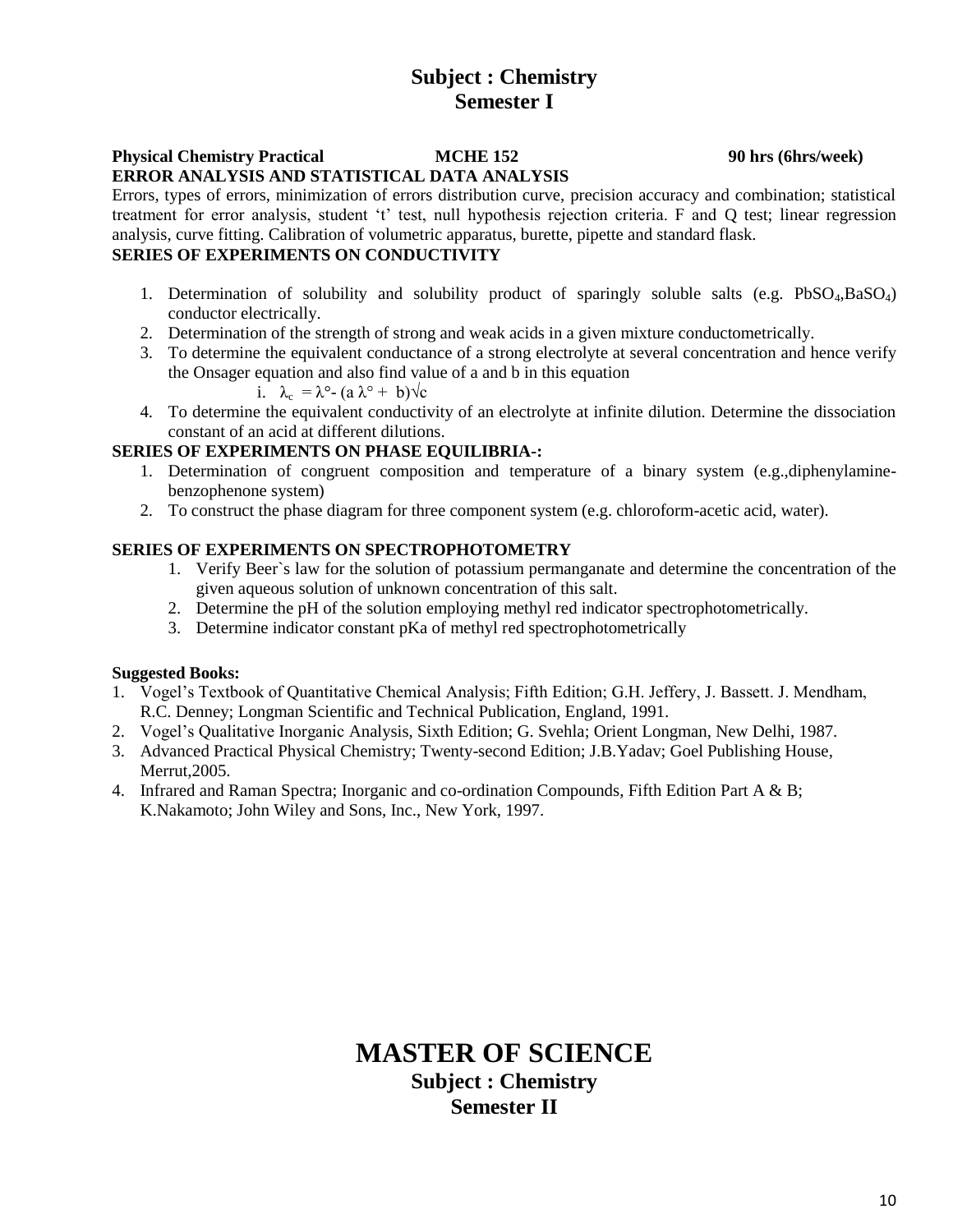| Paper code | Paper Title                         | Type of     |                 | <b>Contact Hours</b>        | Maximu  | Minim       | ESE in hrs.    |               |
|------------|-------------------------------------|-------------|-----------------|-----------------------------|---------|-------------|----------------|---------------|
|            |                                     | paper       | Per<br>Per week | semester                    | m marks | um<br>marks | Theory         | practi<br>cal |
| MCHE201    | Inorganic chemistry                 | Theory      | 60              | 4                           | 100     | 40          | 3              |               |
| MCHE202    | Organic chemistry                   | Theory      | 60              | 4                           | 100     | 40          | $\overline{3}$ |               |
| MCHE203    | Physical chemistry                  | Theory      | 60              | $\overline{4}$              | 100     | 40          | $\overline{3}$ |               |
| MCHE204    | Spectroscopy II                     | Theory      | 60              | 4                           | 100     | 40          | 3              |               |
| MCHE205    | Biophysical<br>chemistry            | Theory      | 30              | $\overline{2}$              | 50      | 20          | 3              |               |
| MCHE206    | Environmental<br>Chemistry-I        | Theory      | 30              | $\mathcal{D}_{\mathcal{L}}$ | 50      | 20          | 3              |               |
| MCHE251    | chemistry<br>Organic<br>Practicals  | Lab<br>work | 90              | 6                           | 100     |             |                | 6             |
| MCHE252    | chemistry<br>Physical<br>practicals | Lab<br>work | 90              | 6                           | 100     |             |                | 6             |
|            |                                     |             |                 | 32                          | 700     |             |                |               |

 $ESE = End$  Semester Examination

## **SCHEME OF EXAMINATION (Semester Scheme)**

### **Examination scheme**

| No.<br>Sr. | Paper            | ESE | CIA | <b>Total</b> |
|------------|------------------|-----|-----|--------------|
| . .        | <b>Theory</b>    | 70% | 30% | 100          |
| ە ب        | <b>Practical</b> | 60% | 40% | 100          |

### **Each theory paper syllabus is divided into four units. Each theory paper 3 hours duration**

### **Each Practical /Lab work 6 hours duration**

The number of papers and the maximum marks for each paper/ practical shall be shown in the syllabus for the paper concerned. It will be necessary for a candidate to pass in theory part as well as practical part of a subject separately.

**Note: Maximum marks for a theory paper (I-IV) is 100 marks which include 70 marks for ESE and 30 marks for internal assessment.**

**Maximum marks for a theory paper (V-VI) is 50 marks which include 35 marks for ESE and 15 marks for internal assessment.**

**Total marks for each semester practicals is 100, which include 60 marks for ESE and 40 marks for internal assessment.**

> **MASTER OF SCIENCE Subject : Chemistry Semester II Paper I-IV**

**Max.hrs: 3 hrs. Max. marks : 70**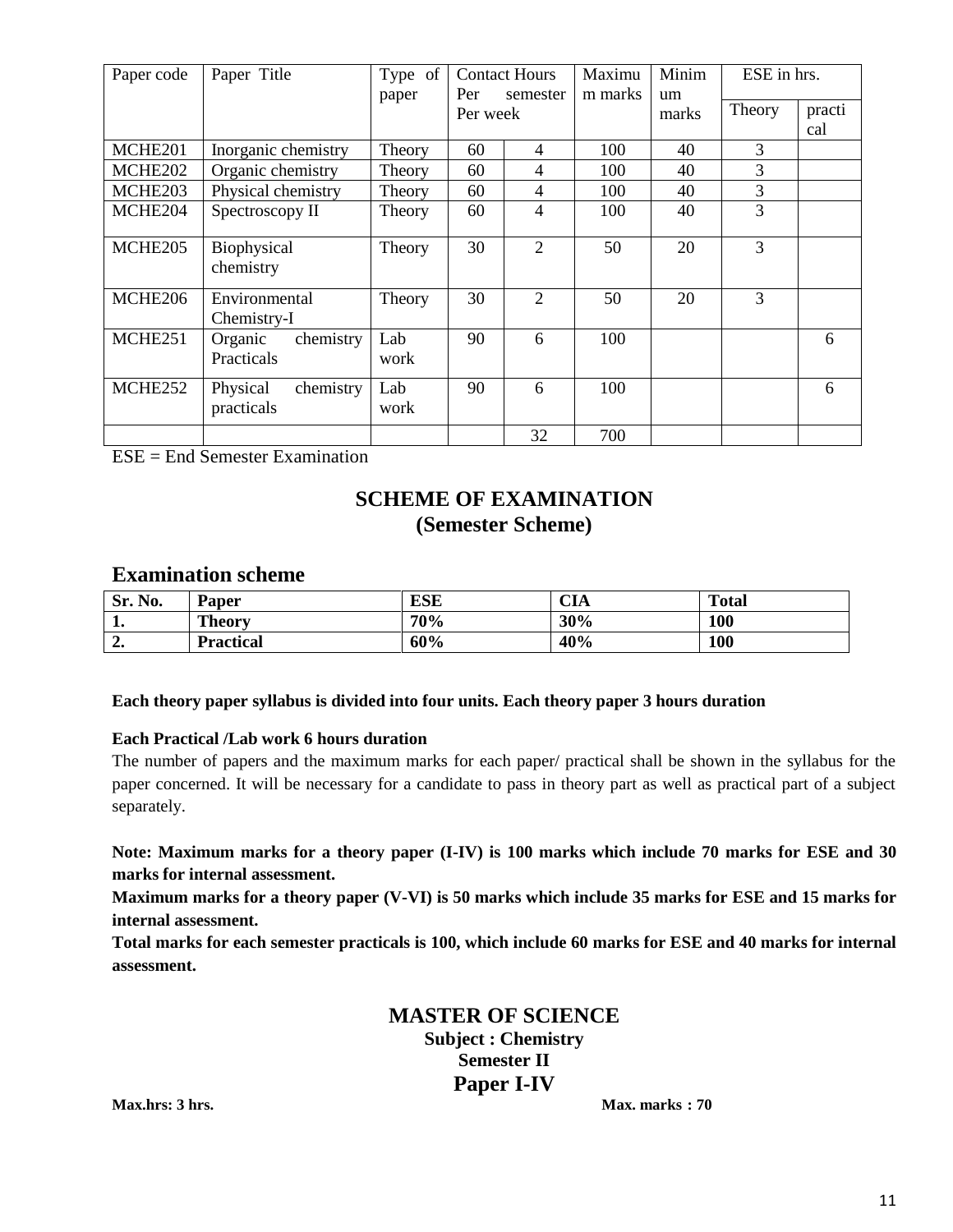| <b>Part A</b> -comprises of eight short answer questions with two questions from each |              |                     |
|---------------------------------------------------------------------------------------|--------------|---------------------|
| unit (It's a compulsory question and attempt any seven)                               |              | $2x7 = 14$ marks    |
| Part B- comprises of eight long answer questions with two questions from each         |              |                     |
| unit. Candidates have to answer four questions, selecting one question                |              |                     |
| from each unit.                                                                       |              | $14x4 = 56$ marks   |
| <b>Total marks for End of Semester Examination</b>                                    |              | 70 marks            |
| <b>Internal Assessment</b>                                                            |              | 30 marks            |
|                                                                                       | <b>Total</b> | 100 marks           |
| Paper V-VI                                                                            |              |                     |
| Max.hrs: 3 hrs.                                                                       |              | Max. marks: 35      |
| Part A- comprises of eight short answer questions with two questions from each        |              |                     |
| unit. (It's a compulsory question and attempt any seven)                              |              | 7marks<br>$1x7=$    |
| Part B- comprises of eight long answer questions with two questions from each         |              |                     |
| unit. Candidates have to answer four questions, selecting one question                |              |                     |
| from each unit.                                                                       |              | $7x4 = 28$ marks    |
| <b>Total marks for End Semester Examination</b>                                       |              | 35 marks            |
| <b>Internal Assessment</b>                                                            |              | 15 marks            |
|                                                                                       | <b>Total</b> | 50 marks            |
| <b>Semester II</b>                                                                    |              |                     |
| <b>PAPER I</b> Inorganic Chemistry<br><b>MCHE 201</b><br>Unit I                       |              | 60 Hrs (4 hrs/week) |

**Symmetry and Group theory in Chemistry:** Symmetry elements and symmetry operation, definition of group, subgroup, conjugacy relation and classes. Point symmetry group. Schnofilies symbols, representations of groups by matrices (representations for the Cnh , Cnv etc. group to be worked on explicitly). Character of representation. The great orthogonality theorem ( without proof) and its importance. Character tables and their use, spectroscopy. Derivation of character table for C2v and C3v point group. Symmetry aspects of molecular vibrations of water molecule. **Unit II**

**Reaction mechanism of Transitions metal complexes:** Energy profile of a reaction (transition state or activated complex) nucleophilic and electrophilic substitution, factors responsible for including SN1 and SN2 reaction, Lability and inertness of octahedral complexes according to VBT and CFT.

**Electron Transfer Reactions:** Outer sphere reaction and inner sphere reaction. Mechanism of one electron transfer reaction and two electron transfer reaction. Synthesis of coordination compounds using electron transfer reactions, mixed valance complexes and internal electron transfer. **Unit III**

**Metal π-complexes: carbonyls and nitrosyls: Metal carbonyls:** Preparation, structure and bonding in metal carbonyls, vibrational spectra of metal carbonyls for bonding and structural elucidation.

**Metal nitrosyls:**Preparation, bonding, structure and important reactions of transition metal nitrosyl.

**Unit IV** 

**Solid state Chemistry:**

#### **Crystal defects and Non-Stoichiometry**

Perfect and imperfect crystals, intrinsic and extrinsic defects, point defects , line and plane defects, vacancies- schottky defects and frenkel defects. Thermodynamics of Schottky and frenkel defect formation, colour centres, non-stoichiometry and defects.

**Solid state reactions:**

Introduction to the solid state, electrical, optical, magnetic and thermal properties of inorganic materials. **Organic solids:**

Electrically conducting solids, organic charge transfer complex, organic metals, new superconductors

#### **Books suggested:**

- 1. Advanced inorganic chemistry, F.A. Cotton and Wilkinson, john wiley<br>2. Inorganic chemistry, J.E. Huhey, Harpes & Row
- 2. Inorganic chemistry, J.E. Huhey, Harpes & Row<br>3. Inorganic chemistry, Shriver & Atkins. Oxford u
- 3. Inorganic chemistry, Shriver & Atkins, Oxford university press
- 4. Mechanism of Inorganic Reaction, F.Basolo and R.G. Pearson : wiley eastern
- 5. Concepts and Models in inorganic chemistry, Doughlas Mc Daniel
- 6. Principles of solid State, H.V. Keer; Wiley Eastern.
- 7. Quantum Chemistry; Fourth Edition; Ira N. Levine; Prentice-Hall of India Pvt. Ltd, New Delhi, 2002.
- 8. Introductory Quantum Chemistry; Fourth Edition; A.K. Chandra; Tata McGraw Hill Publishing Company, New Delhi, 1998.
- 9. Quantum Chemistry; Second Edition; R.K. Prasad; New Age International (P) Ltd, New Delhi, 2003.

## **MASTER OF SCIENCE**

**Subject : Chemistry**

**Semester II**

**PAPER II Organic Chemistry MCHE 202 60 Hrs (4 hrs/week)**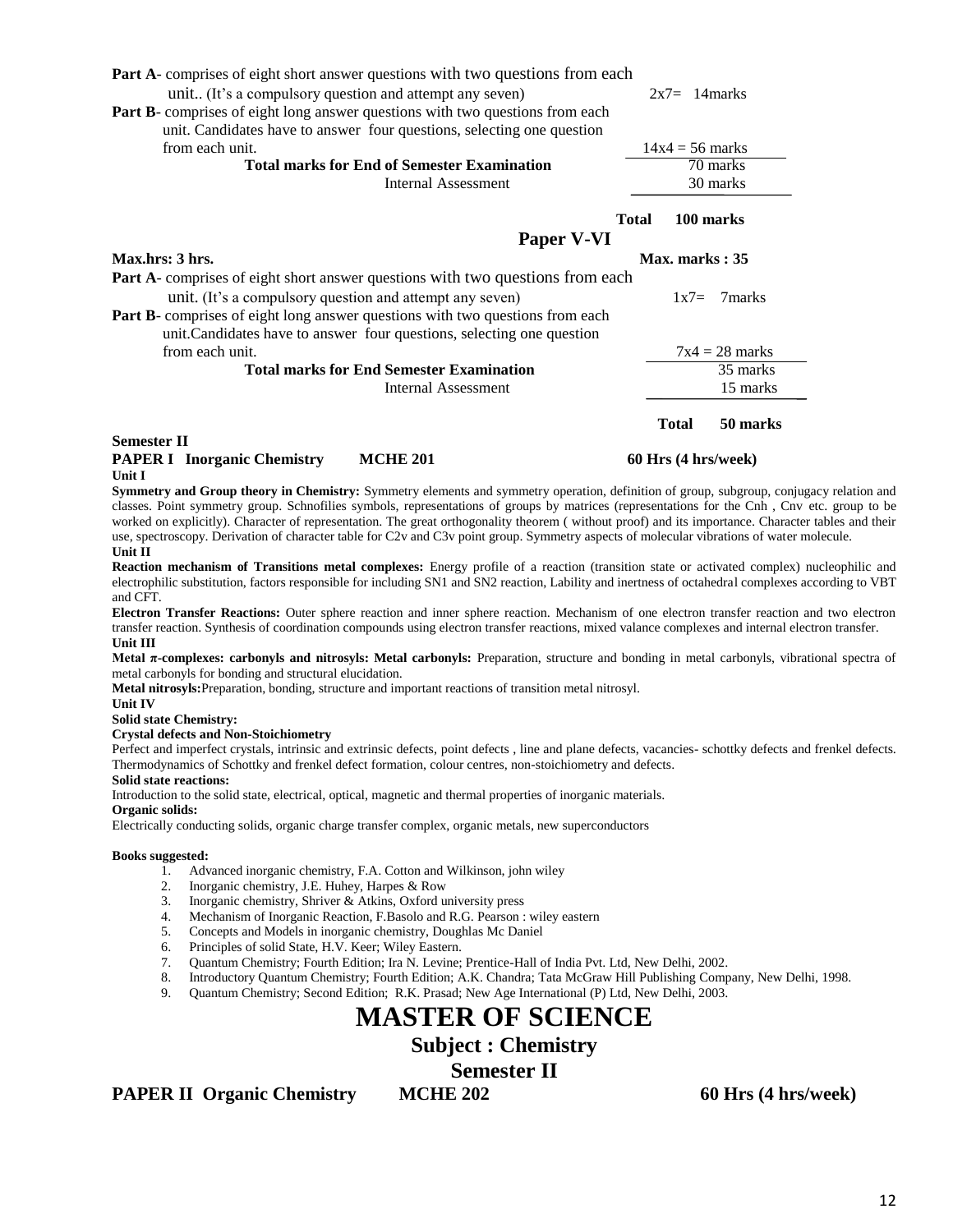### **Unit I**

Stereochemistry: Optical isomerism, elements of symmetry chirality, enantiomers, diastereomers, molecules with more than one chiral center. DL, RS, EZ nomenclature in cyclic systems, absolute configuration, optical purity resolution, prochirality; enantiotopic and diastereotopic atoms, groups and faces.

*Pseudoasymmetry:* Optical activity in the absence of chiral carbons (biphenyls, allenes, spiranes), chirality due to helical shape; chirality in the compounds containing N, S and P.

Geometrical isomerism in cyclic and condensed systems (decalins, decalols and decalones), conformational analysis of cycloalkanes (5, 6, 7 membered rings) and decalins, effect of conformation on reactivity. Asymmetric synthesis, Cram's rule, Prelog's rule, Circular birefringence. CD, ORD, octant rule, Cotton effect. The Axial haloketone rule. Determination of absolute and relative configuration and conformation.

### **Unit II**

**Reagents and Methods in Organic Synthesis:** Principle, preparations, properties and applications of the following in organic synthesis with mechanistic details:

Phase transfer catalysts, Crown ethers and cryptands. Merrifield resins, DCC (Dicyclohexylcarbodiimide), Wilkinson's catalyst, Tributyl tin hydride, Selenium dioxide, DDQ (2,3-Dichloro-5,6-dicyano-1,4-benzoquinone), 1,3-Dithiane, Thallium nitrate, Peterson synthesis, Suzuki coupling, Negishi coupling, Heck Reaction.

#### **Unit III**

**Molecular Rearrangements:** General mechanistic consideration – nature of migration, migratory aptitudes, memory effects. A detailed study of the following rearrangements:

Pinacol-pinacolone rearrangement, Wagner-Meerwein rearrangement, Demjanov rearrangement, Benzil-benzilic acid rearrangement, Favorskii rearrangement, Arndt-Eistert rearrangement, Neber rearrangement, Beckmann rearrangement, Hofmann rearrangement, Curtius rearrangement, Lossen rearrangement, Schmidt rearrangement, Wolff rearrangement, Baeyer-Villiger oxidation, Shapiro reaction, Dienone- phenol rearrangement, Wittig rearrangement, Stevens rearrangement. **Unit IV**

### **Pericyclic Reactions**

General characteristics, classification, molecular orbital symmetry.

*Electrocyclic reactions:* Theories of explanation (FMO, Woodword-Hoffmann and PMO approach), frontier orbitals of ethylene, 1, 3-butadiene, 1, 3, 5-hexatriene and allyl systems, conrotatory and disrotatory motions, 4n, 4n+2 and allyl systems.

*Cycloaddtion Reactions*: 2+2, 4+2 cycloaddition, 1, 3-dipolar cycloaddition and cheletropic reactions; stereoselectivity (endo, exo), stereospecific and regioselective hydrogen reactions, Lewis-acid catalysis in Diels' Alder reaction.

*Sigmatropic rearrangements:* Suprafacial and antarafacial shifts of H, sigmatropic shifts involving carbon moieties, 3, 3- and 5, 5-sigmatropic rearrangements; Claisen, Cope and Aza-Cope rearrangements; isomerization of divinyl cyclopropane; fluxional tautomerism (bullvalene); ene reaction.

- 1. Advanced Organic Chemistry: Reactions, Mechanisms and Structure, Jerry March, John Wiley and Sons Asia Private Limited.
- 2. Advanced Organic Chemistry Part A & B, Francis A. Carey and Richard J. Sundberg, Kluwer Academic/Plenum Publishers.
- 3. Principles of Organic Synthesis, R.O.C. Norman and J.M. Coxon; Nelson Thornes.
- 4. Modern Methods of Organic Synthesis, W. Carruthers; Cambridge University Press.
- 5. A Guidebook to Mechanism in Organic Chemistry, Peter Sykes, Orient Longman.
- 6. Basic Principles of Organic Chemistry, John D. Roberts and Marjorie C. Caserio, W. A. Benzamin Inc.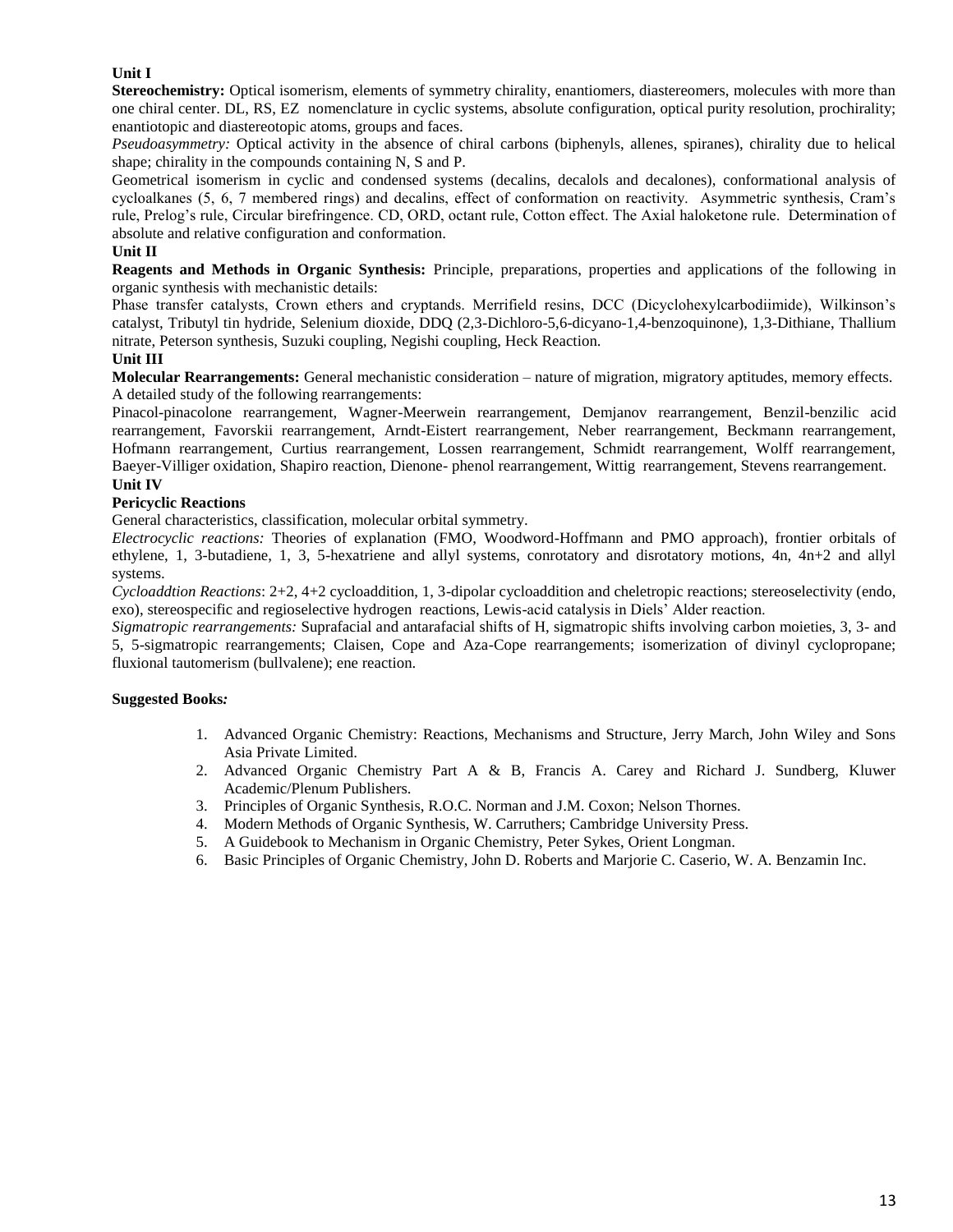### **PAPER III Physical Chemistry MCHE 203 60 Hrs (4 hrs/week)**

### **UNIT I**

**Classical Thermodynamics I:** Brief resume of concepts of laws of thermodynamics, free energy, chemical potential and entropies. Partial molar properties; partial molar free energy, partial molar volume and partial molar heat content and their significances. Determination of these quantities. Concept of fugacity and determination of fugacity.

Non-ideal systems: Excess functions for non ideal solutions. Activity, activity coefficient, Debye Huckel theory for activity coefficient of electrolytic solutions; determination of activity and activity coefficient; ionic strength.

Application of phase rule to three component system; second order phase transition.

### **UNIT II**

**Statistical Thermodynamics II:** Concepts of phase space, microstate and macrostate, ensemble, postulate of ensemble averaging canonical, grandcanonical and microcanonical ensembles, Maxwell-Boltzmann distribution law using Lagrange's method of undetermined multipliers. Bose-Einstein statistics,(distribution lawand application to helium) Fermi-Dirac statistics(distribution law and application to metal), Maxwell-Boltzman statistics, comparison of three statistics. Partition functions – translational, rotational, vibrational and electronic partition functions, calculation of thermodynamic properties in terms of partition functions- Energy, specific heat at constant volume and constant pressure, entropy, work function, pressure, Gibb's free energy and chemical potential. Chemical equilibria and equilibrium constant in terms of partition functions.

### **UNIT III**

**Surface chemistry:** Surface chemistry;- Surface tension, capillary action ,pressure difference across curved surface (laplace equation), vapour pressure of droplets(Kelvin equation) Gibbs adsorption isotherm, estimation of surface area (BET equation) ,surface films on liquids (electro kinetic phenomeneon)

**Micelles** : Surface active agents, classification of surface active agents, micellization, hydrophobic interaction. Critical micellar concentration (CMC), factor affecting the CMC of surfactants, counter ion binding to micelles, thermodynamics of micellization-phase separation and mass action models, solubilization, micro emulsion, reverse micelles.

### **UNIT IV**

**Solid State and polymer chemistry:** General principles experimental procedure, co precipitation as a cursor to solid state reactions, kinetics of solid state reactions Crystal structures, Bragg's law and applications ,band structure of solids. Molar masses. Molecular mass, number and mass average molecular mass ,molecular mass determination (osmometry, viscometry,diffusion and light scattering methods), sedimentation, chain configuration of macromolecules, calculation of average dimension of various chain structures**.** 

- 1. An Introduction to Chemical Thermodynamics, Sixth Revised Edition; R.P Rastogi and R.R Misra; Vikas publishing, Pvt Ltd. New Delhi, 1995.
- 2. Thermodynamics For Students Of Chemistry, Second Edition; K.Rajaram and J.C Kuriacose; S.L.N Chand and Company, Jalandhar.
- 3. Statistical thermodynamics, Second Edition; M.C Gupta; New Age International Pvt Ltd., New Delhi, 1995.
- 4. Physical Chemistry, A Molecular Approach, First Edition; D.A. Mc Qurrie and J.D Simon; Viva Low Priced Student Edition, New Delhi, 1998.
- 5. Thermodynamics for Chemists, Third Edition; Samuel Glasston; Affiliated East -West Press Pvt. Ltd., New Delhi, 1999.
- 6. Physical Chemistry, P.W. Atkins, ELBS.
- 7. Coulson's Valence, R. Mc Weeny, ELBS.
- 8. Micelles,Theoretical and Applied Aspects, V.Moroi, Plenum.
- 9. Introduction to Polymer Science,V.R.Gowarikar, N.V.Vishwanathan and J.Sridhar, Wiley Eastern.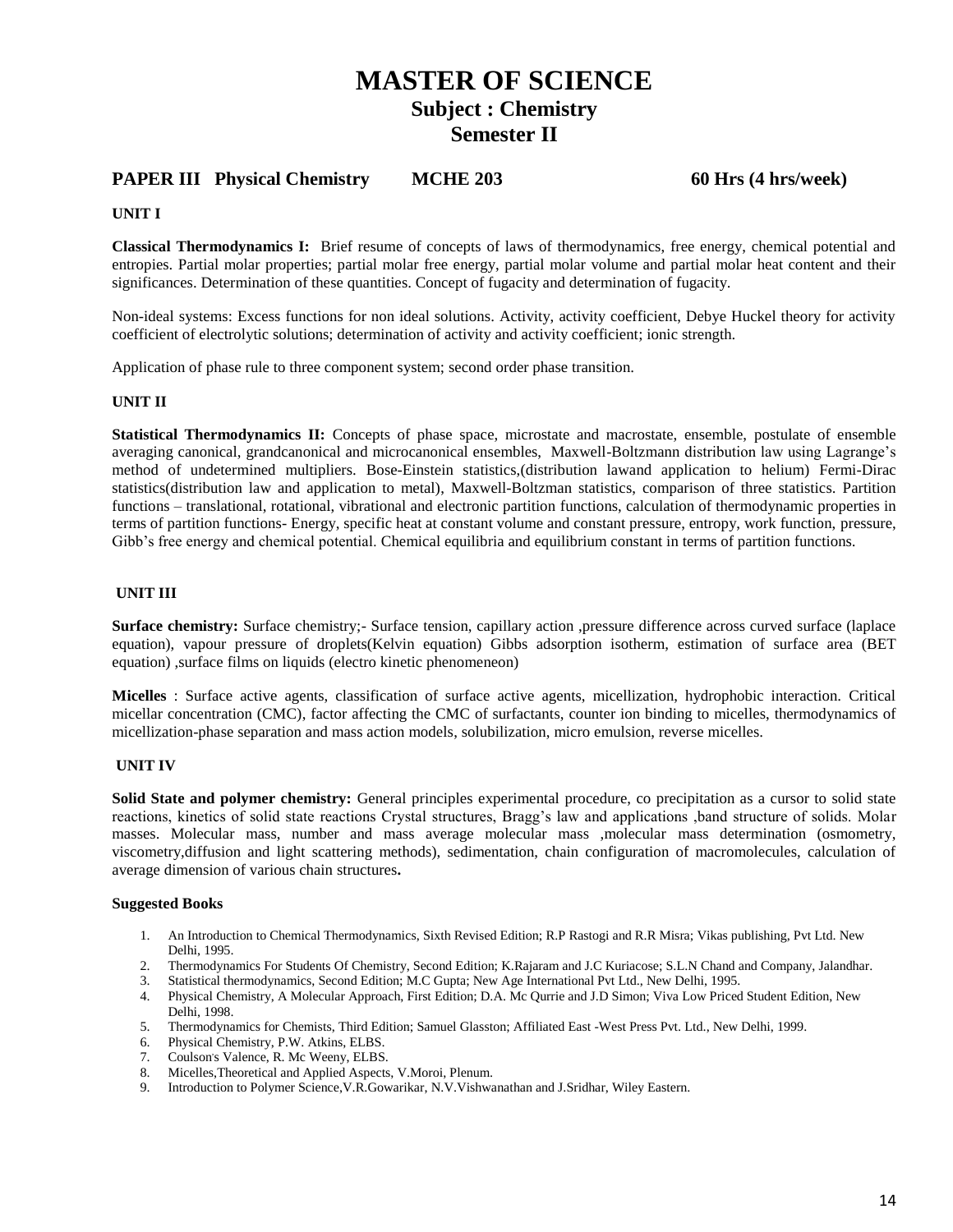# **MASTER OF SCIENCE**

## **Subject : Chemistry Semester II**

**PAPER IV** Spectroscopy II MCHE 204 60 Hrs (4 hrs/week)

**UNIT I** 

### **UV and Visible Spectroscopy**

Various electronic transitions (185-800nm), Beer- Lamberts law, effect of solvent on electronic transitions, ultraviolet bands for carbonyl compounds, unsaturated carbonyl compounds, dienes, conjugated polymers. Woodward-Fieser rule for conjugated dienes, α,β-unsaturated carbonyl compounds. Ultraviolet spectra of aromatic compounds. Steric effects in biphenyls.

#### **UNIT II**

#### **IR Spectroscopy**

*Quantitative studies*: Calculation of force constants, factors effecting the shift in group frequencies – isotope effect, hydrogen bonding, solvent effect, electronic effects (inductive and mesomeric) and steric effect; different absorption regions in IR spectra.

*Characteristics functional group absorptions in organic compounds*: Carbon skeletal vibrations (alkanes, alkenes, alkynes, aromatic compounds), alcohols, phenols, ethers, ketones, aldehydes, carboxylic acids, amides, acid anhydrides, conjugated carbonyl compounds, esters, lactones, lactums, amines, amino acids; interpretation of IR spectra of typical organic compounds. Overtones, combination bands and fermi-resonance.

#### **UNIT III**

**Proton magnetic resonance spectroscopy:** General introduction, chemical shift and factors affecting chemical shift, spinspin interaction, factors affecting coupling constant, shielding mechanism, mechanism of measurement, chemical shift values and correlation for protons bonded to carbon (aliphatic, olefinic, aldehydic and aromatic) and other nuclei (alcohols, phenols, enols, carboxylic acids, amines, amides and mercaptides), chemical exchange, effect of deuteration, complex spin-spin interaction between two, three, four, and five nuclei (first order spectra), stereochemistry, hindered rotation, Karplus curve variation of coupling constant with dihedral angle, simplification of complex spectra – nuclear magnetic double resonance, NMR shift reagents. Solvent effects, Fourier transform technique and its advantages, nuclear overhauser effect (NOE).

<sup>13</sup>C NMR spectroscopy: General considerations, chemical shift, (aliphatic, olefinic, alkyne, aromatic, heteroaromatic & carbonyl carbon), coupling constant. Two dimensional NMR spectroscopy – COSY, NOESY, DEPT, INEPT, APT and INADEQUATE techniques.

NMR spectra of nuclei other than  ${}^{1}H$  and  ${}^{13}C: {}^{19}F, {}^{31}P$  and  ${}^{11}B.$ 

### **UNIT IV**

**Mass Spectrometry:** Introduction, ion-production—EI, CI, FD and FAB, factors influencing fragmentation, ion analysis, ion abundance. Mass spectral fragmentation of organic compounds, common functional groups, molecular ion peak, metastable peak, McLafferty rearrangement, Nitrogen rule. High resolution mass spectrometry. Examples of mass spectral fragmentation of organic compounds with repect to their structure determination.

- 1. Spectrometric Identification of Organic Compounds, R.M. Silverstein and F.X. Webster; John Wiley and Sons.
- 2. Applications of Spectroscopy, William Kemp; Palgrave Publisher Ltd.
- 3. Applications of Absorption Spectroscopy of Organic Compounds, J.R. Dyer, Prentice-Hall of India Pvt. Ltd.
- 4. Spectroscopic Methods in Organic Chemistry, Dudley H. Williams and Ian Fleming; Tata McGraw Hill Publishing Company Ltd.
- 5. Spectral Analysis of Organic Compounds, Creswell and Campbell, Longman.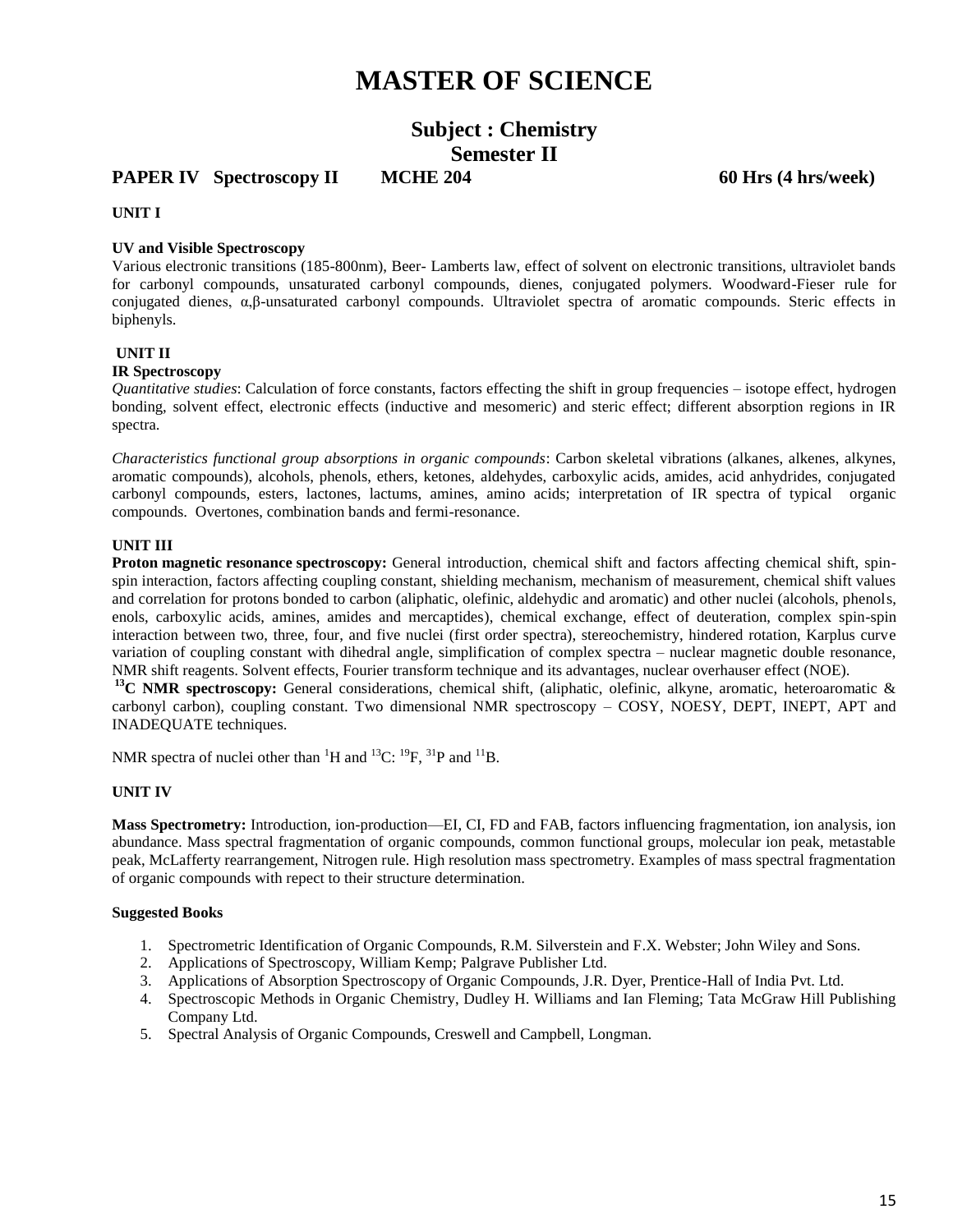### **PAPER V Biophysical Chemistry MCHE 205 30 Hrs (2 hrs/week)**

**Unit I** 

### **Bioenergetics**

Standard free energy change in biochemical reactions, exergonic , endergonic , hydrolysis of ATP, synthesis of ATP from ADP, muscular contraction and energy generation in mechanochemical system.

### **Unit II**

#### **Biopolymer Interactions**

Forces involved in biopolymer interactions. Electrostatic charges and molecular expansion, hydrophobic forces, dispersion force interactions. Multiple equilibria and various types of binding processes in biological systems. Hydrogen ion titration curves.

#### **Unit III**

#### **Cell membrane and transport of ions**

Structure and function of cell membrane, ion transport through cell membrane, irreversible thermodynamic treatment of membrane transport, nerve conduction. Domain membrane equilibrium. Active transport mechanism, autoanalysers, its parts and functioning. Radioisotopes, Units, specification, dilution factor, percentage incorporation, measurements.

#### **Unit IV**

### **Biopolymers and their molecular weights**

Evaluation of size, shape, molecular weight and extent of hydration of biopolymers by various experimental techniques. Sedimentation equilibrium, hydrodynamic methods, diffusion, sedimentation velocity, viscosity, electrophoresis and rotational motions.

- 1. Biophysical Chemistry, Vol,. I-III, Twelth Edition; Cantor, C.R. & Schimmel, Paul R.; W.H. Freeman & Company, U.S.A., 2002
- 2. Principles of Biochemistry, Third Edition; Lehninger, A. L., Nelson, D.L. & Cox, M. M. Lehninger; McMillan Press Ltd., London, 2002.
- 3. Outlines of Biochemistry, E.E.Conn and P.K. Stumpf, John wiley.
- 4. Biochemistry, voet and voet, john wiley.
- 5. Biochemistry, J.David Rawn, Neil Patterson.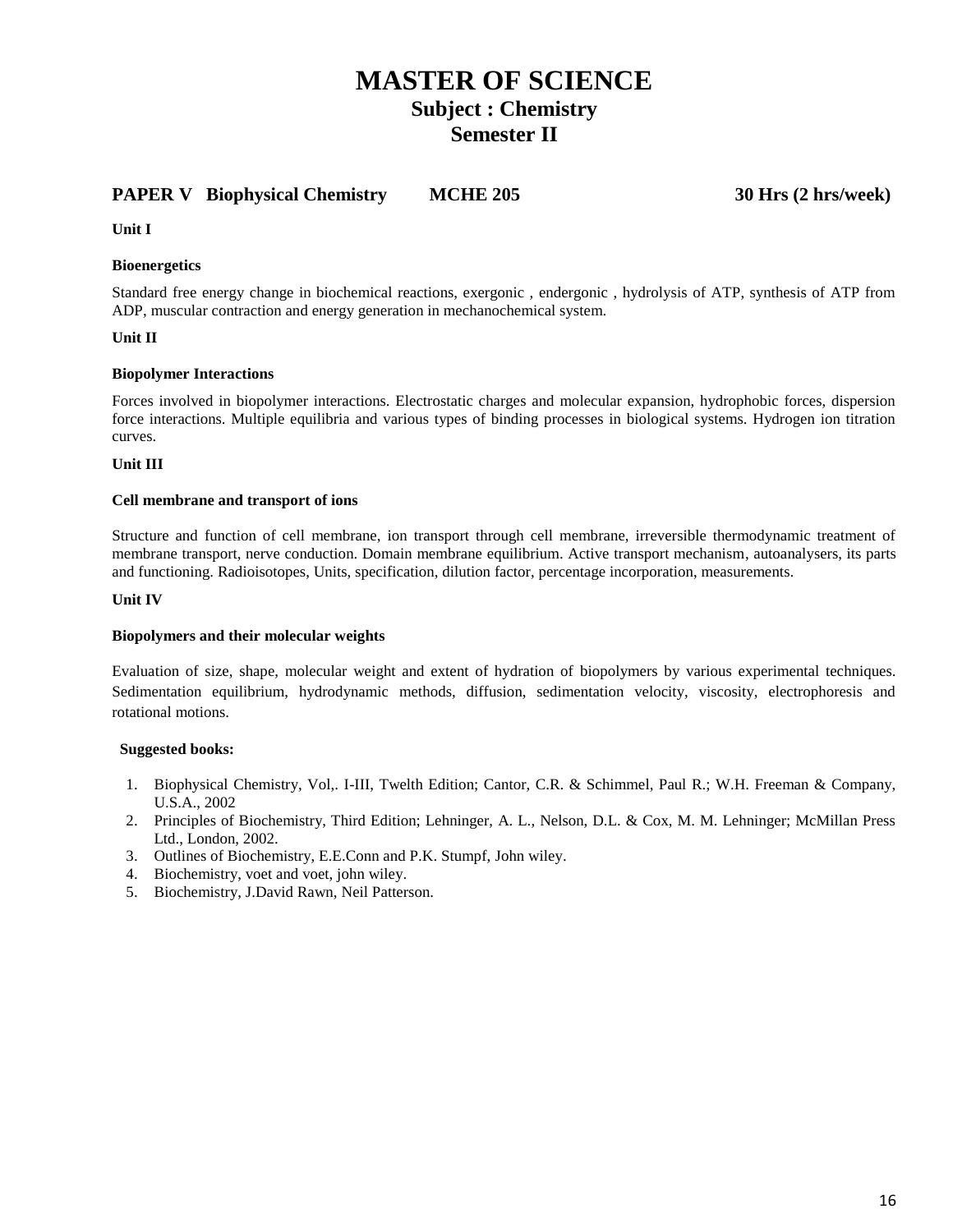### **PAPER VI Environmental Chemistry - I MCHE 206 30 Hrs (2 hrs/week)**

### **UNIT I**

### **Atmospheric Chemistry**

Atmospheric layers, Vertical temperature profile, heat/radiation budget of the earth atmosphere systems. Properties of troposphere, thermodynamic derivation of lapes rate. Temperature inversion. Calculation of Global mean temperature of the atmosphere pressure variation in atmosphere and scale height. Biogeochemical cycles of carbon,nitrogen, sulphur, phosphours,oxygen. Residence times, Sources of trace atmospheric constituents : nitrogen oxides, sulphur dioxide and other sulphur compounds,carbon oxides chlorofluorocarbons and other halogen compounds, methane and other hydrocarbons. **UNIT II**

#### **Tropospheric Photochemistry**

Mechanism of photochemistry decomposition of NO<sub>2</sub> and formation of ozone . Formation of oxygen atoms .hydroxyl, hydroperoxy and organic radicals and hydrogen peroxide. Reaction of OH radicals with  $SO_2$  and  $NO_2$ . Formation of Niitrate radical and its reactions Photochemical smog, metrological conditions and chemistry of its formation.

### **UNIT-III**

#### **Air Pollution**

Air pollutants and their classifications. Aerosols-sources, size distribution and effect on visibility, climate and health.

#### **Acid Rain**

Definition Acid rain precursors and their aqueous and gas phase atmospheric oxidation reactions. Damaging effects on aquatic life, plants, buildings and health. Monitoring of  $SO<sub>2</sub>$  and NOx and acid rain control strategies.

#### **Stratospheric Ozone Depletion**

Mechanism of ozone formation, Mechanism of catalytic ozone deletion, discovery of Antarctic ozone hole and role of chemistry and meteorology, control Strategies.

#### **Green House Effect**

Terrestrial and solar radiation spectra, major green house gases and their sources and global warming potentials. Climate change and consequences.

#### **Urban Air Pollution**

Exhaust emissions, damaging effects of carbon monoxide, monitoring of CO,control strategies.

#### **UNIT IV**

#### **Aquatic Chemistry and Water pollution**

Redox chemistry in natural waters. Dissolved oxygen, biological oxygen demand, chemical oxygen demand, determination of DO and BOD and COD. Aerobic and anaerobic reactions of organic sulphur and nitrogen compounds in water, acid- base chemistry of fresh water and sea water. Aluminium, nitrate and fluoride in water, petrifaction, sources of water pollution, treatment of waste and sewage. Purification of drinking water, techniques of purification and disinfection

- 1. Environmental Chemistry, Colin Baird, W.H.Freeman Co. New York,1998
- 2. Chemistry of Atmospheres, R.P. Wayne, Oxford.
- 3. Environment Chemistry, A.K. De Wiley Eastern,2004
- 4. Environmental Chemistry, S.E. Manahan, Lewis Publishers.
- 5. Introduction to Atmospheric Chemistry, P.V.Hobbs,Cambridge.
- 6. Chemistry of the Environment, Thomas G. Spiro, William M. Stigliani
- 7. Environmental Chemistry, B.K. Sharma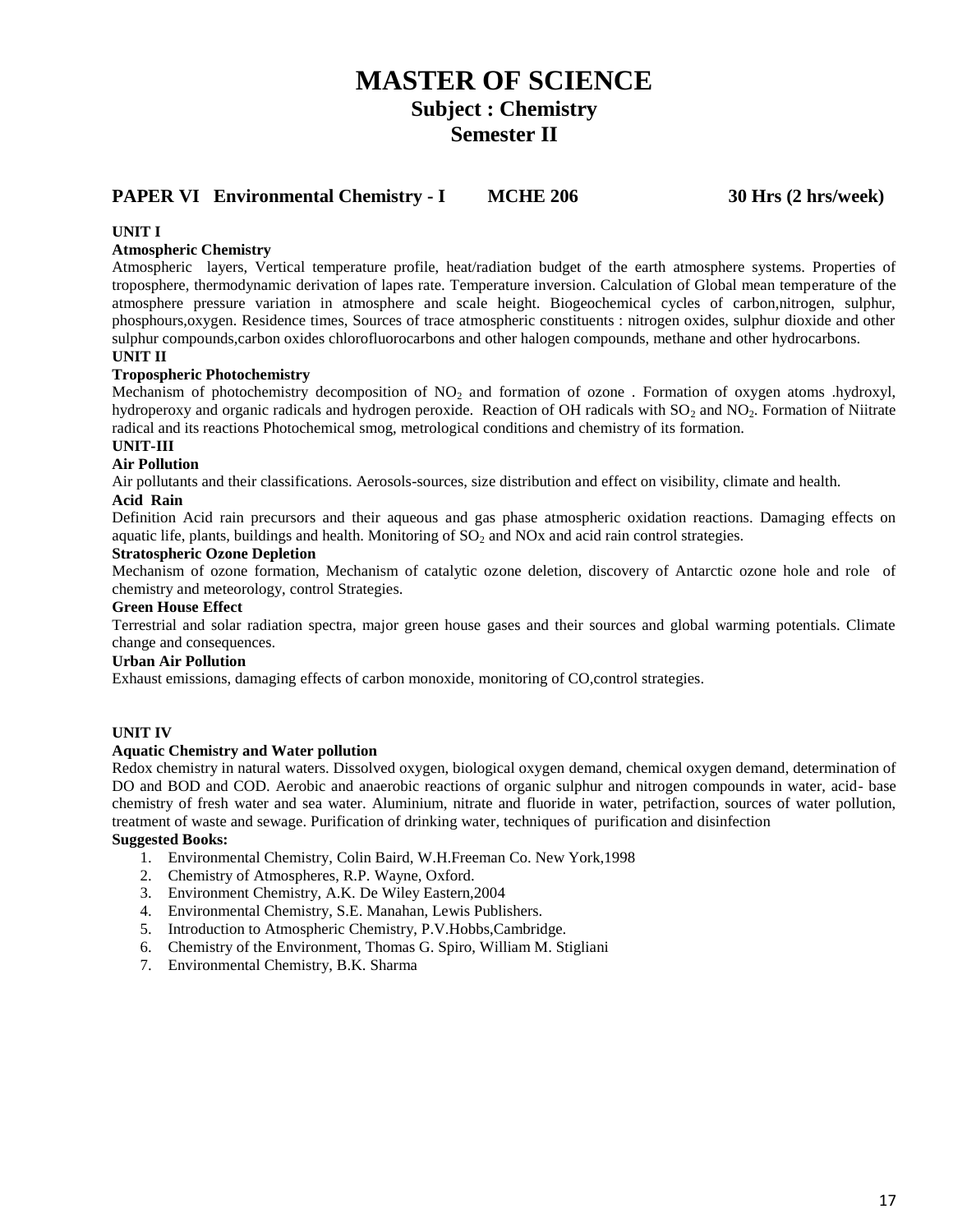## **MASTER OF SCIENCE Subject : Chemistry Semester II Practicals**

|                                                                                                                                                                                                                                                                                                                                                                                                                                                                                                                     |                                                                         | Note: Total marks for each semester practicals is 100, which include 60 marks for ESE and 40 marks for |
|---------------------------------------------------------------------------------------------------------------------------------------------------------------------------------------------------------------------------------------------------------------------------------------------------------------------------------------------------------------------------------------------------------------------------------------------------------------------------------------------------------------------|-------------------------------------------------------------------------|--------------------------------------------------------------------------------------------------------|
| internal assessment.<br><b>Semester II</b>                                                                                                                                                                                                                                                                                                                                                                                                                                                                          |                                                                         |                                                                                                        |
| Duration 6 hours                                                                                                                                                                                                                                                                                                                                                                                                                                                                                                    |                                                                         | Max. Marks: 60                                                                                         |
| <b>MCHE 251 Organic Chemistry</b>                                                                                                                                                                                                                                                                                                                                                                                                                                                                                   |                                                                         |                                                                                                        |
| a) Quantitaive Analysis from the prescribed syllabus                                                                                                                                                                                                                                                                                                                                                                                                                                                                |                                                                         | 25 marks                                                                                               |
| b) Preparation of one selected organic compound                                                                                                                                                                                                                                                                                                                                                                                                                                                                     |                                                                         | 15 marks                                                                                               |
|                                                                                                                                                                                                                                                                                                                                                                                                                                                                                                                     | Record                                                                  | 10 marks                                                                                               |
|                                                                                                                                                                                                                                                                                                                                                                                                                                                                                                                     | Viva                                                                    | 10 marks                                                                                               |
| Duration 6 hours                                                                                                                                                                                                                                                                                                                                                                                                                                                                                                    |                                                                         | Max. Marks: 60                                                                                         |
| <b>MCHE 252 Physical Chemistry</b>                                                                                                                                                                                                                                                                                                                                                                                                                                                                                  |                                                                         |                                                                                                        |
| Two physical experiments from the prescribed syllabus of 20 marks each $20x2 = 40$ marks                                                                                                                                                                                                                                                                                                                                                                                                                            |                                                                         |                                                                                                        |
|                                                                                                                                                                                                                                                                                                                                                                                                                                                                                                                     | Record                                                                  | 10 marks                                                                                               |
|                                                                                                                                                                                                                                                                                                                                                                                                                                                                                                                     | Viva                                                                    | 10 marks                                                                                               |
| <b>Organic Chemistry Practical</b>                                                                                                                                                                                                                                                                                                                                                                                                                                                                                  | <b>MCHE251</b>                                                          | 90 hrs (6 hrs/week)                                                                                    |
| <b>Synthesis</b>                                                                                                                                                                                                                                                                                                                                                                                                                                                                                                    |                                                                         |                                                                                                        |
| One and Two step synthesis<br>i) Coupling reaction (phenylazo- $\beta$ -naphthol from aniline)<br>ii) Aldol condensation (dibenzal acetone from benzaldehyde)<br>iii) Oxidation (Cyclohexanol/ cyclohexene to adipic acid by chromic acid oxidation)<br>iv) Aniline $\rightarrow$ 2,4,6-tribromoaniline $\rightarrow$ 1,3,5-tribromobenzene<br>V)<br>vi) Nitrobenzene $\rightarrow$ m-dinitrobenzene $\rightarrow$ m-nitroaniline<br>vii) Acetanilide $\rightarrow$ p-nitroacetanilide $\rightarrow$ p-nitroaniline | Aniline $\rightarrow$ Diazoaminobenzene $\rightarrow$ p-aminoazobenzene |                                                                                                        |

- viii) Acetanilide  $\rightarrow$  p-bromoacetanilide  $\rightarrow$  p-bromoaniline
- ix) Resorcinol → flouroscein → Eosin
- x) Phthalic anhydride  $\rightarrow$  phthalimide  $\rightarrow$  anthranilic acid

### **Quantitative analysis**

- i. Determination of the percentage and number of hydroxyl groups in an organic compound by acetylation method.
- ii. Estimation of amines/phenols using bromate bromide solution
- iii. Determination of iodine and saponification value of an oil sample
- iv. Determination of neutralization equivalent of the acid.
- v. Estimation of sulphur by messenger or fusion method.
- vi. Estimation of halogen by fusion or stepnow's method.
- vii. Estimation of nitrogen by kjeldahl's method.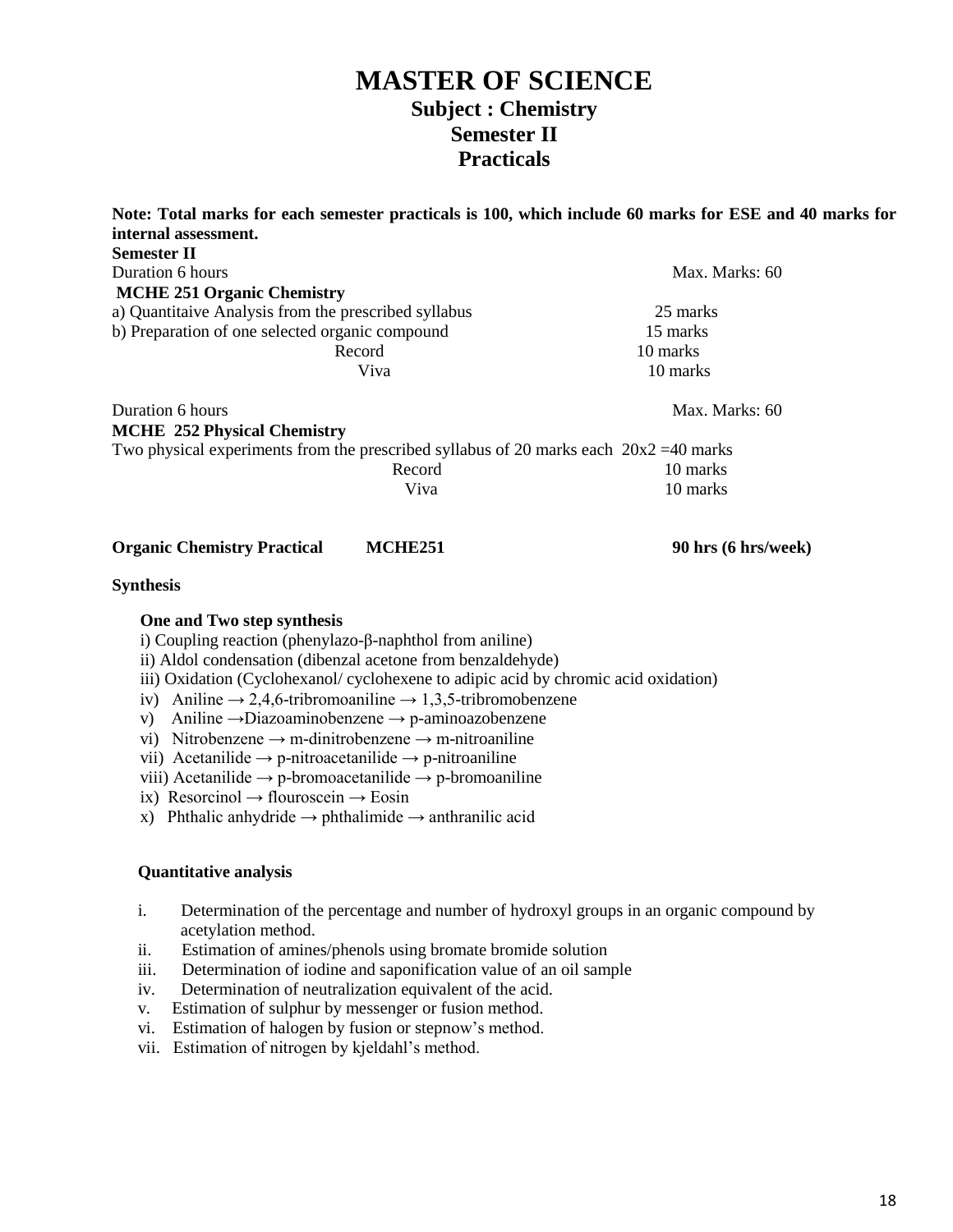### **Physical Chemistry Practical MCHE252 90 hrs (6 hrs/week)**

### **SERIES OF EXPERIMENTS ON CHEMICAL KINETICS**

- 1. Study the kinetics of the reaction between  $K_2S_2O_8$  (potassium persulphate) and KI (potassium iodide) and determine the rate constant and the energy of activation of the reaction.
- 2. Determination of the rate constants for the oxidation of iodide ion by peroxide studying the kinetics as an iodine clock reaction
- 3. Determination of the primary salt effect on the kinetics of ionic reactions and testing of the Bronsted relationship (iodide ion is oxidized by persulphate ion) Determine the order with respect to  $Ag(I)$  in the oxidation of Mn(II) by  $S_2O_8^2$  and the rate constant for the uncatalyzed reaction.
- 4. Determine the energy of activation and entropy of activation for the reaction.  $2MnO_4$  +  $5C_6H_5CH_2OH$  +  $6H^+$   $\rightarrow$   $2Mn^{2+}$  +  $5C_6H_5CHO$  +  $8H_2O$

### **SERIES OF EXPERIMENTS ON POTENTIOMETRY / PH METRY**

- 1. Determination of strength of halides in a mixture potentiometrically.
- 2. Determination of strength of strong and weak acids in a given mixture using a potentiometer / Ph meter.
- 3. Determination of temperature dependence of EMF of a cell.
- 4. Determination of formation constant of silver ammonia complex and stoichiometry of the complex potentiometrically.
- 5. Determination of activity and activity coefficient of electrolytes
- 6. Determination of thermodynamic constants,  $\Delta G$ ,  $\Delta S$ , and  $\Delta H$  for the reaction by e.m.f method.  $Zn + H_2SO_4 \rightarrow$  $ZnSO<sub>4</sub> + 2H$

### **SERIES OF EXPERIMENTS ON ADSORPTION**

- 1. To investigate the adsorption of oxalic acid from aqueous solution by activated charcoal and examine validity of classical adsorption isotherm
- 2. To investigate the adsorption of acetic acid from aqueous solution by activated charcoal and examine validity of classical adsorption isotherm.

- 1. Experiments in General Chemistry; C.N.R. Rao; U.C. Agarwal, East West-Press Pvt. Ltd.
- 2. Vogel's Text Book of Practical Organic Chemistry, Fifth Edition, B.S. Furniss, A.J. Hannaford, P.W.G. Smith, A.R. Tatchell; Adission – Wesley Longman Ltd.
- 3. Practical Organic Chemistry, Fourth Edition; P.C. Mann, B.C. Sounders; Orient Longman Ltd.
- 4. Experimental Organic Chemistry, Vol. I, P.R. Singh, D.S. Gupta, K.S. Bajpai, Tata McGraw-Hill Publishing Company Ltd., New Delhi.
- 5. Advanced Practical Physical Chemistry; Twenty-second Edition; J.B.Yadav; Goel Publishing House.
- 6. Vogel's Textbook of Quantitative Chemical Analysis, G.H.Jeffery, J.Bassett, J. Mendham and R.C. Denney, Publ ELBS, Longman, UK
- 7. Synthesis and Characterization of Inorganic Compounds, W.L.Jolly, Prentice Hall.
- 8. Experiments and Techniques in Organic Chemistry, D. Pasto, C.Johnson and M.Miller, Prentice Hall
- 9. Macroscale and Microscale Organic Experiments, K.L. Williamson, D.C.Heath.
- 10. Systematic Qualitative Organic Analysis, H. Middleton, Adward Arnold.
- 11. Handbook of Organic Analysis Qualitative and Quantitative, H. Clark,Adward Arnold.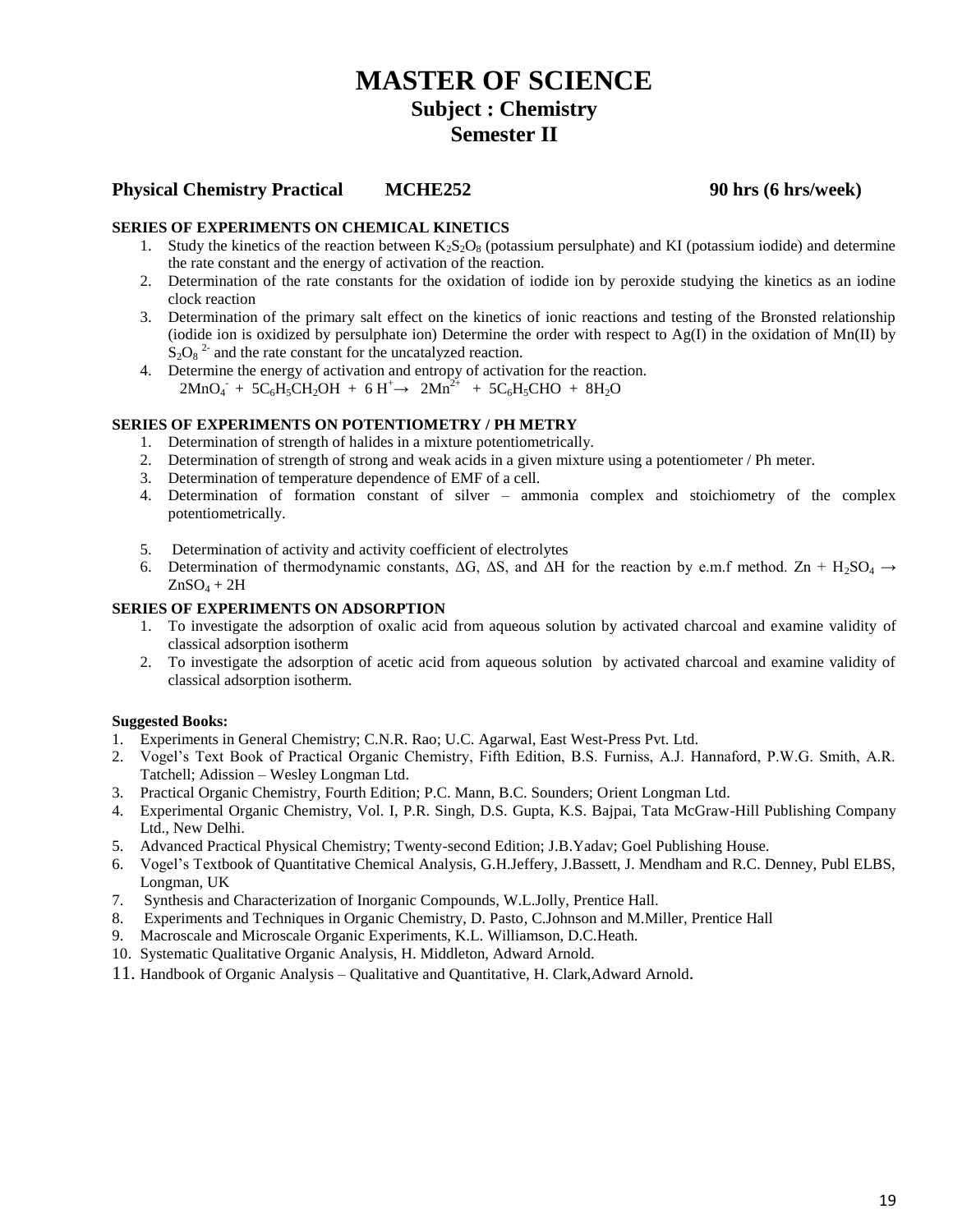| Paper code    | Paper Title                                | Type of     | <b>Contact Hours</b> |                             | Maximum | Minimum |
|---------------|--------------------------------------------|-------------|----------------------|-----------------------------|---------|---------|
|               |                                            | paper       | Per semester         | Per week                    | marks   | marks   |
| MCHE301       | Photochemistry                             | Theory      | 60                   | 4                           | 100     | 40      |
| MCHE302       | Bioorganic chemistry                       | Theory      | 30                   | $\overline{2}$              | 50      | 20      |
| MCHE303       | Environmental<br>chemistry-II              | Theory      | 30                   | $\mathcal{D}_{\mathcal{A}}$ | 50      | 20      |
| <b>MCH304</b> | Elective-I<br>Organic synthesis-I          | Theory      | 60                   | $\overline{\mathcal{A}}$    | 100     | 40      |
| MCHE305       | Elective-II<br>Natural products-I          | Theory      | 60                   | $\overline{4}$              | 100     | 40      |
| MCHE306       | ElectiveIII<br>Heterocyclic<br>Chemistry-I | Theory      | 60                   | 4                           | 100     | 40      |
| MCHE351       | chemistry<br>Inorganic<br>Practicals       | Lab<br>work | 90                   | 6                           | 100     |         |
| MCHE352       | chemistry<br>Organic<br>Practicals         | Lab<br>work | 90                   | 6                           | 100     |         |
|               |                                            |             |                      | 32                          | 700     |         |

### **SCHEME OF EXAMINATION**

### **(Semester Scheme)**

### **Examination scheme**

| No.<br>Sr. | Paper            | <b>ESE</b> | $\cap$ T $\sim$<br>UА | <b>Total</b> |
|------------|------------------|------------|-----------------------|--------------|
| . .        | <b>Theory</b>    | 70%        | 30%                   | 100          |
| ە ب        | <b>Practical</b> | 60%        | 40%                   | 100          |

**Each theory paper syllabus is divided into four units. Each theory paper 3 hours duration**

### **Each Practical /Lab work 6 hours duration**

The number of papers and the maximum marks for each paper/ practical shall be shown in the syllabus for the paper concerned. It will be necessary for a candidate to pass in theory part as well as practical part of a subject separately.

**Note: Maximum marks for a paper(I-IV) is 100 marks which include 70 marks for ESE and 30 marks for internal assessment.**

**Maximum marks for a paper(V-VI) is 50 marks which include 35 marks for ESE and 15 marks for internal assessment.**

**Total marks for each semester practicals is 100, which include 60 marks for ESE and 40 marks for internal assessment.**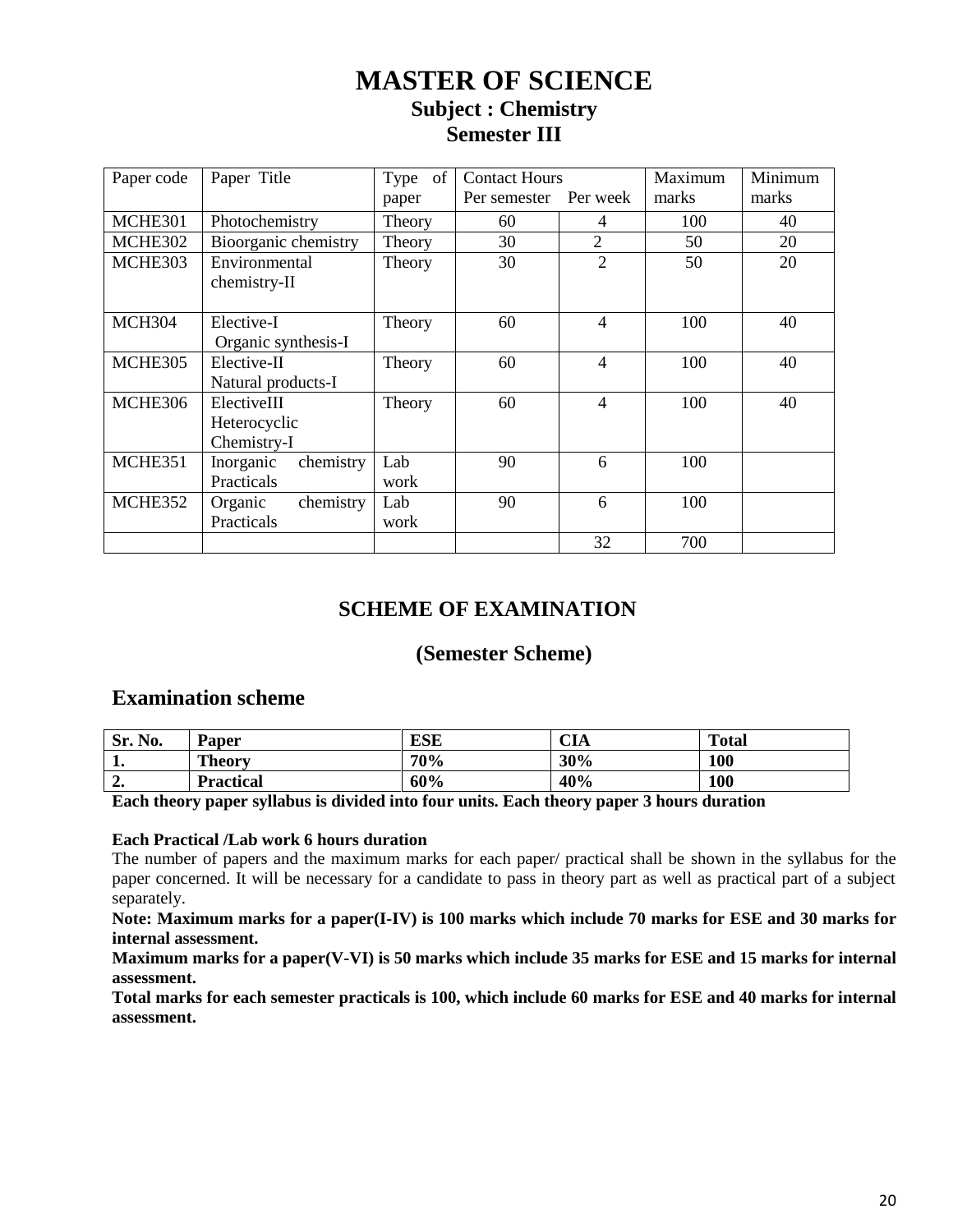| Max.hrs: 3 hrs.                                                                       | Max. marks: 70 |                   |                     |
|---------------------------------------------------------------------------------------|----------------|-------------------|---------------------|
| <b>Part A</b> -comprises of eight short answer questions with two questions from each |                |                   |                     |
| unit (It's a compulsory question and attempt any seven)                               |                | $2x7 = 14$ marks  |                     |
| Part B- comprises of eight long answer questions with two questions from each         |                |                   |                     |
| unit. Candidates have to answer four questions, selecting one question                |                |                   |                     |
| from each unit.                                                                       |                | $14x4 = 56$ marks |                     |
| <b>Total marks for End of Semester Examination</b>                                    |                |                   | 70 marks            |
| <b>Internal Assessment</b>                                                            |                |                   | 30 marks            |
|                                                                                       | <b>Total</b>   |                   | 100 marks           |
| Paper V-VI                                                                            |                |                   |                     |
| Max.hrs: 3 hrs.                                                                       |                | Max. marks: 35    |                     |
| <b>Part A</b> -comprises of eight short answer questions with two questions from each |                |                   |                     |
| unit (It's a compulsory question and attempt any seven)                               |                |                   | $1x7=7$ marks       |
| Part B- comprises of eight long answer questions with two questions from each         |                |                   |                     |
| unit. Candidates have to answer four questions, selecting one question                |                |                   |                     |
| from each unit.                                                                       |                |                   | $7x4 = 28$ marks    |
| <b>Total marks for End Semester Examination</b>                                       |                |                   | 35 marks            |
| <b>Internal Assessment</b>                                                            |                |                   | 15 marks            |
|                                                                                       |                |                   |                     |
|                                                                                       |                | <b>Total</b>      | 50 marks            |
| <b>PAPER I</b> Photochemistry<br><b>MCHE 301</b><br>Unit I                            |                |                   | 60 Hrs (4 hrs/week) |

Electromagnetic radiation, photochemical excitation – interaction of electromagnetic radiation with organic molecules, types of excitations (π  $\rightarrow$  $\pi^*$ , n  $\rightarrow \pi^*$  etc.) fate of excited molecules - Jablonskii diagram, intersystem crossing, energy transfer, photosensitization, quenching, quantum yield, Determination of reaction mechanis : Classification, rate constants and life time of reactive energy states – determination of rate constants of reaction , effect of light intensity on the rate of photochemical reactions , Types of photochemical reaction –photo dissociation , gas – phase photolysis.

#### **Unit II**

#### **Photochemical Reactions of Carbonyl Compounds**

Photochemical reactions of ketones – alpha cleavage or Norrish type I cleavage, gamma hydrogen transfer or Norrish type II cleavage; photo reductions; Paterno-Buchi reactions; photochemistry of α,β-unsaturated ketones, cis-trans isomerization, β,γ-unsaturated ketones, cyclohexadienones (cross conjugated and conjugated).

#### **Unit III**

#### **Photochemistry of Alkenes**

**Photochemistry of alkenes:** Intramolecular reactions of the olefinic bond **–** cis**-**trans isomerisation (stilbene), cyclization reactions, rearrangement of 1, 4 and 1, 5-dienes.

**Photochemistry of aromatic compounds:** Photochemical rearrangement, photostationary state, 1, 3, 5 – trimethyl benzene to 1, 2, 4-trimethyl benzene, di- $\pi$  methane rearrangement.

**Unit IV**

 **Photochemistry of aromatic compounds:** Isomerisation, addition and substitution; miscellaneous photochemical reactions; photo-fries reaction of anilide, photofries rearrangements, barton reaction, singlet molecular oxygen reaction, photochemical formation of smog, photodegradation of polymers, photochemistry of vision.

- 1. Fundamentals of Photochemistry; First Edition; K.K. Rohatagi Mukherjee; New Age International Publishers Pvt. Ltd., New Delhi, 2005.
- 2. Molecular Reactions and Photochemistry; First Edition; Charles H. Depuy and Orville L. Chapman; Prentice-Hall of India Pvt. Ltd, New Delhi, 1988.
- 3. Reaction Mechanism in Organic Chemistry; Third Edition; S.M. Mukherjee and S.P. Singh; Macmillan, India Ltd., New Delhi, 1999.
- 4. Advanced Organic Chemistry Part A & B; Fourth Edition; Francis A. Carey and Richard J. Sundberg; Kluwer Academic/Plenum Publishers, New York, 2000.
- 5. Photochemistry; Horsepool.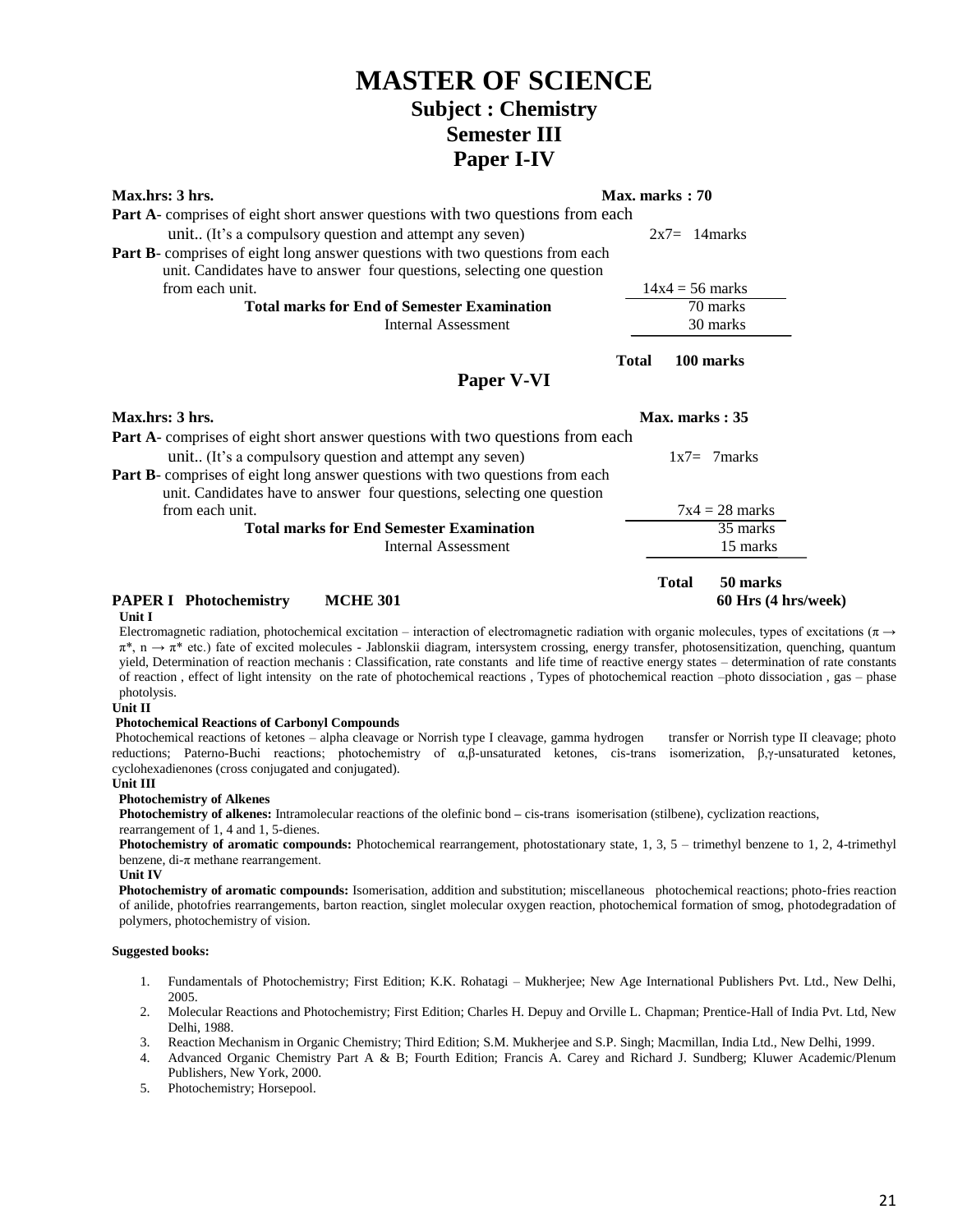### **PAPER II Bioorganic Chemistry MCHE 302 30 Hrs (2 hrs/week)**

### **Unit I**

**Enzymes:** Introduction and historical perspective, chemical and biological catalysis, remarkable properties of enzymes like catalytic power, specificity and regulation. Nomenclature and classification, extraction and purification. Fischer's lock and key and koshland's induced fit hypothesis, concept and identification of active site by the use of inhibitors, affinity labeling and enzyme modification by site-directed mutagenesis. Enzyme kinetics, michael's- menten and lineweaver burk plots, reversible and irreversible inhibition.

### **Unit II**

**Mechanism of enzyme action:** Transition- state theory, orientation and steric effect, acid –base catalysis, covalent catalysis, strain or distortion, examples of some typical enzyme mechanisms for chymotrypsin, ribonuclease, lysozyme and carboxypeptidase.

**Kinds of Reactions catalysed by enzymes:** Nucleophilic displacement on a phosphorus atom, multiple displacement reactions and the coupling of ATP cleavage to endergonic processes. Transfer of sulphate, addition and elimination reactions, enolic intermediates in isomerisations reaction, β- cleavage and condensation, some isomerization and rearrangement reactions. Enzymes catalyzed carboxylation and decarboxylation.

### **Unit III**

**Co-enzyme chemistry:** Cofactors as derived from vitamins, coenzymes, prosthetic groups, apoenzymes, structure and biological functions of coenzyme A, thiamine pyrophosphate, pyridoxal phosphate, NAD+, NADP+, FMN,FAD, lipoic acid, vitamin B12, mechanisms of reactions catalyzed by the above cofactors.

**Enzyme models:** Host guest chemistry, chiral recognition and catalysis, molecular recognition, molecular asymmetry and prochirality biometric chemistry, crown ether, cryptates, cyclodextrins, cyclodextrin- based enzyme models, clixarenes, ionospheres, micelles synthetic enzymes or synzymes.

### **Unit IV**

**Biotechnological applications of enzymes:** Large scale production and purification of enzymes, techniques and methods of immobilization of enzymes, effect of immobilization on enzyme activity, application of immobilized enzymes, use of enzymes in food and drink industry brewing and cheese making, syrups from crown starch, enzymes as targets for drug design , clinical uses of enzymes, enzyme therapy, enzymes and recombinant DNA technology.

- 1. Bioorganic Chemistry: A chemical approach to enzyme action, Hermann Dugas and C. Penny, Springer Verlag.
- 2. Understanding enzymes, Trevor Palmer, Prentice Hall.
- 3. Enzyme Chemistry: Impact and applications, Ed. Collin J Suckling, Chemistry.
- 4. Enzyme Mechanisms, Ed. M. I. Page and A. Williams, Royal Society of Chemistry.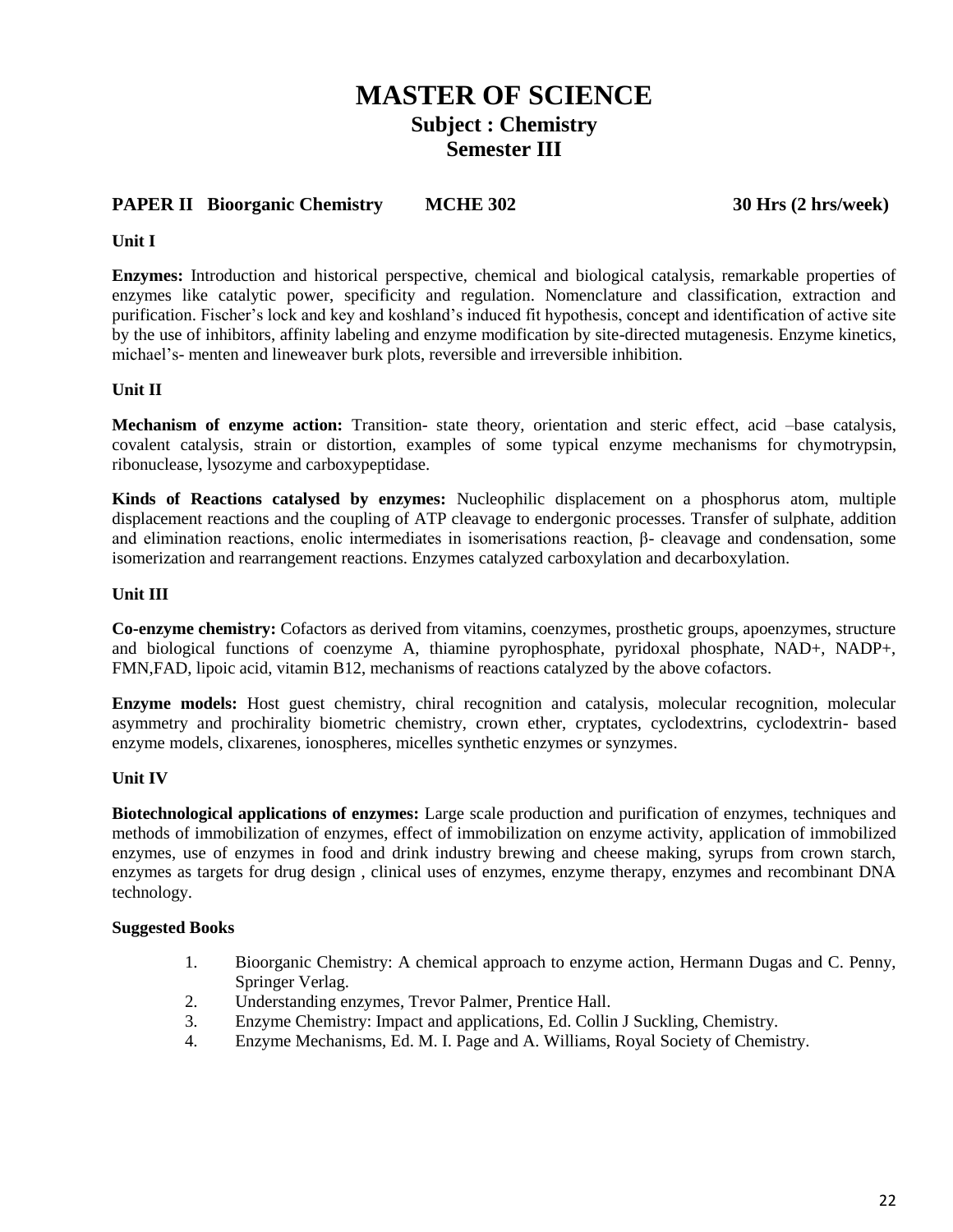### **PAPER III Environmental Chemistry - II MCHE 303 30 hrs(2hrs/week)**

### **UNIT I**

### **Environmental Toxicology-**

**Toxic Heavy Metals :**Mercury, lead arsenic and cadmium, causes of toxicity, bioaccumulation, sources of heavy metals, chemical speciation of Hg, Pb, As and Cd, biochemical and damaging effects.

**Toxic Organic compounds:**Pesticides, classification, properties and uses of organochlorine and ionospheres pesticides, detection and damaging effects.

**Polychlorinated Biphenyls-:** Properties, use and environmental continuation and effects.

**Polynuclear Aromatic Hydrocarbons-** Sources .structures and as pollutants.

### **UNIT-II**

**Soil and Environmental Disaters-**Soil composition, micro and macronutrients, soil pollution by fertilizers, plastic and metals. Methods of re-mediation of soil. Bhopal gas tragedy, Chernobyl, three mile island, Mininata disease, Sevoso (Italy ), London smog.

### **UNIT-III**

**Waste Management:** Waste classification, Solid Waste disposal and waste management, landfilling, inceneration, dioxins,medical waste, electronic waste, paper waste, sources of water pollution, treatment of waste and sewage, technique of purification and disinfection.

### **UNIT IV**

**Natural Resourses , energy and Environment:** Mineral resources, metal and non-metals. Wood-A major renewable resources fuel and energy resource: coal, petroleum and natural gas, nuclear fission and nuclear fusion, solar energy, hydrogen world energy resources- consumption and conservation: Environmental management.

- 1. Environmental Chemistry, Colin Baird, W.H.Freeman Co. New York,1998
- 2. Chemistry of Atmospheres, R.P. Wayne, Oxford.
- 3. Environment Chemistry, A.K. De Wiley Eastern,2004
- 4. Environmental Chemistry, S.E. Manahan, Lewis Publishers.
- 5. Introduction to Atmospheric Chemistry, P.V.Hobbs,Cambridge.
- 6. Chemistry of the Environment, Thomas G. Spiro, William M. Stigliani
- 7. Environmental Chemistry, B.K. Sharma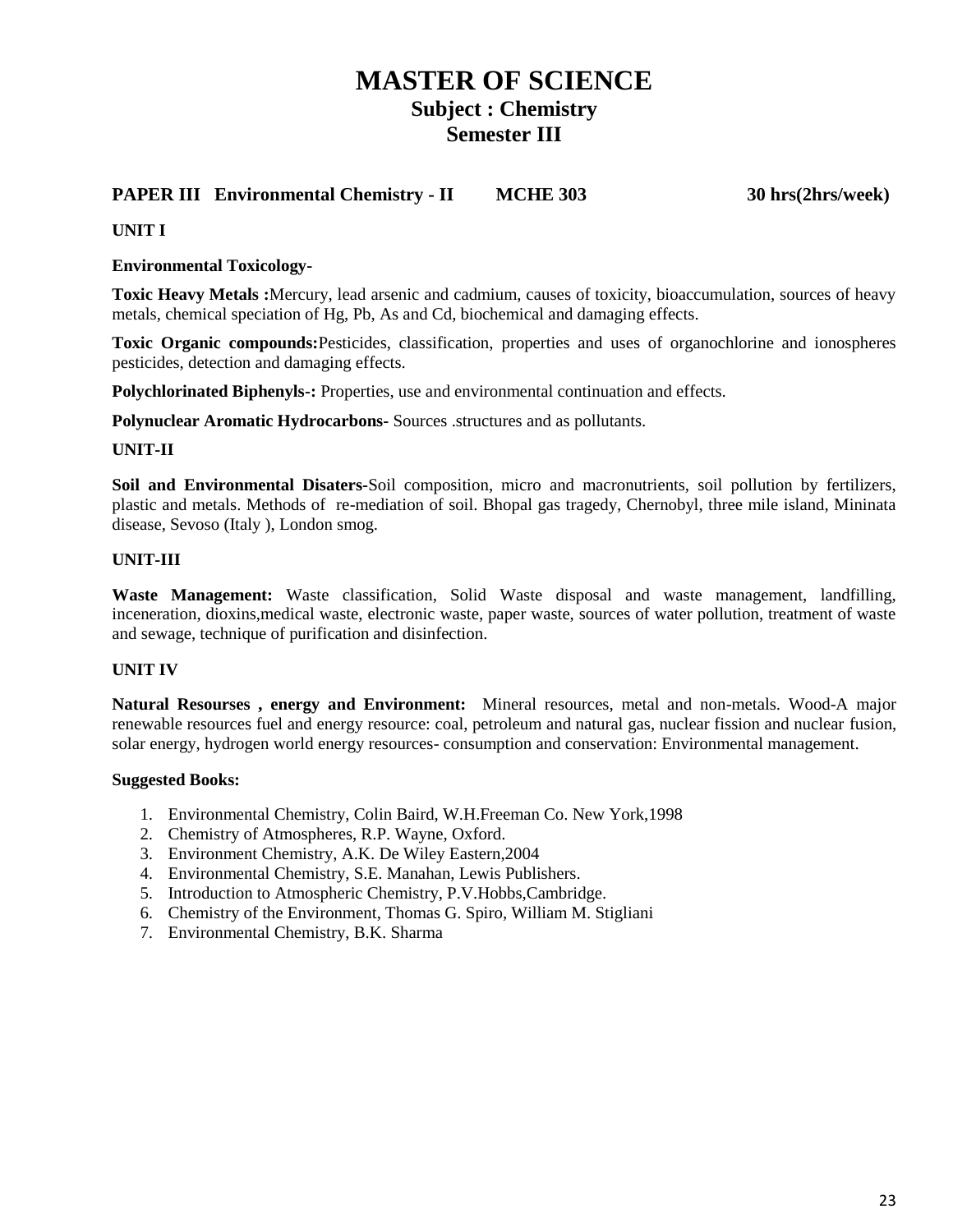### **PAPER IV** Organic Synthesis-I MCHE 304 60 Hrs (4 hrs/week)

**Unit I** 

### **Enolate chemistry**

Formation of enolates, kinetic and thermodyanamic control. Reactions of enolate anion with electrophiles: O vs C alkylation. Enolate condensation reactions ; inter and intramolecular aldol condensation, Claisen , Dieckmann, Knovenagel. Stobbe condensation. Mukaiyama aldol reaction, boron enolates, Nozaki-Hiyama-Kishi coupling, stereoselective enolate reactions: diastereoselection, Zimmermann- traxler model, Evans model, Noyori open chain model. Michael addition and related reaction- Michael reaction, Baylis-hillmann reaction, Robinson annelations, α- Halogenations, Reformatsky reaction, Favorskii rearrangement. Mc. Murry coupling reaction.

### **Unit II**

### **Metal and non-metal mediated oxidation:**

Mechanism, selectivity, stereochemistry and applications of Oppenauer oxidation, aromatization, dehydrogenation, cleavage of C=C bonds, ozonolysis, epoxidation using peracids, Baeyer-villger oxidation. Oxidation using DDQ, NBS, lead tetraacetate, selenium dioxide, Ag, Cr and Mn reagents, periodic acid and osmium tetraoxide. DMSO based oxidation. Oxidation of S,Se, N compounds

### **Hydroboration**

Introduction, preparation of alkyl and alkenyl boranes, synthetic transformation: protonolysis, hydrohalogenation, coupling, isomerisation and displacement reactions. Asymmetric hydroboration. Preparation of amines and sulphides via hydroboration.

### **Unit III**

**Metal and non metal mediated reduction**: mechanism, selectivity, stereochemistry and applications of catalytic hydrogenation (using Pd, Pt and Ni catalyst), Clemmensen reduction. Wolff Kishner reduction, Meerwin Ponndorf Verley reduction, dissolving metal reduction, metal hydride reduction NaBH<sub>4</sub>, LiBH<sub>4</sub>, DIBAL), stereoselectivity in hydride reduction, Wilkinson Rh catalysis. Boron in reduction, Hydrolisation, Photoreduction.

### **UNIT IV**

### **Metallocenes, Nonbenzenoid Aromatics and Polycyclic Aromatic Compounds.**

General considerations, synthesis and reactions of some representative compounds (tropone, tropolone, azulene, ferrocene, phenanthrene, fluorine and indene)

- 1. Modern Synthetic Reactions, H.O. House, W.A. Benjamin.
- 2. Some Modern Methods of Organic Synthesis, W. Carruthers, Cambridge Univ. Press.
- 3. Advanced Organic Chemistry, Reactions Mechanisms and Structure, J. March, John Wiley.
- 4. Principles of Organic Synthesis, R.O.C. Norman and J.M. Coxon, Blackie Academic & Professional.
- 5. Advanced Organic Chemistry Part B. F.A. Carey and R.J. Sundberg, Plenum Press.
- 6. Organic synthesis, Smith M.B., Mcgraw Hill, 2002.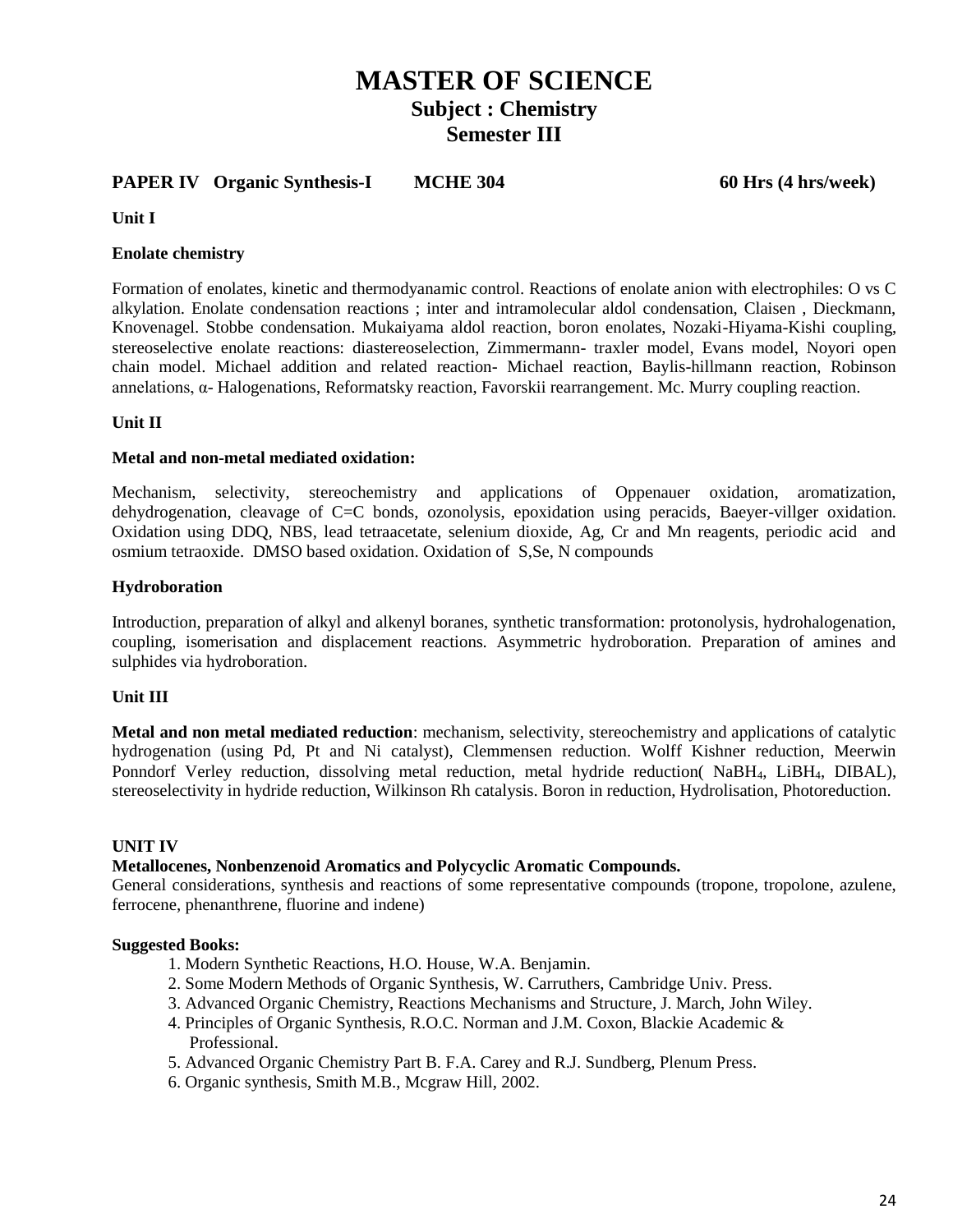# **MASTER OF SCIENCE**

## **Subject : Chemistry Semester III**

### **PAPER V** Natural Products-I MCHE 305 60 Hrs (4 hrs/week)

**Unit I**

### **Terpenoids and Carotenoids-I**

Classification, nomenclature, occurrence, isolation, general methods of structure determination, isoprene rule; stereochemistry and synthesis of the following representative molecules – Citral, Geraniol,  $\alpha$  Terpineol, and Menthol

### **Unit II Terpenoids and Carotenoids-II**

Classification, nomenclature, occurrence, isolation, general methods of structure determination, isoprene rule; stereochemistry and synthesis of the following representative molecules Farnesol, Zingiberene, Santonin, Phytol, Abietic acid and β-Carotene.

### **Unit III**

### **Alkaloids**

Definition, nomenclature, physiological action, occurrence, isolation general methods of structure elucidation, degradation, classification based on nitrogen heterocyclic ring. Role of alkaloids in plants. Structure, stereochemistry and synthesis of the following – Ephedrine, (+)-Nicotine and Morphine, Reserpine, quinine and coniine.

### **Unit IV**

### **Natural pigments**

Occurrence, nomenclature and general methods of structure determination. Isolation, structure determination and synthesis of luteolin, quercetin, myrcetin, quercetin 3- glucoside, diadzein, butin, butein, cyanidin chloride, cyanidin- 7-arabinoside and alizarin.

- 1. Natural products : Chemistry and Biological Significance, J. Mann, R.S. Davidson, J.B. Hobbs, D.V. Banthrope and J.B. Harbome, Longman, Esses.
- 2. Organic Chemistry: Vol. 2I L. Finar, ELBS.
- 3. Stereoselective Synthesis : A practical approach , M.Norgradi, VCH.
- 4. Chemistry of Natural products : S.V. Bhat,B.A.Nagasampagi and M. Sivakumar, Narosa publishing house.
- 5. Chemistry, Biological and Pharmacological properties of medicinal plants from the Americas, Ed. Kurt Hostettmann,M.P. gupta and A. Martson, Harwood Academic publishers.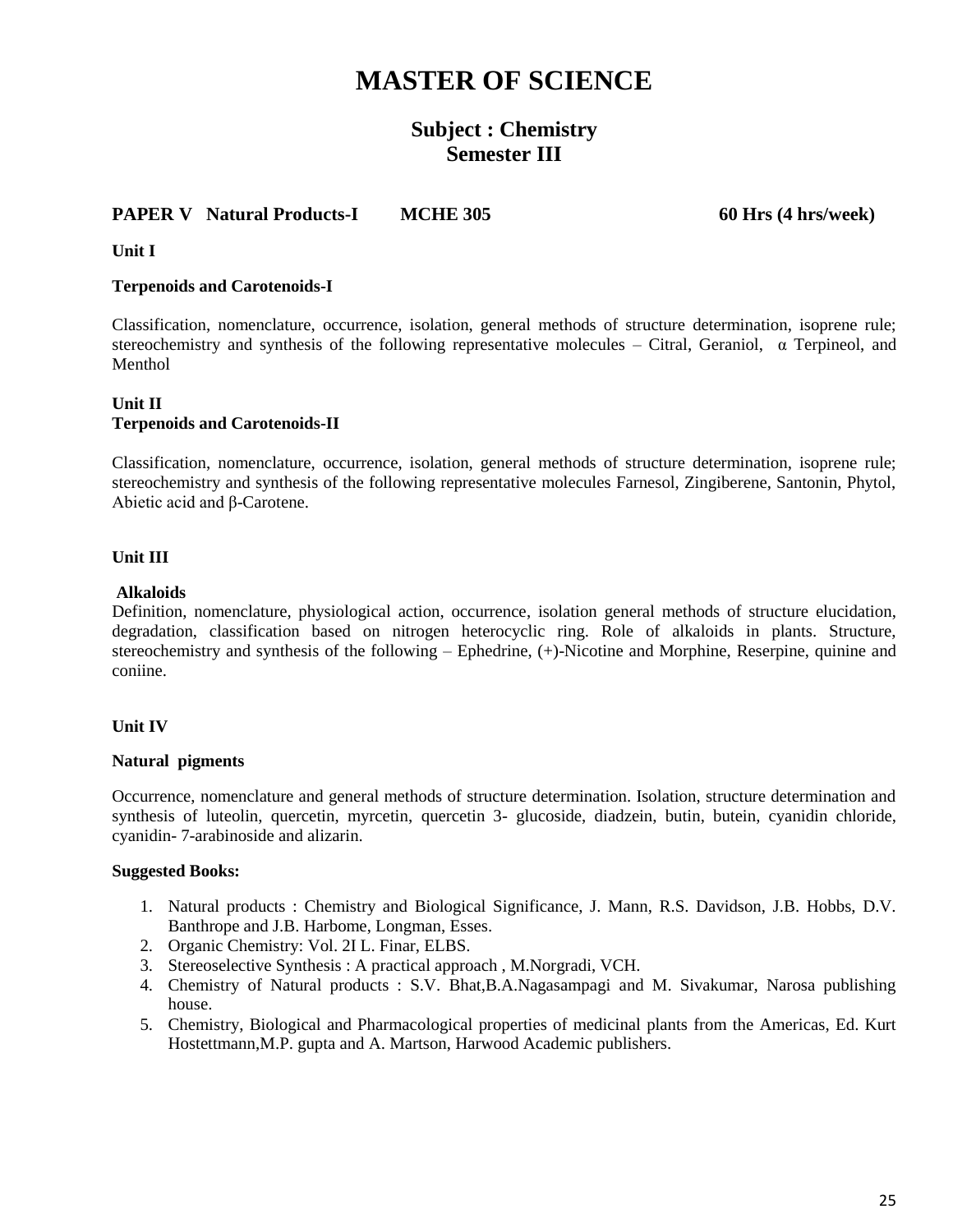### **PAPER VI** Heterocyclic Chemistry - **I** MCHE 306 60 Hrs (4 hrs/week)

### **Unit I**

### **Nomenclature of Heterocycles**

Replacement and systematic nomenclature (Hantzsch-Widman system) for monocyclic, fused and bridged Heterocycles.

### **Aromatic heterocycles**

General chemical behaviour of aromatic heterocycles, classification (structural type), criteria of aromaticity (bond lengths, ring current and chemical shifts in <sup>1</sup>H NMR-spectra, Empirical resonance energy, delocalization energy and Dewar resonance energy, diamagnetic susceptibility exaltations), Heteroaromatic reactivity

### **Unit II**

### **Non-aromatic Heterocycles**

Strain-bond angle and torsional strains and their consequences in small ring heterocycles.

Conformation of six-membered heterocycles with reference to molecular geometry, barrier to ring inversion, pyramidal inversion and 1,3-diaxial interaction; Stereo-electronic effects anomeric and related effects; Attractive interactions – hydrogen bonding and intermolecular nucleophilic-electrophilic interactions.

### **Unit III**

### **Small ring Heterocycles- Three membered and Four membered Heterocycles**

Synthesis and reactions of aziridines, oxiranes, thiiranes,oxaaziridines, azetidines, oxetanes, thietanes.

### **Unit IV**

### **Five membered Heterocycles withTwo Heteroatoms**

Synthesis and reactions of 1,2 and 1,3 diazoles, oxazoles and thiazoles

### **Benzo-fused five membered Five membered Heterocycles**

Synthesis and reactions including medicinal applications of benzopyrroles, benzofurans, benzothiophenes.

- 1. Heterocyclic Chemistry Vol. 1-3; First Edition; R.R. Gupta, M. Kumar and V. Gupta; Springer Verlag, Berlin, Heidelberg, 1998.
- 2. Heterocyclic Chemistry; Fourth Edition; J.A. Joule and K.Mills; Blackwell Science Ltd., London, 2000.
- 3. Heterocyclic Chemistry; T.L. Gilchrist; Longman Scientific and Technical.
- 4. An Introduction to the Chemistry of Heterocyclic Compounds; Second Edition; R.M. Acheson; John Wiley and Sons, New Delhi, 1976.
- 5. Contemporary Heterocyclic Chemistry; G.R. Newkome and W.W. Paudler; Wiley Interscience.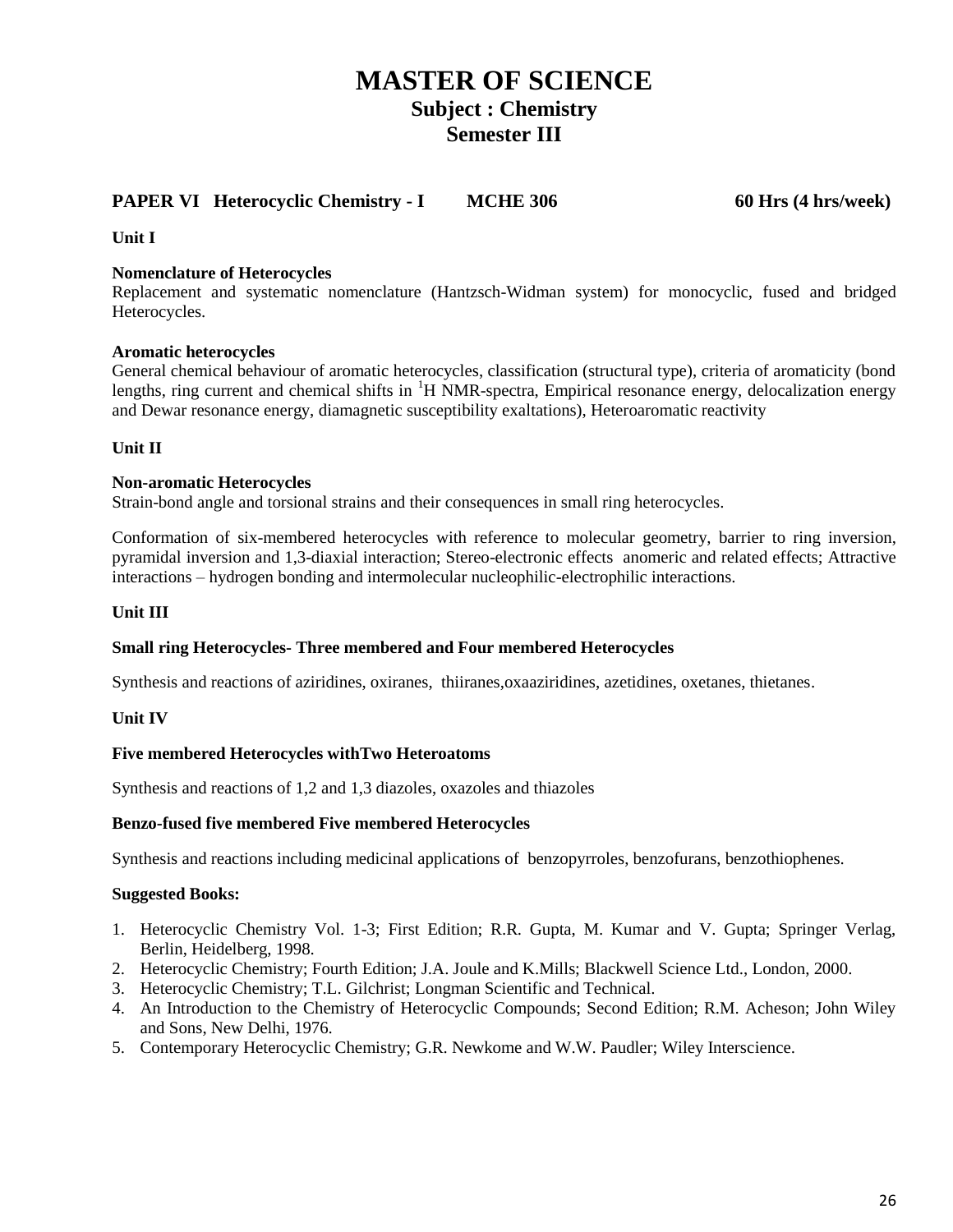|                                     | Note: Total marks for each semester practicals is 100, which include 60 marks for ESE and 40 |                |
|-------------------------------------|----------------------------------------------------------------------------------------------|----------------|
| marks for internal assessment.      |                                                                                              |                |
| Duration 6 hours                    |                                                                                              | Max. Marks: 60 |
| <b>MCHE 351 Inorganic Chemistry</b> |                                                                                              |                |
| volumetric and gravimetric methods  | a) Separation and determination of two metal ions involving                                  |                |
| <b>or</b>                           |                                                                                              |                |
|                                     | Paper chromatographic separation of two metal ions                                           |                |
| and determination of Rf value       |                                                                                              | 25 marks       |
|                                     | b) Preparation of one selected inorganic compound and                                        |                |
| its study by IR                     |                                                                                              | 15 marks       |
|                                     | Record                                                                                       | 10 marks       |
|                                     | Viva                                                                                         | 10 marks       |
| Duration 6 hours                    |                                                                                              | Max. Marks: 60 |

### **MCHE 352 Organic Chemistry**

a) Separation, purification and identification of compounds of binary mixture { (one liquid and one solid) or (two solids)} using chemical test and form their derivatives

| or                                                     |          |
|--------------------------------------------------------|----------|
| Extraction of organic compounds from natural resources | 22 marks |
| b) Preparation of one selected organic compound        | 18 marks |
| Record                                                 | 10 marks |
| Viva                                                   | 10 marks |

### **Inorganic Chemistry Practicals MCHE 351 90 Hrs (6 hrs/week)**

**Quantitative analysis**: Separation and determination of two metal ions Cu-Ni, Ni-Zn, Cu-Fe etc. involving volumetric and gravimetric methods.

### **Chromatographic separation**

1. Separation of  $Cd^{+2}$ ,  $Cu^{+2}$  ion by paper chromatography and determination of Rf value

2. Separation of  $Ni<sup>2</sup>$ ,  $Cu<sup>2</sup>$  ion by paper chromatography and determination of Rf value

### **Preparation**

Preparation of selected inorganic compounds and their studies by I.R. spectra, Mossbauer, E.S.R and magnetic susceptibility measurements. Handling of air and moisture sensitive compounds.

1.Trans- Bis glycinato copper monohydrate

- 2. Cis- Bis glycinato copper monohydrate
- 3. Copper chloride DMSO complex
- 4. Sodium tetrathionate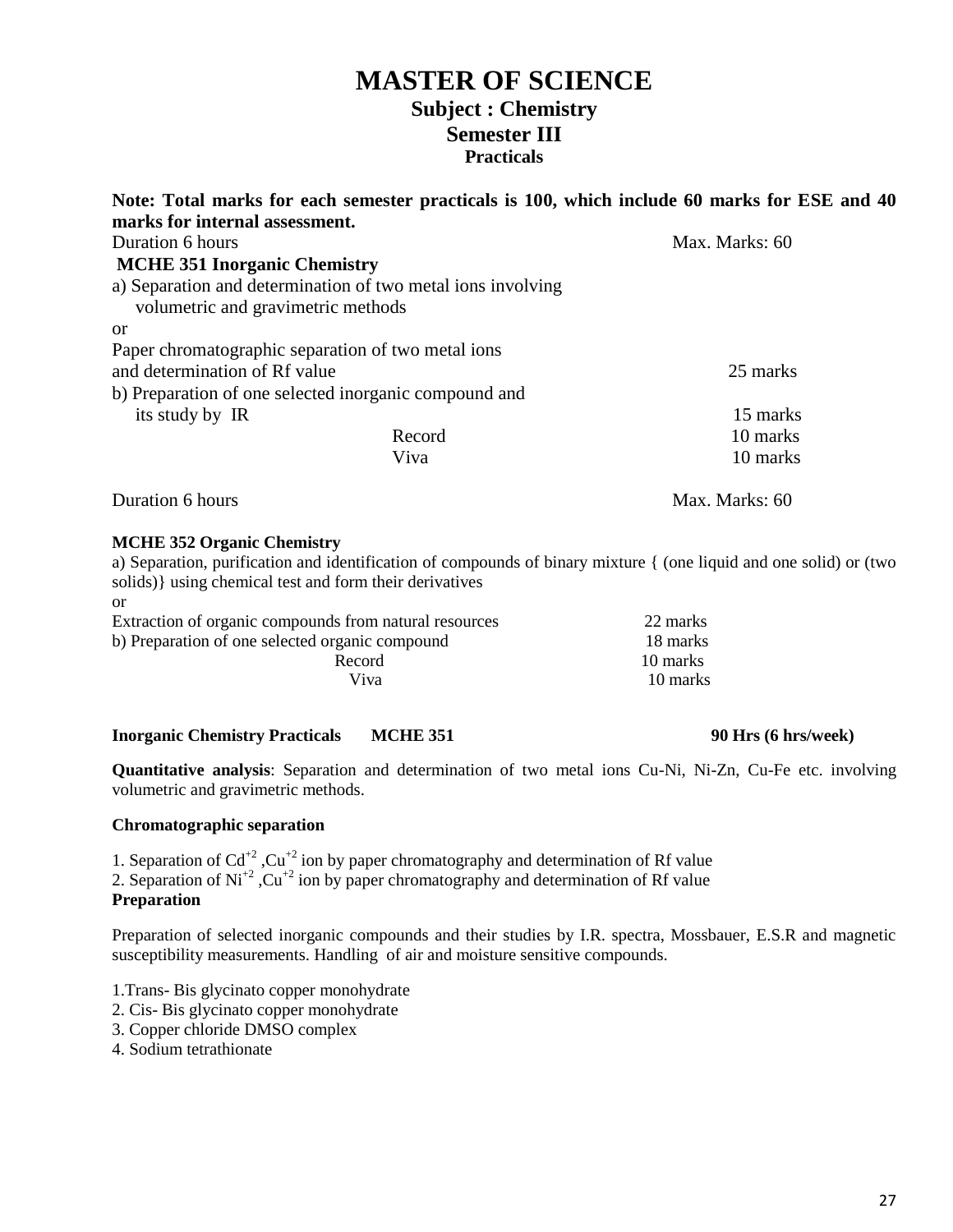### **Organic Chemistry Practical MCHE 352 90 Hrs (6 hrs/week)**

**Qualitative Analysis:** Separation, purification and identification of compounds of binary mixture { (one liquid and one solid) or (two solids)} using chemical test and form their derivatives

#### **Multistep Organic Synthesis**

The exercise should illustrate the use of organic reagents and may involve purification of products by chromatographic techniques.

- i. Benzene → Benzophenone → benzophenone oxime → benzanilide (Beckmann rearrangement)
- ii. Benzoin  $\rightarrow$  benzil  $\rightarrow$  benzilic acid (Benzilic acid rearrangement)
- iii. Benzoin → benzil → dibenzyl
- iv. Benzophenone  $\rightarrow$  benzopinacol  $\rightarrow$  benzapinacolone (Photochemical reaction))
- v. Phthalic anhydride  $\rightarrow$  phthalimide  $\rightarrow$  anthranilic acid  $\rightarrow$  methyl red
- vi. Phthalic anhydride  $\rightarrow$  phthalimide  $\rightarrow$  anthranilic acid  $\rightarrow$  o-chloro benzoic acid Synthesis of heterocyclic compound
- i. Phenylhydrazine  $\rightarrow$  2-phenylindole

#### **Extraction of organic compounds from natural resources**

- i. Isolation of caffeine from tea leaves
- ii. Isolation of casein from milk
- iii. Isolation of lactose from milk
- iv. Isolation of nicotine dipicrate from tobacco
- v. Isolation of piperine from black pepper
- vi. Isolation of lycopene from tomatoes
- vii. Isolation of eugenol from cloves
- viii. Isolation of  $β$  carotene from carrots.

#### **Suggested Books:**

- 1. Vogel's Text Book of Practical Organic Chemistry, Fifth Edition, B.S. Furniss, A.J. Hannaford, P.W.G. Smith, A.R. Tatchell; Adission – Wesley Longman Ltd. England, 1998.
- 2. Practical Organic Chemistry, Fourth Edition; P.C. Mann, B.C. Sounders; Orient Longman Ltd.
- 3. Vogel's Qualitative Inorganic Analysis, Sixth Edition; G. Svehla; Orient Longman, New Delhi, 1987.
- 4. Infrared and Raman Spectra; Inorganic and co-ordination Compounds, Fifth Edition Part A & B; K.Nakamoto; John Wiley and Sons, Inc., New York, 1997.

## **MASTER OF SCIENCE Subject : Chemistry**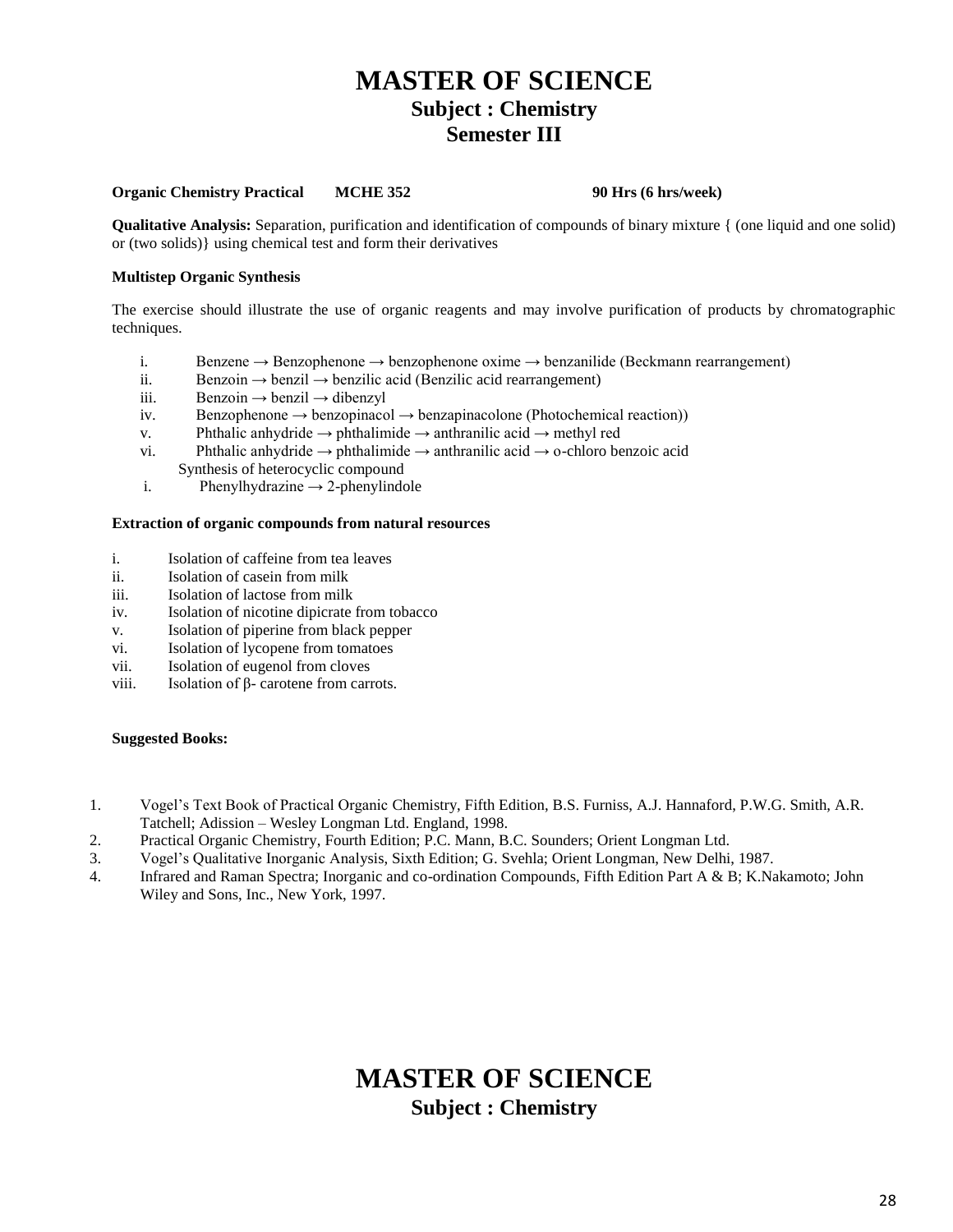|                 |                                                                   |                     | <b>Semester IV</b>                      |                |                  |                  |
|-----------------|-------------------------------------------------------------------|---------------------|-----------------------------------------|----------------|------------------|------------------|
| Paper code      | Paper Title                                                       | of<br>Type<br>paper | <b>Contact Hours</b><br>Per<br>Per week | semester       | Maximum<br>marks | Minimum<br>marks |
| MCHE401         | Green chemistry                                                   | Theory              | 60                                      | $\overline{4}$ | 100              | 40               |
| MCHE402         | Elective-I,<br>Organic<br>synthesis II                            | Theory              | 60                                      | $\overline{4}$ | 100              | 40               |
| MCHE403         | Elective-II,<br>Medicinal<br>Chemistry and Natural<br>Products II | Theory              | 60                                      | $\overline{4}$ | 100              | 40               |
| MCHE404         | Elective-III,<br>Heterocyclic Chemistry<br>$\rm II$               | Theory              | 60                                      | $\overline{4}$ | 100              | 40               |
| <b>MCHE 451</b> | Chemistry<br>Inorganic<br>Practical                               | Practical           | 90                                      | 6              | 100              |                  |
| <b>MCHE 452</b> | Organic<br>Chemistry<br>Practical                                 | Practical           | 90                                      | 6              | 100              |                  |
| <b>MCH453</b>   | Seminar                                                           | $\blacksquare$      |                                         |                | 100              |                  |
|                 |                                                                   |                     |                                         |                | 700              |                  |

### **SCHEME OF EXAMINATION (Semester Scheme)**

### **Examination scheme**

| Sr. No. | <b>Paper</b>     | <b>ESE</b> | CIA | <b>Total</b> |
|---------|------------------|------------|-----|--------------|
|         | <b>Theory</b>    | 70%        | 30% | 100          |
| ↗<br>∸• | <b>Practical</b> | 60%        | 40% | 100          |

**Each theory paper syllabus is divided into four units. Each theory paper 3 hours duration**

### **Each Practical /Lab work 6 hours duration**

The number of papers and the maximum marks for each paper/ practical shall be shown in the syllabus for the paper concerned. It will be necessary for a candidate to pass in theory part as well as practical part of a subject separately.

### **Note: Maximum marks for a paper(I-IV) is 100 marks which include 70 marks for ESE and 30 marks for internal assessment.**

**Total marks for each semester practicals is 100, which include 60 marks for ESE and 40 marks for internal assessment.**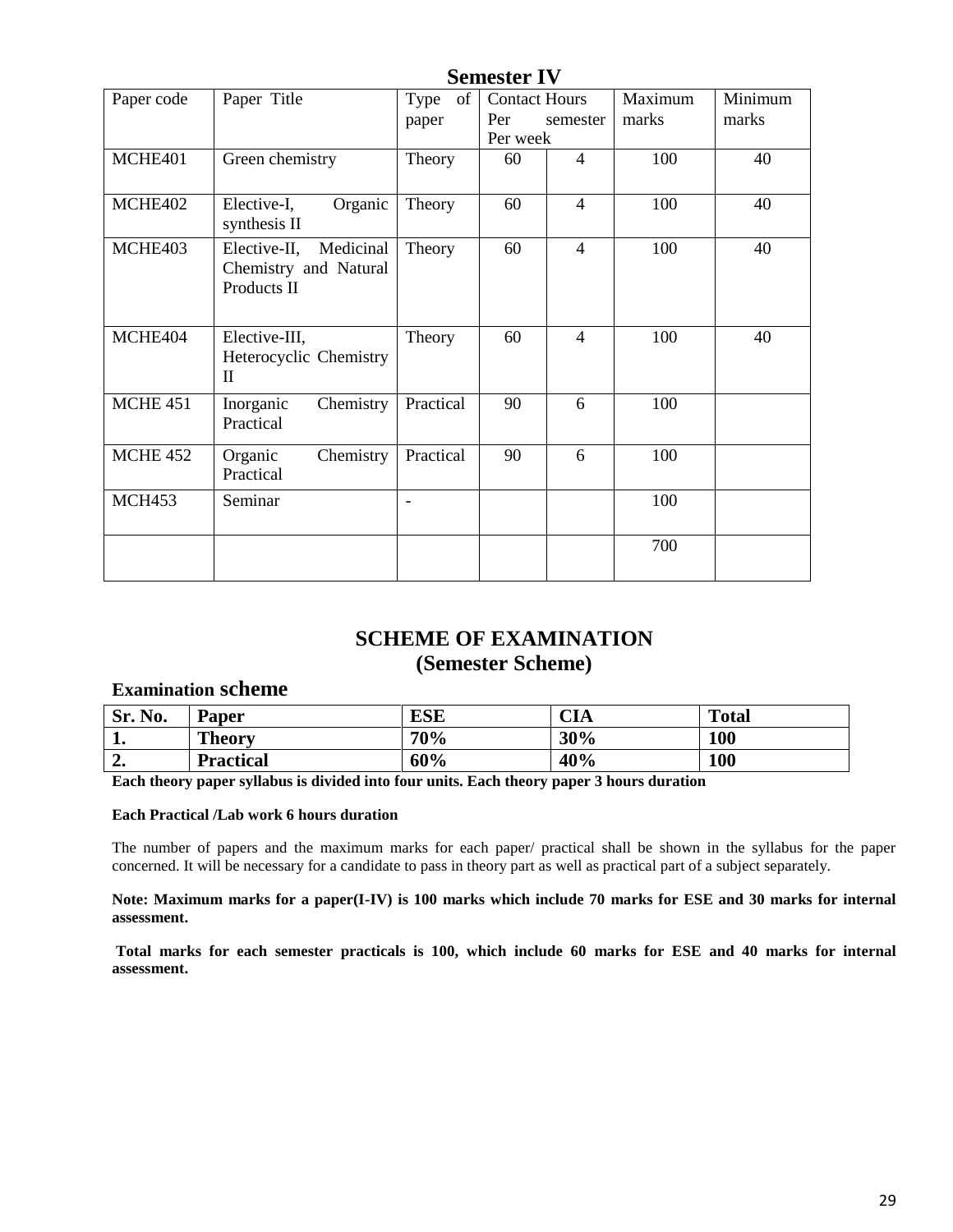| <b>Max.hrs: 3 hrs.</b>                                                                                                                                         | Max. marks: 70    |                     |  |
|----------------------------------------------------------------------------------------------------------------------------------------------------------------|-------------------|---------------------|--|
| <b>Part A</b> - comprises of eight short answer questions with two questions from each<br>unit (It's a compulsory question and attempt any seven)              | $2x7=14$ marks    |                     |  |
| <b>Part B</b> -comprises of eight long answer questions with two questions from each<br>unit. Candidates have to answer four questions, selecting one question |                   |                     |  |
| from each unit.                                                                                                                                                | $14x4 = 56$ marks |                     |  |
| <b>Total marks for End Semester Examination</b>                                                                                                                | 70 marks          |                     |  |
| Internal Assessment                                                                                                                                            | 30 marks          |                     |  |
|                                                                                                                                                                | <b>Total</b>      | 100 marks           |  |
| <b>PAPER I</b> Green Chemistry<br><b>MCHE 401</b>                                                                                                              |                   | 60 Hrs (4 hrs/week) |  |

### **Unit I**

### **Introduction, Principle and Concepts of Green Chemistry**

What is Green Chemistry? Need for Green Chemistry. Inception and evolution of Green Chemistry. Twelve principles of Green Chemistry with their explanations and examples; Designing a Green Synthesis using these principles; Green chemistry in day to day life.

### **Unit II**

### **Non-Traditional Greener alternative approaches**

Different approaches to green synthesis (a) Uses of green reagents in green synthesis- dimetyl carbonate, polymer supported reagents- peracids and chromic acids. (b) Green catalysis, oxidation catalysts, basic catalyst and polymer supported catalyst. (c) Phase transfer catalyst in green synthesis; advantages of PTC reactions to green synthesis, application of PTCs in N/C- alkylation, Darzen's reaction, Wittig reaction, heterocyclic compounds -3 alkylcoumarins, flavanones, oxidation using hydrogen peroxide under PTC conditions, use of crown ethers in esterifications, aromatic substituions and elimination reactions (d) Bioctalysts in organic synthesis: Introduction , microbial oxidation and reduction, production of fine chemicals.

### **Unit III**

### **Application of non conventional energy sources:Microwave induced and Ultrasound assisted green synthesis**

Introduction of Microwave induced organic and inorganic synthesis; Microwave activation equipment,time and energy benefits, limitations. (a) Synthesis of N-O/ S donor ligands and their coordination complexes; synthetic organic transformations under microwaves (b) reactions in organic solvents- Esterification reactions, Fries rearrangement, Diels- Alder reaction, decarboxylation.(c) Solvent free reactions (Solid state Reactions) - Deacetylation, deprotection, saponification of esters, alkylation of reactive methylene compounds, synthesis of nitriles from aldehydes, heterocyclic synthesis –β- Lactums, pyrrole, quinoline.

Ultrasound assisted green synthesis: Introduction, instrumentation, physical aspects, oxidation, reduction, addition, substitution reactions and synthesis of chromenes.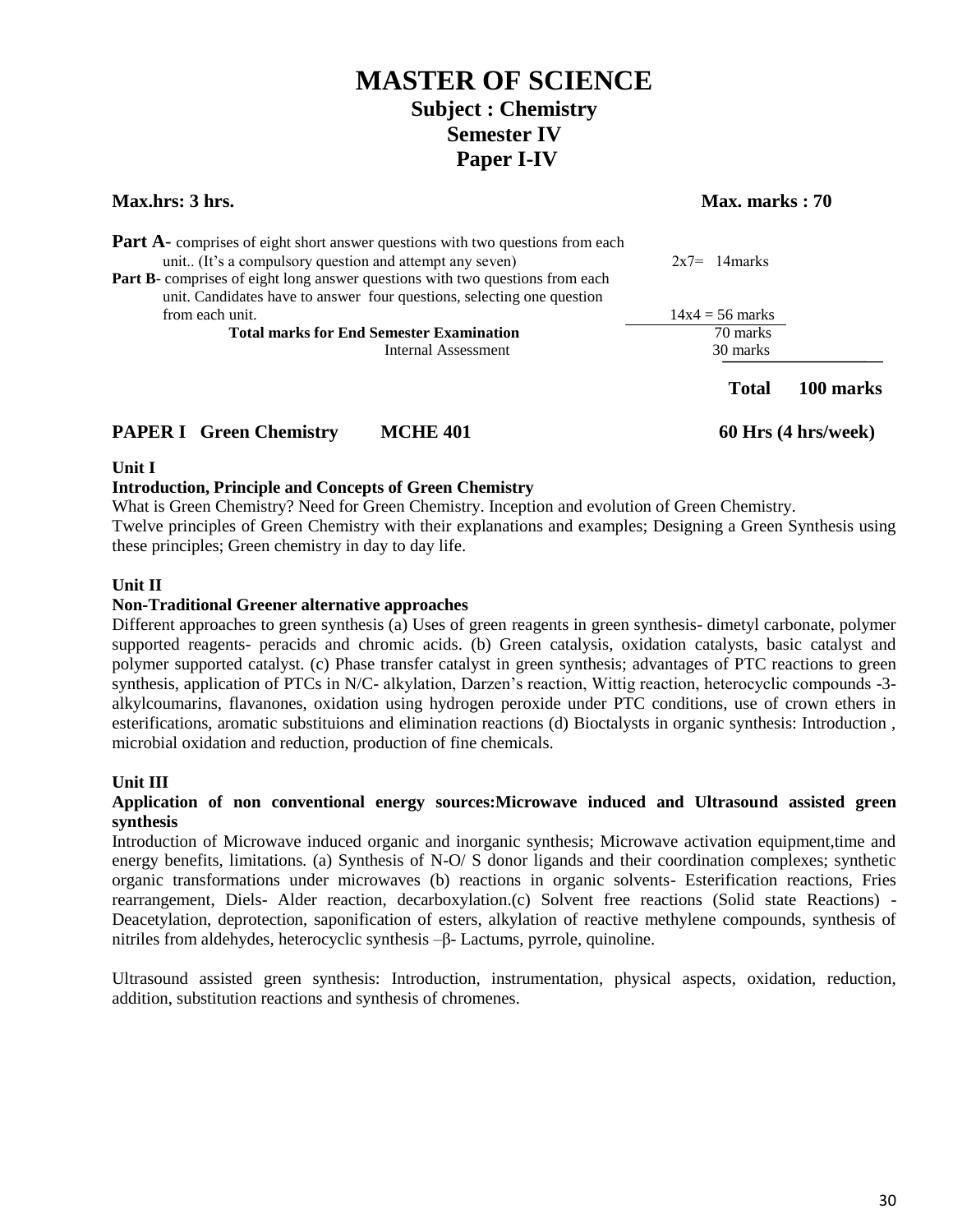### **Unit IV**

### **Environmentally Benign solution to organic solvents (focus on water and ionic liquids)**

(a) Ionic liquids as green solvents – Introduction, properties and types of ionic liquids: synthetic applications- : Diels-Alder Reaction, Heck reaction, epoxidation, preparation of pharmaceutical compounds; enzyme catalysed synthesis. (b) Aqueous Phase Reactions- Introduction, pseudo organic solvents.

i) Application in oxidation of nitro, aromatic and carbonyl compounds, reduction of carbon-carbon multiple bonds, Claisen rearrangement, Michael reaction, Knoevenagel reaction, benzoin condensation

ii) Electrochemical Synthesis – Introduction, synthesis of sebacic acid, adiponitrile.

Introduction on role of florus solvents and supercritical carbon diooxide in green chemistry.

- 1. Green Chemistry: Theory and Practice. P.T. Anastas and J.C. Warner. Oxford University Press.
- 2. New trends in green chemistry, V.K. Ahluwalia and M. Kidwai.
- 3. Green Chemistry: Introductory Text. M. Lancaster Royal Society of Chemistry (London)
- 4. Introduction to Green Chemistry. M.A. Ryan and M.Tinnesand, American Chemical Society (Washington)
- 5. Real World Cases in Green Chemistry. M.C. Cann and M.E. Connelly. American Chemical Society (Washington)
- 6. Real World Cases in Green Chemistry (Vol 2). M.C. Cann and T.P.Umile. American Chemical Society (Washington)
- 7. Green Chemistry : Environmental Benign Reaction, V.K.Ahluwalia Ane Books, New Delhi ,2009
- 8. Green Chemistry : Environmental Friendly Alternatives ,Rashmi Sanghi ,M.M.Srivastava , Narosa Publishing House ,2006
- 9. Green Chemistry : Environmental Benign Reaction, V.K.Ahluwalia Ane Books, New Delhi ,2009
- 10. Green Chemistry : Environmental Friendly Alternatives ,Rashmi Sanghi ,M.M.Srivastava , Narosa Publishing House ,2006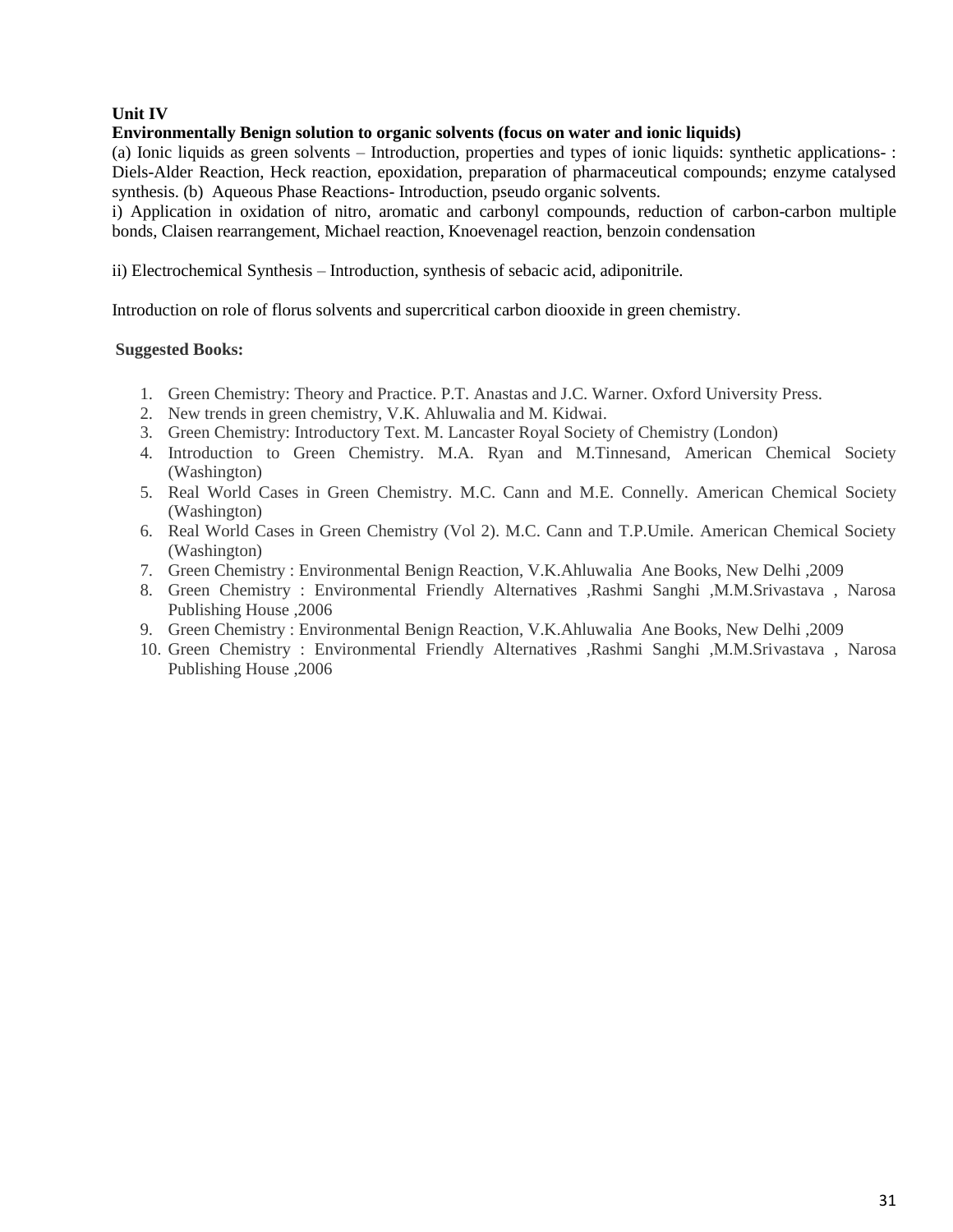### **PAPER II Organic Synthesis- II MCHE 402 60 Hrs (4 hrs/week)**

### **Unit I**

### **Disconnection Approach**

An introduction to synthons and synthetic equivalents, disconnection approach, functional group interconversions, the importance of the order of events in organic synthesis, one group C-X and two group C-X disconnections, chemoselectivity, reversal of polarity, cyclisation reactions, amine synthesis.

### **Protecting groups**

Principle of protection of alcohols, amines, carbonyl and carboxyl groups, simple practice exercise **Unit II**

### **One and Two Group C-C Disconnections**

One group C-C disconnection involving Alcohols and carbonyl compounds, regioselectivity, alkene synthesis, uses of alkynes and aliphatic nitro compounds in organic synthesis

Diels' Alder reaction, 1,3-difunctionalised compounds, α,β-unsaturated carbonyl compounds, control in carbonyl condensations, 1,5-difunctionalised compounds; Michael addition and Robinson annelation.

### **Unit III**

### **Ring synthesis - I**

Introduction to ring synthesis of saturated heterocycles. General strategy and stereoselectivity. Three membered rings; cyclisation and insertion reactions. Rearrangements in synthesis. 4- membered rings: photocycloadditions and use of ketenes.

### **Unit IV**

### **Ring synthesis - II**

Five membered rings; from 1,4 and 1,6 dicarbonyl compounds. Pericyclic rearrangements and special methods. Six membered rings: carbonyl condensation, Diels Alder reaction, reduction of aromatic compounds. **Suggested books:**

- 1. Designing Organic Synthesis; First Edition; S. Warren; John Wiley and Sons, Great Britain, 2002.
- 2. Organic Synthesis- Concepts, Methods and Starting Materials; J. Fuhrhop and G.Penzillin; Verlage VCH.
- 3. Some Modern Methods of Organic Synthesis; Third Edition; W. Carruthers; Cambridge Univ. Press, UK, 1987.
- 4. Advanced Organic Chemistry: Reactions, Mechanisms and Structure; Fourth Edition; Jerry March; John Wiley and Sons Asia Private Limited, New Delhi, 2007
- 5. Principles of Organic Synthesis; Third Edition; R.O.C. Norman and J.M. Coxon; Nelson Thornes, UK, 2003.
- 6. Advanced Organic Chemistry Part A & B; Fourth Edition; Francis A. Carey and Richard J. Sundberg; Kluwer Academic/Plenum Publishers, New York, 2000.
- 7. Organic Chemistry, Vol 2; Fifth Edition; I.L. Finar; Longman Scientific and Technical, Singapore, 1997.
- 8. Rodd's Chemistry of Carbon Compounds; Ed. S. Coffey; Elsevier.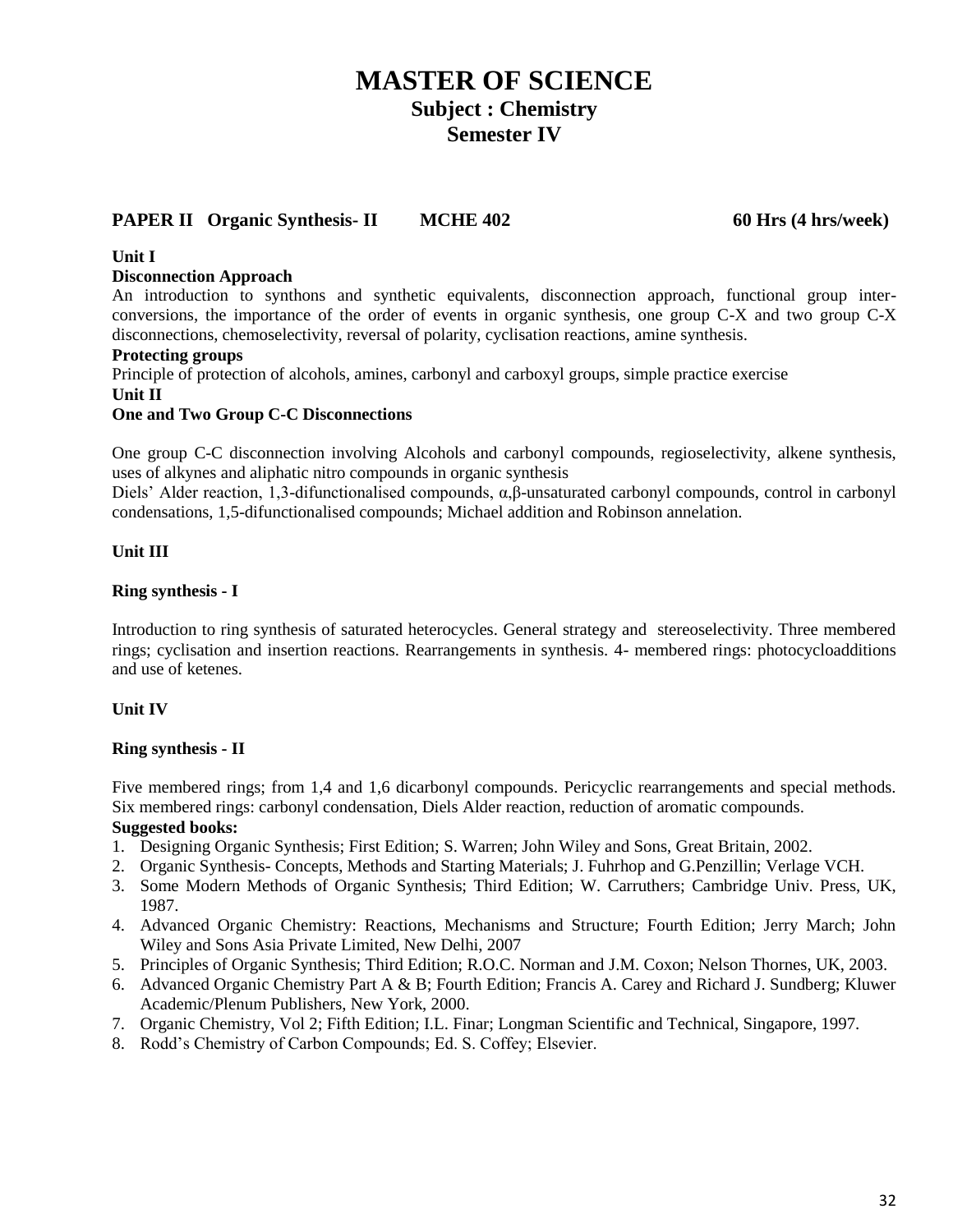### **PAPER III Medicinal Chemistry and Natural Products-II MCHE 403 60 Hrs (4 hrs/week)**

### **Unit I**

### **Porphyrins**

Structure elucidation and synthesis of Haemoglobin and Chlorophyll.

### **Prostaglandins**

Occurrence, nomenclature ,classification , biogenesis and physiological effects.

### **Unit II**

### **Vitamins**

Introduction, synthesis, biological function and deficiency syndromes of vitamin B (Thiamine), E, C, K

### **Pyrethroids**

Introduction, structure elucidation and synthesis of pyrethroids namely pyrethrines and cinerins. Structure activity relationship and synthesis of various synthetic pyrethroids.

### **Rotenoids**

Introduction, isolation, stereochemistry and classification, Synthesis of Rotenones.

### **Unit III**

### **Steroids**

Occurrence, nomenclature, basic skeleton, Diels' hydrocarbon and stereochemistry. Isolation, Structure determination and synthesis of Cholesterol, Androsterone, Testosterone, Estrone, bile acids, progestrone.

### **Unit IV**

### **Important Chemotherapeutic Agents**

Antihistamines (diphenhydramine hydrochloride, promethazine hyrdrochloride, chloro-cyclizine hydrochloride). Analgesics (methadone, dipipanane). Antiviral agents (methisazone, idoxuridines) Antipyretics (phenacetin, paracetamol) Antimalarials (aminoquinolines, pyrimidine) Anticancer agents/Antineoplastic agents (euclophosphamide, chlorambucil, melphalan, busulphan, azathioprine, taxol, CCNU) New developments, e.g., gene therapy and drug resistance.

- 1. Natural products : Chemistry and Biological Significance, J. Mann, R.S. Davidson, J.B. Hobbs, D.V. Banthrope and J.B. Harbome, Longman, Esses.
- 2. Organic Chemistry: Vol. 2I L. Finar, ELBS.
- 3. Stereoselective Synthesis : A practical approach , M.Norgradi, VCH.
- 4. Chemistry of Natural products : S.V. Bhat, B.A.Nagasampagi and M. Sivakumar, Narosa publishing house.
- 5. Chemistry, Biological and Pharmacological properties of medicinal plants from the Americas, Ed. Kurt hostettmann, M.P. gupta and A. Martson, Harwood Academic publishers.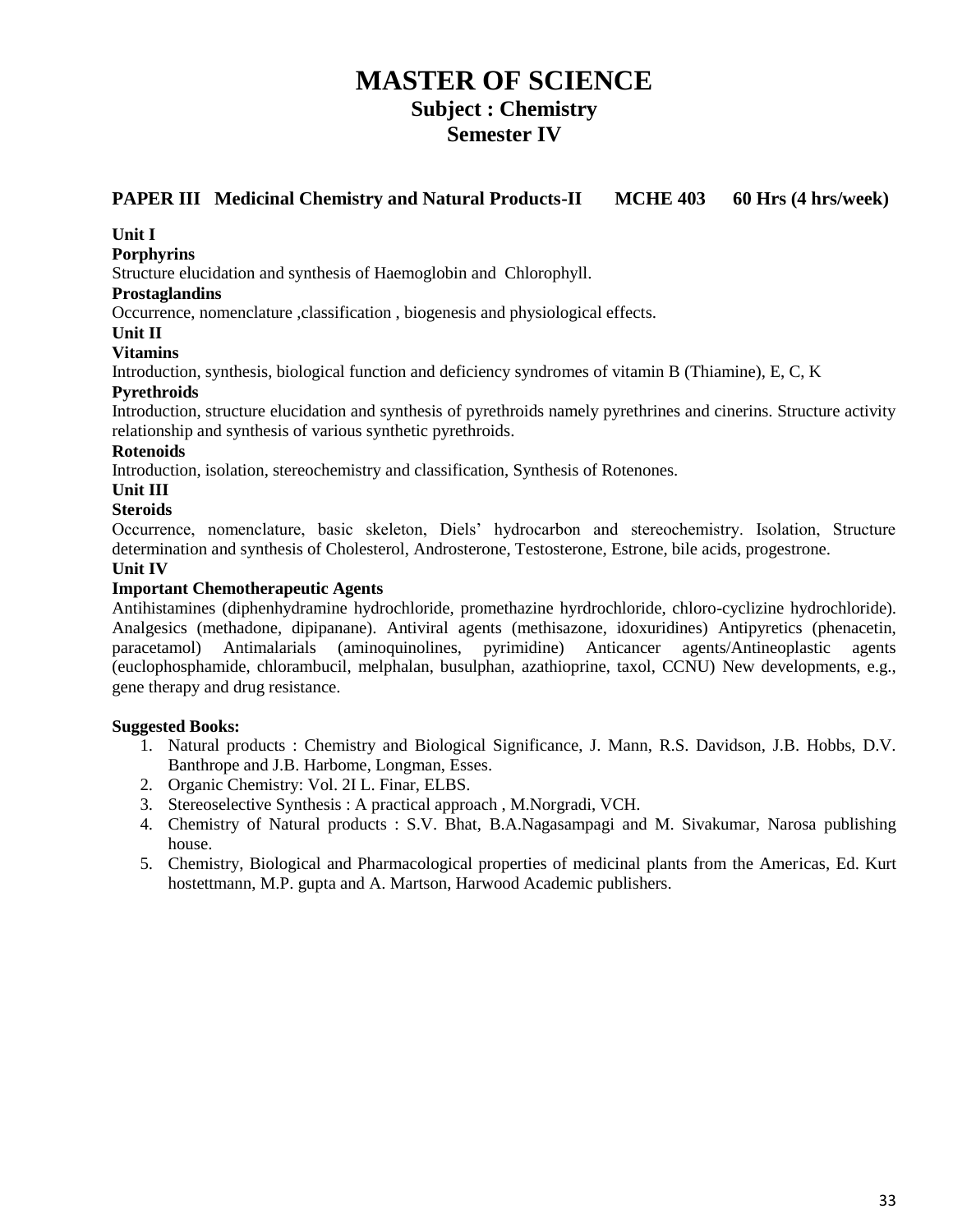### **PAPER IV** Heterocyclic Chemistry II MCHE 404 60 Hrs (4 hrs/week) **Unit I**

### **Five membered Heterocycles with more than two Heteroatoms**

Synthesis and reactions of triazoles, tetrazoles, oxadiazoles and thiadiazoles

### **Meso-ionic Heterocycles**

General classification, chemistry of some important meso ionic heterocycles of type A and B and their applications

### **Unit II**

### **Six-Membered Heterocycles with one Heteroatoms**

Synthesis and reactions of pyrilium salts , pyrones coumarins and chromones.

**Six-Membered Heterocycles with two or more heteroatoms** Synthesis and reactions of diazines, triazines, tetrazines

### **Unit III**

**Seven Membered Heterocyclic Compounds:** Azepines, Oxepins and Thiepins **Diazepines:** 1,4 or 1,5 benzodiazepnies **Thiazepines:** 1,4 or 1,5 benzothiazepnies

### **Unit IV**

**Thiazines:** 1,4-benzothiazines and phenothiazines **Bicyclic Ring Systems Derived from Pyridine:** Quinoline and Isoquinoline, Acridines and Phenanthridines

- 1. Heterocyclic Chemistry Vol. 1-3; First Edition; R.R. Gupta, M. Kumar and V. Gupta; Springer Verlag, Berlin, Heidelberg, 1998.
- 2. Heterocyclic Chemistry; Fourth Edition; J.A. Joule and K.Mills; Blackwell Science Ltd., London, 2000.
- 3. Heterocyclic Chemistry; T.L. Gilchrist; Longman Scientific and Technical.
- 4. An Introduction to the Chemistry of Heterocyclic Compounds; Second Edition; R.M. Acheson; John Wiley and Sons, New Delhi, 1976.
- 5. Contemporary Heterocyclic Chemistry; G.R. Newkome and W.W. Paudler; Wiley Interscience.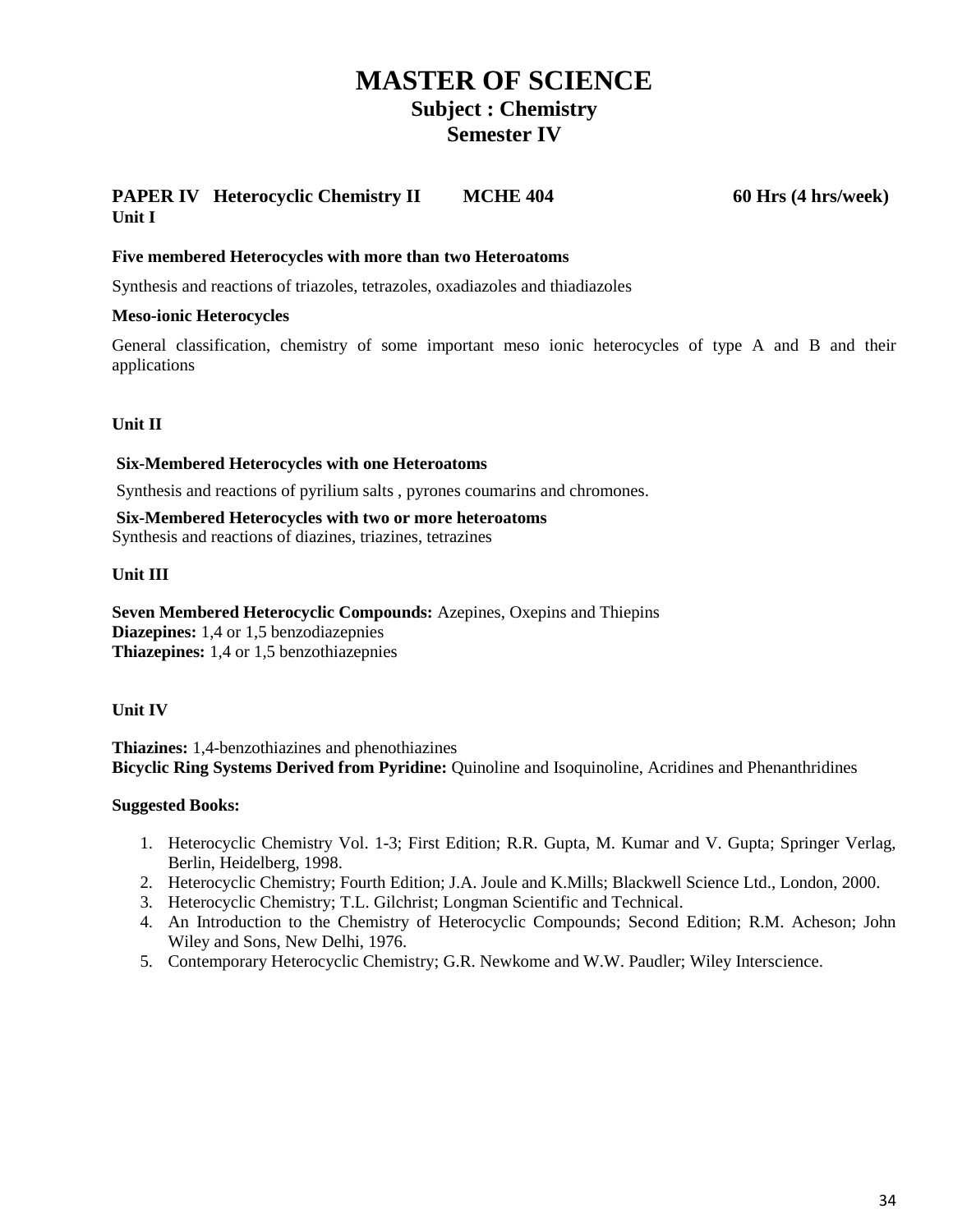| Note: Total marks for each semester practicals is 100, which include 60 marks for ESE and 40 marks for<br>internal assessment.                                                                                                        |                     |
|---------------------------------------------------------------------------------------------------------------------------------------------------------------------------------------------------------------------------------------|---------------------|
| Duration 6 hours                                                                                                                                                                                                                      | Max. Marks: 60      |
| <b>MCHE 451 Inorganic Chemistry</b>                                                                                                                                                                                                   |                     |
| a) Spectrophotometric determination                                                                                                                                                                                                   | 25 marks            |
| b) Flame photometric determination                                                                                                                                                                                                    |                     |
| <b>or</b>                                                                                                                                                                                                                             |                     |
| Volumetric determination                                                                                                                                                                                                              | 15 marks            |
| Record                                                                                                                                                                                                                                | 10 marks            |
| Viva                                                                                                                                                                                                                                  | 10 marks            |
| Duration 6 hours                                                                                                                                                                                                                      | Max. Marks: 60      |
| <b>MCHE 452 Organic Chemistry</b>                                                                                                                                                                                                     |                     |
| a) Separation, purification and identification of the components of a mixture of three organic compounds (three<br>solids or two liquids and one solid or two solids and one liquid), using chemical test and form their derivatives. |                     |
|                                                                                                                                                                                                                                       | 25 marks            |
| b) Identification of organic compounds by the analysis of their spectral data.<br><b>Or</b>                                                                                                                                           |                     |
| Spectrophotometric determination                                                                                                                                                                                                      | 15 marks            |
| Record                                                                                                                                                                                                                                | 10 marks            |
| Viva                                                                                                                                                                                                                                  | 10 marks            |
| <b>MCHE 453 Seminar</b>                                                                                                                                                                                                               | Max. marks: 100     |
| Submission of hard and soft copy                                                                                                                                                                                                      | 50 marks            |
| Presentation                                                                                                                                                                                                                          | 30 marks            |
| Viva                                                                                                                                                                                                                                  | 20 marks            |
|                                                                                                                                                                                                                                       |                     |
| <b>Inorganic Chemistry Practical</b><br><b>MCHE 451</b>                                                                                                                                                                               | 90 Hrs (6 hrs/week) |
| <b>Flame Photometric Determinations</b><br>1. Sodium and potassium when present together<br>2. Lithium/Calcium/barium/Strontium<br>3. Calcium and magnesium in tap water                                                              |                     |
|                                                                                                                                                                                                                                       |                     |

#### **Quantitative analysis: volumetric analysis (any three)**

i. Determination of chloride ion in water by Mohr's method or by use of adsorption indicator.

ii. Analysis of talcum powder by EDTA titration.

iii. Analysis of hydrogen peroxide by iodometric method.

iv. Determination of percentage purity of boric acid

v. Comparison of an antacid capacity of commercial tablet samples.

### **Spectrophotometric determination**

1.Iron- phenanthroline complex – jobs method of continuous variation

2.Iron- salicylic acid complex – jobs method of continuous variation

3.Estimation of Nickel in Ni-DMG complex by spectrophotometer